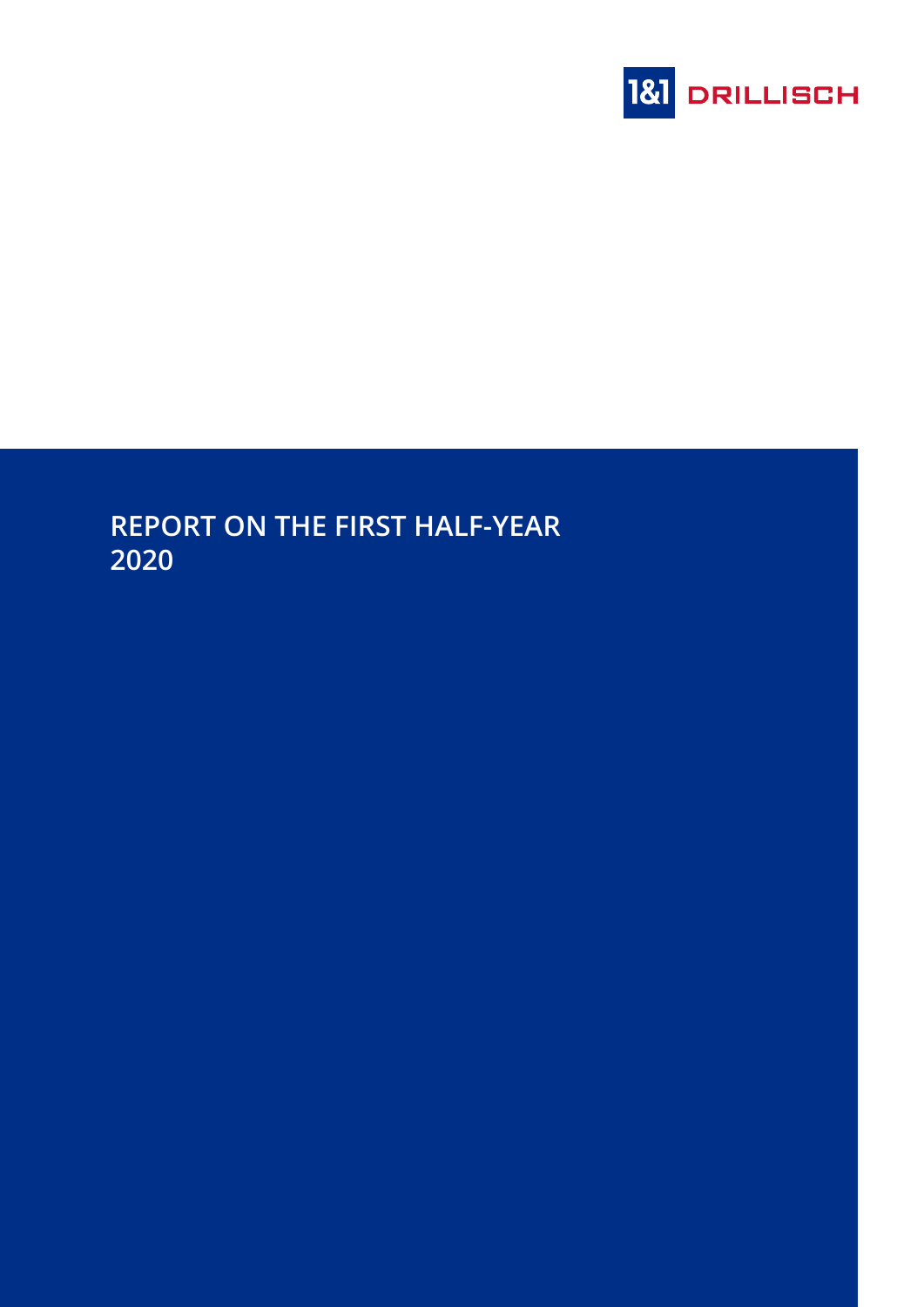# <span id="page-1-0"></span>DATA & FACTS

| <b>Selected Performance Indicators</b>            | H1 2020  | H1 2019  | Change    | Q2 '20  | Q2 '19            | Change    | Q1 '20   | Q4 '19                            | Q3 '19  |
|---------------------------------------------------|----------|----------|-----------|---------|-------------------|-----------|----------|-----------------------------------|---------|
| <b>PROFIT (IN €M)</b>                             |          |          |           |         |                   |           |          |                                   |         |
| Revenues                                          | 1,881.2  | 1,806.3  | 4.1%      | 940.4   | 903.8             | 4.1%      | 940.7    | 945.3                             | 923.3   |
| Service revenues                                  | 1,497.0  | 1,451.8  | 3.1%      | 749.2   | 731.0             | 2.5%      | 747.8    | 742.7                             | 748.5   |
| Hardware and Other revenues                       | 384.2    | 354.5    | 8.4%      | 191.2   | 172.8             | 10.6%     | 192.9    | 202.6                             | 174.7   |
| <b>EBITDA</b>                                     | 329.6    | 340.4    | $-3.2%$   | 165.6   | 172.0             | $-3.7%$   | 164.0    | 174.8                             | 168.3   |
| EBITDA margin in % of revenue                     | 17.5%    | 18.8%    |           | 17.6%   | 19.0%             |           | 17.4%    | 18.5%                             | 18.2%   |
| EBIT without PPA write-offs                       | 309.7    | 318.3    | $-2.7%$   | 155.5   | 160.9             | $-3.3%$   | 154.2    | 165.0                             | 158.5   |
| EBIT margin in %                                  |          |          |           |         |                   |           |          |                                   |         |
| of revenue without PPA write-offs                 | 16.5%    | 17.6%    |           | 16.5%   | 17.8%             |           | 16.4%    | 17.5%                             | 17.2%   |
| <b>EBIT</b>                                       | 254.1    | 261.1    | $-2.7%$   | 127.7   | 132.3             | $-3.5%$   | 126.4    | 137.2                             | 130.2   |
| EBIT margin in % of revenue                       | 13.5%    | 14.5%    |           | 13.6%   | 14.6%             |           | 13.4%    | 14.5%                             | 14.1%   |
| EBT                                               | 253.9    | 256.0    | $-0.8%$   | 127.7   | 128.4             | $-0.6%$   | 126.2    | 139.3                             | 127.2   |
| EBT margin in % of revenue                        | 13.5%    | 14.2%    |           | 13.6%   | 14.2%             |           | 13.4%    | 14.7%                             | 13.8%   |
| Profit per share<br>in € excluding PPA write-offs | 1.27     | 1.24     | 2.4%      | 0.66    | 0.62              | 5.8%      | 0.61     | 0.72                              | 0.61    |
| Profit per share in $\epsilon$                    | 1.05     | 1.01     | 3.5%      | 0.55    | 0.51              | 7.6%      | 0.50     | 0.60                              | 0.51    |
| CASH FLOW (IN €M)                                 |          |          |           |         |                   |           |          |                                   |         |
| Net inflow of funds from operating activities     | 197.7    | 67.2     | 194.1%    | 92.7    | 50.3              | 84.5%     | 105.0    | 148.2                             | 160.2   |
| Net outflow of funds in investment sector         | $-209.5$ | $-14.3$  | -1,369.5% | $-86.0$ | $-12.0$           | $-616.3%$ | $-123.6$ | $-58.6$                           | -157.6  |
| Free cash flow                                    | 179.4    | 62.1     | 188.8%    | 81.9    | 47.3              | 73.2%     | 97.5     | 136.5                             | 156.7   |
| HEADCOUNT (INCL. MANAGEMENT BOARD)                |          |          |           |         |                   |           |          |                                   |         |
| Total per end of June                             | 3,191    | 3,108    | 2.7%      | 3,191   | 3.108             | 2.7%      | 3,159    | 3,163                             | 3,082   |
| <b>CUSTOMER CONTRACTS (IN MILLIONS)</b>           |          |          |           |         |                   |           |          |                                   |         |
| Access, contracts                                 | 14.57    | 13.92    | 4.7%      | 14.57   | 13.92             | 4.7%      | 14.43    | 14.33                             | 14.12   |
| of which mobile internet                          | 10.24    | 9.58     | 6.9%      | 10.24   | 9.58              | 6.9%      | 10.10    | 9.99                              | 9.78    |
| of which broadband (ADSL, VDSL, FTTH)             | 4.33     | 4.34     | $-0.2%$   | 4.33    | 4.34              | $-0.2%$   | 4.33     | 4.34                              | 4.34    |
|                                                   |          |          |           |         |                   |           |          |                                   |         |
|                                                   | 30/06/20 | 31/12/19 | Change    |         | 30/06/20 31/12/19 |           |          | Change 31/03/20 31/12/19 30/09/19 |         |
| <b>BALANCE SHEET (IN €M)</b>                      |          |          |           |         |                   |           |          |                                   |         |
| Short-term assets                                 | 1,578.1  | 1,309.2  | 20.5%     | 1,578.1 | 1,309.2           | 20.5%     | 1,454.4  | 1,309.2                           | 1,220.7 |
| Long-term assets                                  | 5,086.8  | 5,152.7  | $-1.3%$   | 5,086.8 | 5,152.7           | $-1.3%$   | 5,089.9  | 5,152.7                           | 5,161.6 |
| Shareholders' equity                              | 4,817.5  | 4,640.8  | 3.8%      | 4,817.5 | 4,640.8           | 3.8%      | 4,729.3  | 4,640.8                           | 4,538.6 |
| Balance sheet total                               | 6,664.9  | 6,461.9  | 3.1%      | 6,664.9 | 6,461.9           | 3.1%      | 6,544.2  | 6,461.9                           | 6,382.3 |
| Equity ratio                                      | 72.3%    | 71.8%    |           | 72.3%   | 71.8%             |           | 72.3%    | 71.8%                             | 71.1%   |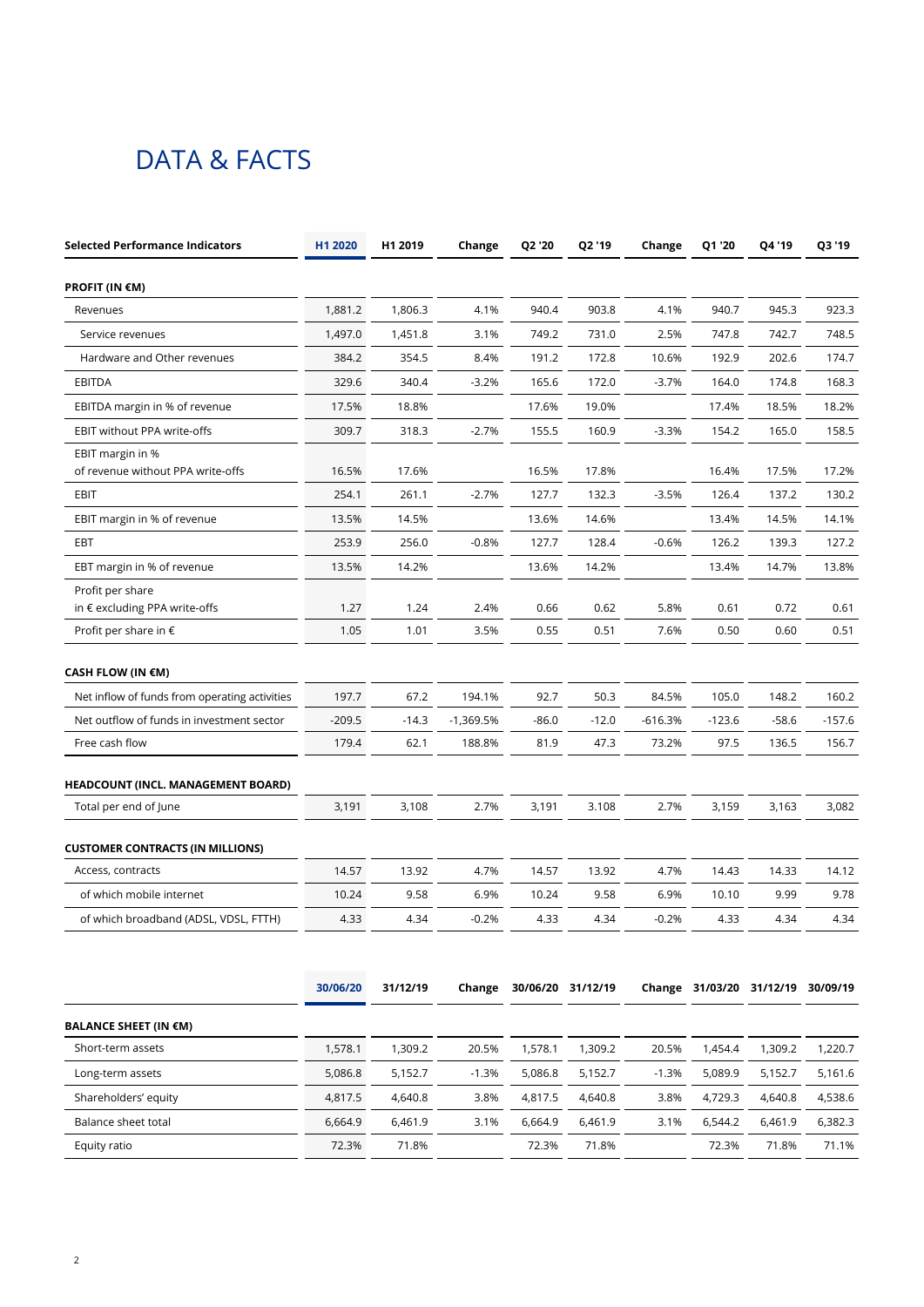## INDEX

#### **[DATA & FACTS](#page-1-0)**

- **[LETTER FROM THE MANAGEMENT BOARD](#page-3-0)**
- **[INTERIM GROUP MANAGEMENT REPORT FOR THE FIRST SIX MONTHS OF 2020](#page-6-0)**
- [Principles of the Group](#page-7-0)
- [Course of business](#page-12-0)
- [Position of the Group](#page-14-0)
- [Risks, opportunities and forecast report](#page-20-0)
- [Outlook](#page-21-0)

#### **[INTERIM FINANCIAL STATEMENT FOR THE FIRST SIX MONTHS OF 2020](#page-26-0)**

- [Consolidated Balance Sheet](#page-27-0)
- [Consolidated Comprehensive Income Statement](#page-29-0)
- [Consolidated Cash Flow Statement](#page-30-0)
- [Consolidated Change in Equity Statement](#page-32-0)
- [Explanatory Comments on the consolidated Interim Financial Statements](#page-33-0)
- [Consolidated Comprehensive Income Statement, quarterly development](#page-46-0)

#### **[AFFIRMATION STATEMENT OF THE LEGAL REPRESENTATIVES](#page-47-0)**

#### **[OTHER](#page-49-0)**

- [Investor Relations Corner](#page-50-0)
- [Financial Events Calendar](#page-52-0)
- [Contacts](#page-52-0)
- [Legal Information](#page-53-0)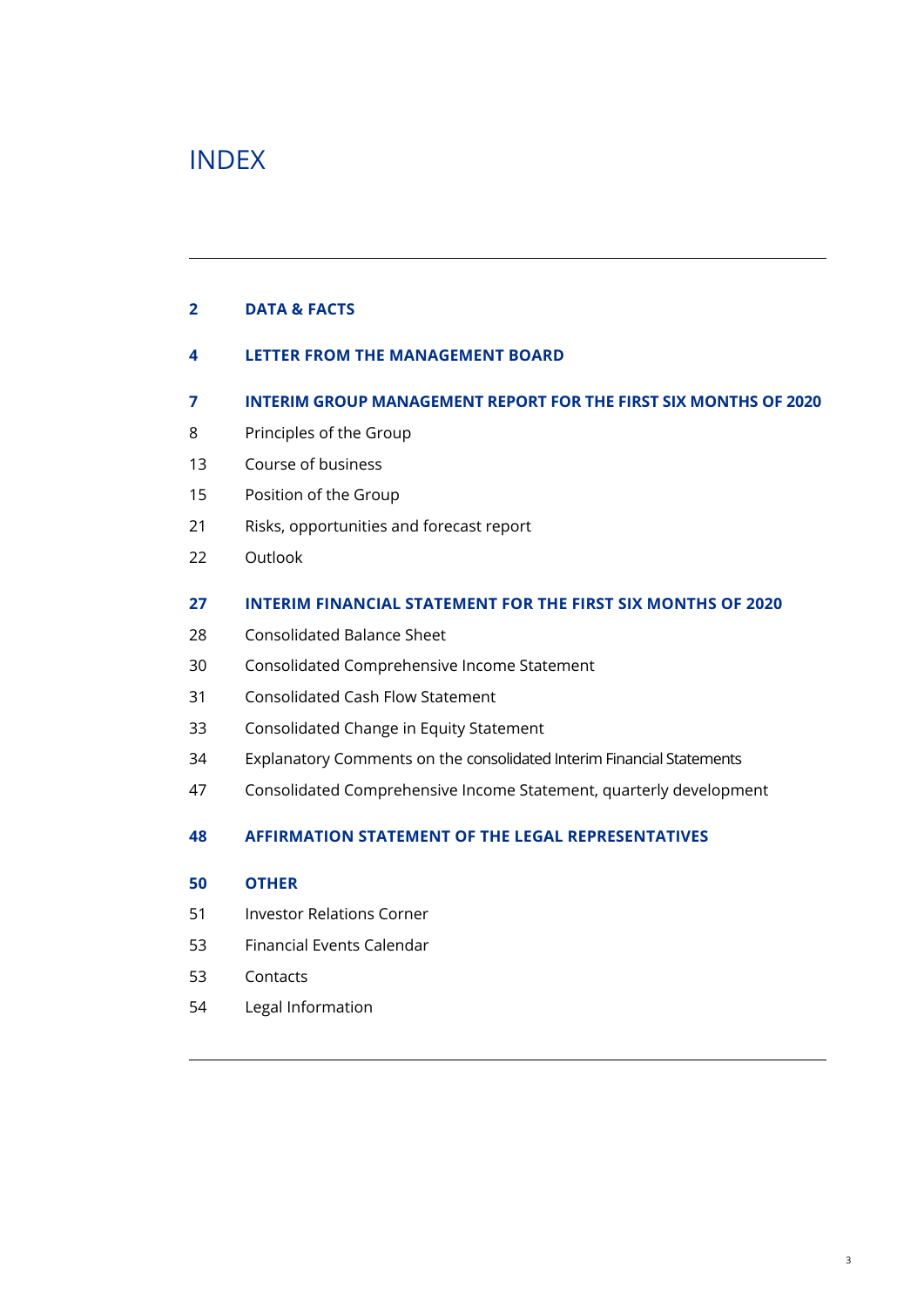<span id="page-3-0"></span>

## LETTER FROM THE MANAGEMENT BOARD

#### **Dear Shareholders,**

1&1 Drillisch AG was able to increase its customer base and revenue yet again in the first half of 2020.

Thanks to the positioning of our brand names and products in mobile internet and landline services, we can be counted among the leading service providers in Germany, offering comprehensive services and outstanding price-benefit ratios. In the respected nationwide landline network test conducted by the trade magazine connect for 2020, our premium brand 1&1 took first place for the third time since 2015 and received especially high marks in the categories stability, reliability, fast internet and good supplementary services. 1&1 is also a leader in customer satisfaction. In the connect Customer Barometer 2020, we posted the highest customer satisfaction rating of all wireless network providers for the fifth time since 2015.

The first half of the year was impacted by the inexorable spread of the coronavirus and the restrictions that have been in place since the beginning of March. These circumstances led to negative effects on revenues and operating profit in the amounts of  $\epsilon$ -4.6 million and €-10.2 million, respectively. Whether the crisis will cause even greater disruption of our operating business will be dependent on how long the virus remains a threat and the related restrictions must remain in effect.

Besides the operating business, the first half of the year was marked by preparations for our own wireless communications network and the ongoing negotiations for a national roaming agreement the network will require.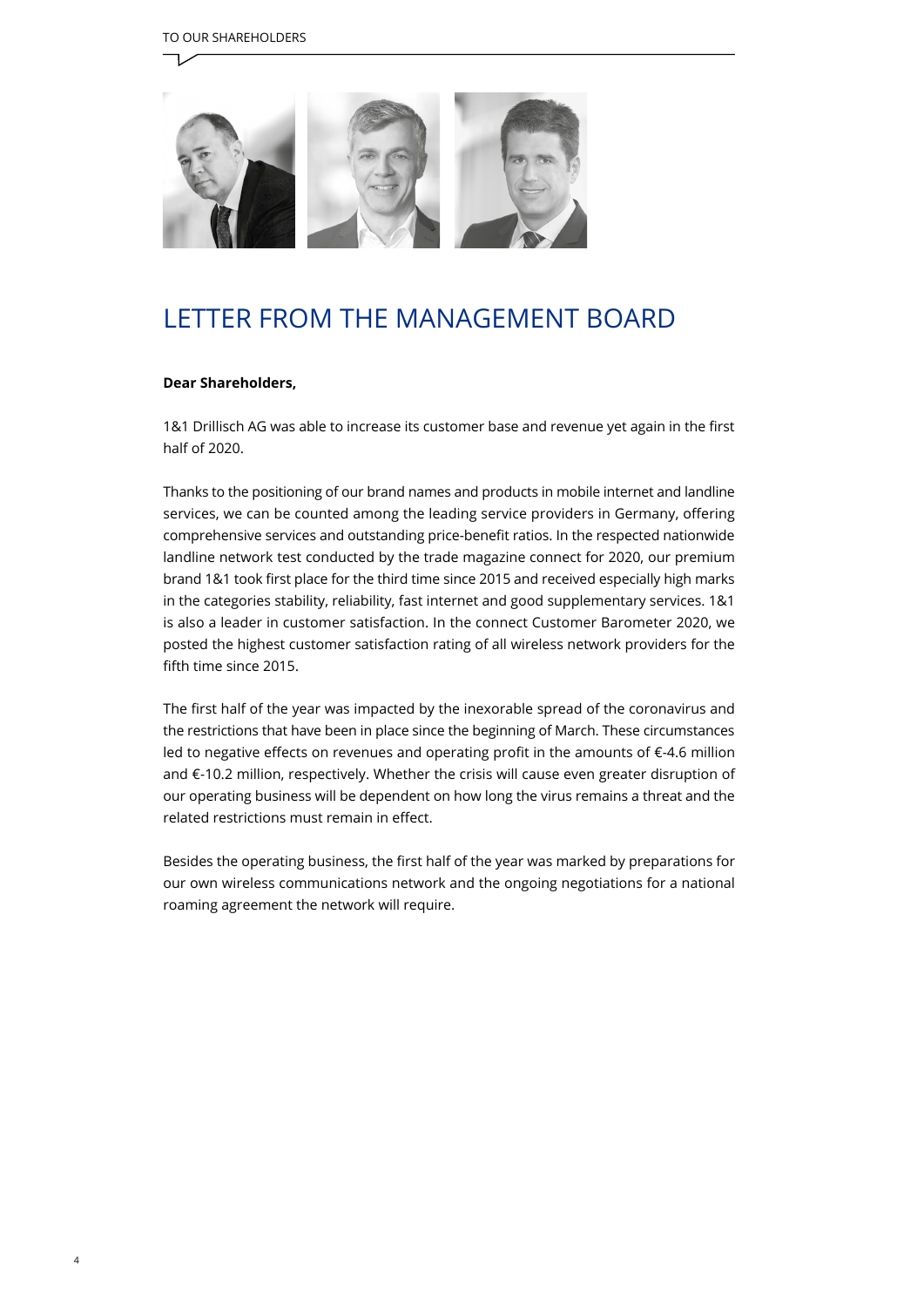#### **Now for the operating side of the business**

During the first six months of 2020, we were able to increase the number of customer contracts over the final quarter of 2019 by 240,000 to 14.57 million contracts (Q4 2019: 14.33 million). While broadband lines declined slightly by ten thousand to 4.33 million (Q4 2019: 4.34 million), customer contracts in the sector mobile internet rose by 250,000 to 10.24 million (Q4 2019: 9.99 million). In comparison with the first half of 2019, we increased the number of customer contracts in the mobile internet sector by 660,000.

Total revenues increased by 4.1 percent to €1.881 billion (HY1 2019: €1.806 billion). The high-margin service revenues increased in HY1 2020 by 3.1 percent to €1.497 billion (HY1 2019: €1.452 billion). This figure takes into account negative revenue effects of €-4.6 million (in particular the lack of international roaming revenues) that are a consequence of the coronavirus pandemic and the temporary restrictions on our customers' travel opportunities. Without this effect, service revenues would have increased by 3.4 percent. We focus on service revenues because these revenues are sustainable and decisive for our business results.

Low-margin Other sales – essentially from the realisation of hardware sales brought forward (in particular from investments in smartphones that will be reimbursed by the customers over the minimum contract term in the form of higher package prices) – increased by 8.4 percent to €384.2 million (HY1 2019: €354.5 million). Hardware sales in HY1 2020 exceeded our expectations, but this business fluctuates according to season and is dependent on the attractiveness of new devices and the model cycles of the hardware manufacturers.

Consolidated EBITDA (earnings before interest, taxes, depreciation and amortisation) fell by €10.8 million (3.2 percent) to €329.6 million during the first six months of 2020 (HY1 2019: €340.4 million). The decline in EBITDA resulted above all from regulatory effects in the form of the subscriber line price increases (since 1 July 2019) of about €-8.2 million and the increased expenses from the EU regulatory decision regarding text message costs (since 15 May 2019) of about €-5.5 million (HY1 2019: €-1.0 million). Costs of €-5.6 million (HY1 2019: €-1.9 million) were incurred for the planning and preparation of our 5G wireless network. The one-off expenses from the ongoing integration projects amounted to €-0.4 million (HY1 2019: €-2.3 million). In addition, earnings were reduced by around €-10.2 million because of the temporary change in use behaviours of our customers as a consequence of the coronavirus pandemic. Excluding all the aforementioned effects, comparable EBITDA would have grown by 4.0 percent.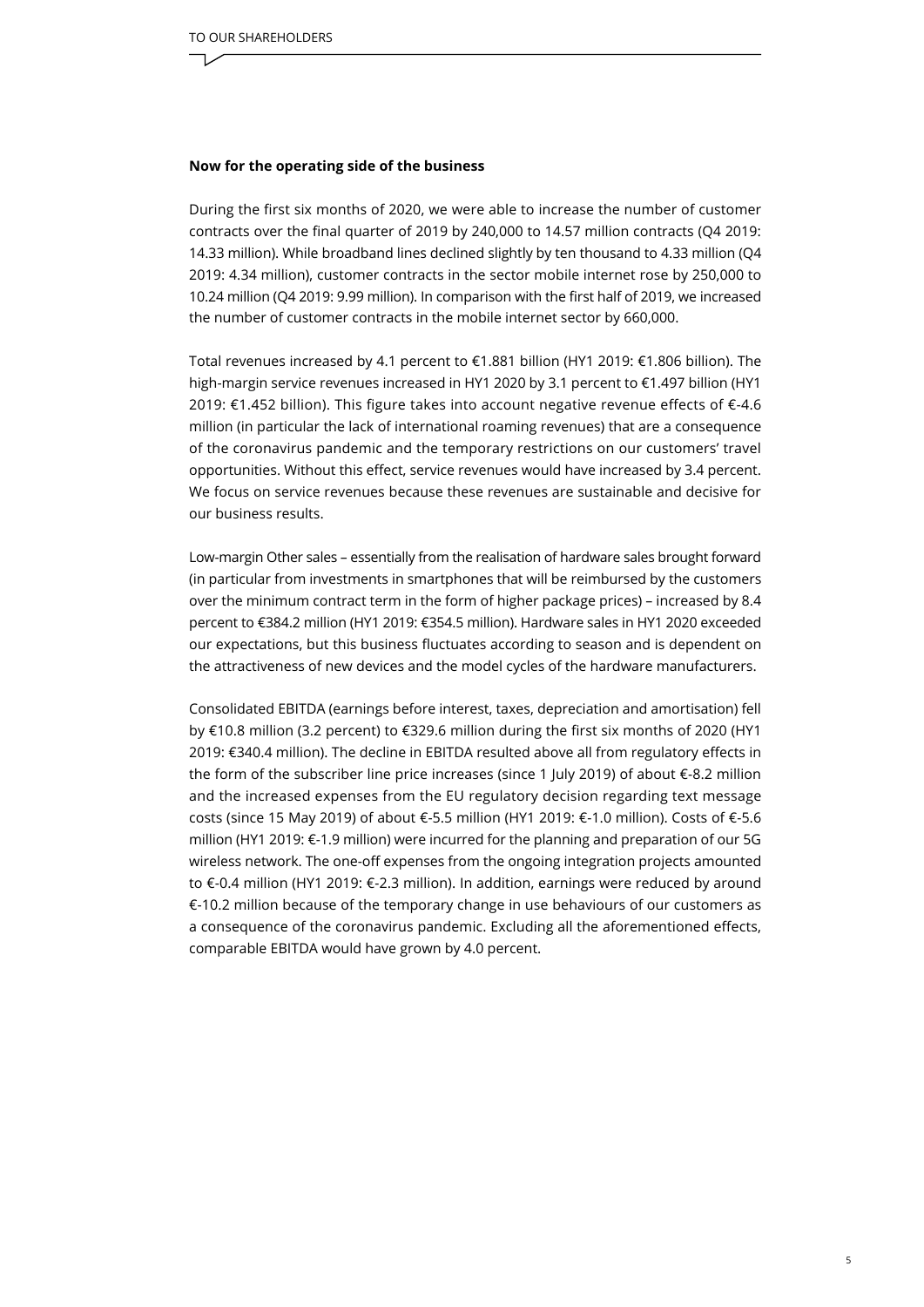Profit per share in HY1 2020 amounted to €1.05 (HY1 2019: €1.01). Excluding the effects of the PPA write-offs, the profit per share in the first half of 2020 amounted to €1.27 (HY1 2019: €1.24).

Free cash flow increased by €117.3 million from €62.1 million in HY1 2019 to €179.4 million in HY1 2020. At this time, about €406 million is freely available as cash.

We expect growth in the number of customers to continue throughout the entire year 2020. As announced in the ad hoc disclosure on August 11, 2020, the company expects sales growth of approximately 4 percent from previous year EUR 3,674.9 million (service revenues: +2 - 3 percent, previous year EUR 2,943.0 million) for the full year 2020. EBITDA is still expected on a par with the previous year (EUR 683.5 million). This forecast is subject to uncertainties as an exact assessment of the duration and further impact of the coronavirus pandemic is not currently possible.

We are in an excellent position to take the next steps in our corporate development and look ahead to the future with confidence. Finally, we would like to express our heartfelt thanks to our employees for their continuous commitment and high motivation, which we appreciate particularly in the current crisis. In addition, we want to express our gratitude to our shareholders, customers and business partners for the trust they have placed in us.

Best regards from Maintal,

Ralph Dommermuth Markus Huhn Alessandro Nava

 $0.500$ 

Naw

Maintal, August 2020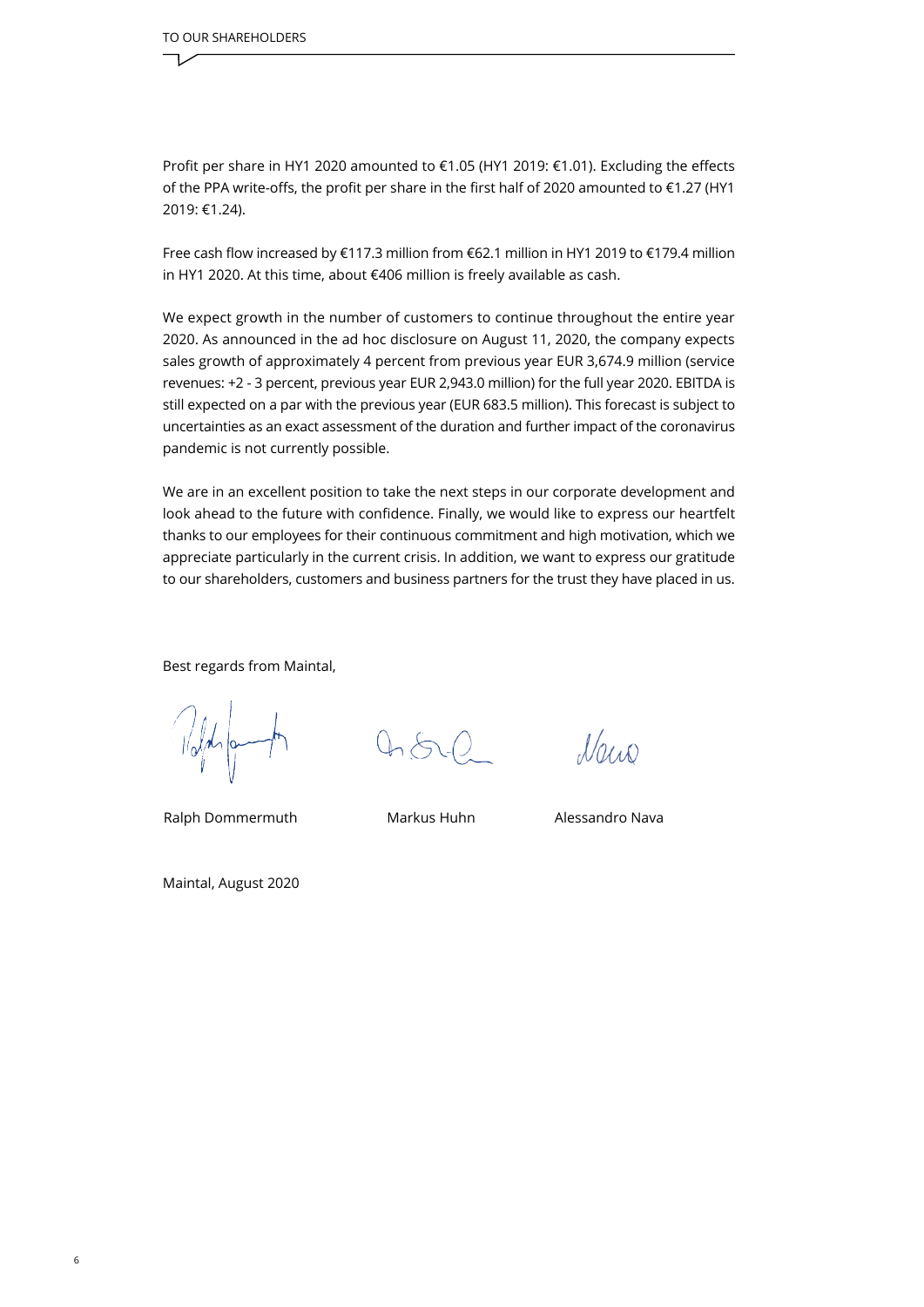# <span id="page-6-0"></span>INTERIM GROUP MANAGEMENT REPORT FOR THE FIRST SIX MONTHS OF 2020

- 8 [Principles of the Group](#page-7-0)
- 13 [Course of business](#page-12-0)
- 15 [Position of the Group](#page-14-0)
- 21 [Risks, opportunities and forecast report](#page-20-0)
- 22 [Outlook](#page-21-0)

 $\overline{\phantom{a}}$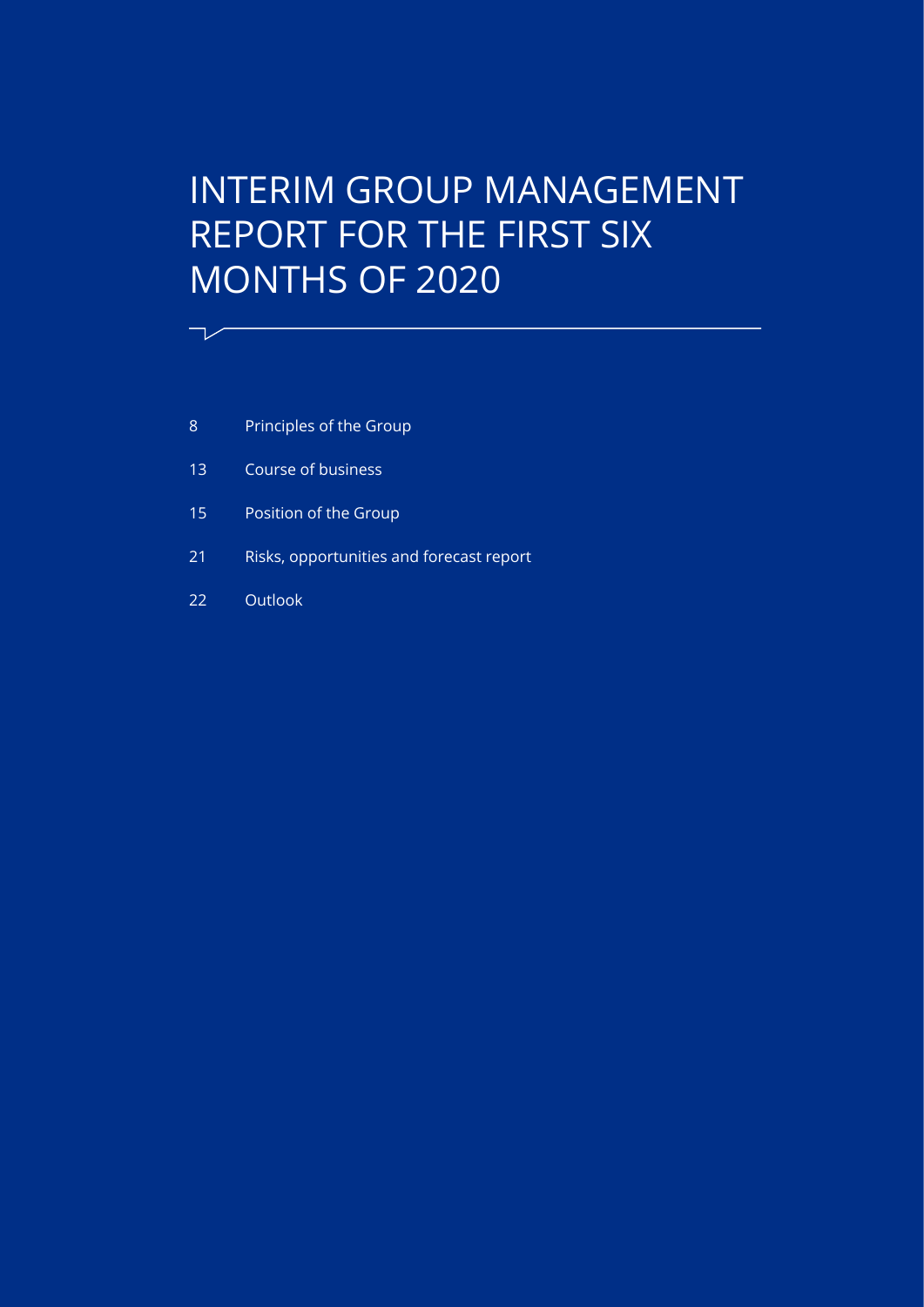### <span id="page-7-0"></span>PRINCIPLES OF THE GROUP

#### **Business model**

1&1 Drillisch Group, together with 1&1 Drillisch Aktiengesellschaft, Maintal, the listed parent company (hereinafter: "1&1 Drillisch AG" or, along with its subsidiaries, "1&1 Drillisch" or "1&1 Drillisch Group"), is a telecommunications provider that operates solely and exclusively in Germany. With more than 14.5 million contracts, 1&1 Drillisch is a leading internet specialist and is authorised to use one of the largest fibre optic networks in Germany because of its affiliation with the company 1&1 Versatel GmbH, Düsseldorf (hereinafter: "1&1 Versatel GmbH"), which is a member of the United Internet AG corporate group. As a virtual wireless network operator, 1&1 Drillisch has guaranteed access to up to 30 percent of the capacity of Telefónica's wireless network in Germany (so-called Mobile Bitstream Access Mobile Virtual Network Operator = MBA MVNO). In addition, 1&1 Drillisch utilises capacities in Vodafone's wireless network. The Group's business unit Access offers landline and wireless network-based internet access products. They include, among others, chargeable landline and wireless access products and the related applications such as home networks, online storage, telephony, video on demand or IPTV.

#### **1&1 Drillisch – sole MBA MVNO on the German mobile market**

Pursuant to the MBA MVNO agreement concluded with Telefónica in June 2014, Telefónica grants to 1&1 Drillisch via its wholly-owned subsidiary Drillisch Online GmbH, Maintal (as the only competitor on the German wireless market) access to up to 30 percent of the utilised network capacity of Telefónica in the wireless network of Telefónica and E-Plus that is controlled after the merger of the two companies. This right applies to all future as well as current technologies, including 5G. At the same time, 1&1 Drillisch obtains access rights to the so-called "Golden Grid Network" of Telefónica that has been created by the merger. This means access to the enhanced footprint of the wireless network of Telefónica, including all necessary technical specifications and the technical capability to reduce speed and restrict transport in the event of excessive data utilisation by end customers.

In accordance with the concluded agreement, there are also the following options: (1) to become a so-called full MVNO in the wireless network of Telefónica, that is, a wireless provider that operates its own full core network and uses solely the access network of Telefónica ("Full MVNO"), and/or (2) to become a licensed wireless network operator ("MNO").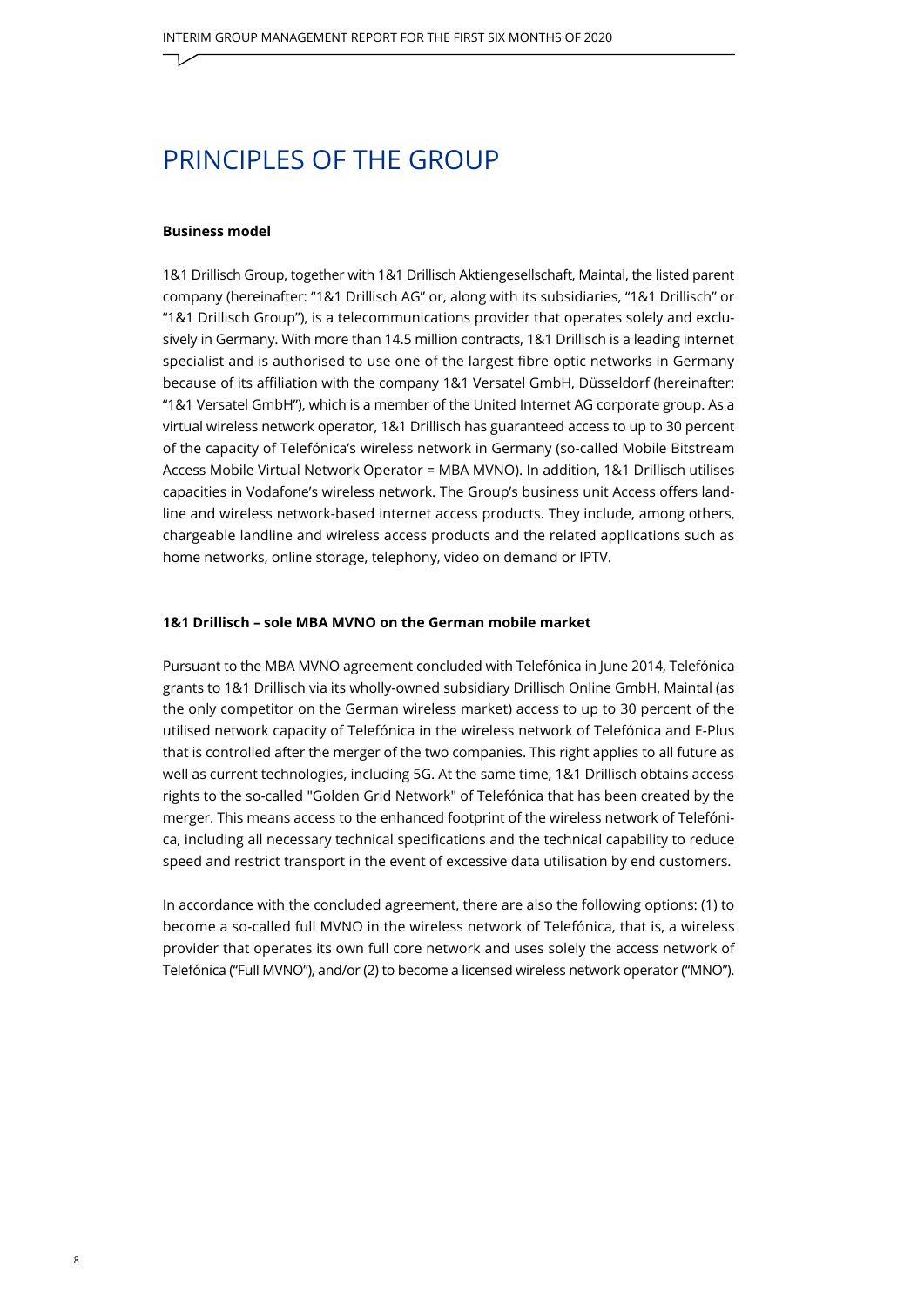On 30 December 2019, 1&1 Drillisch exercised as planned the first option to extend the MBA MVNO contract with Telefónica Germany that was set to expire on 30 June 2020; with the renewal, the contract will now remain effective until at least 30 June 2025. Thanks to this extension and its right to a second extension option, 1&1 Drillisch has secured long-term access to the Telefónica wireless network. Ensuring uninterrupted coverage during the construction phase of our own nationwide network will require the conclusion of a national roaming agreement with one of the three established network operators. To this end, 1&1 Drillisch is currently conducting negotiations with various parties, including Telefónica Germany; the talks with the latter company are based on its voluntary commitment within the framework of the EU approval for the merger with E-Plus in 2014.

#### **Group structure, strategy and management**

Reference is made to the explanatory comments in the group management report for fiscal year 2019 relating to the group structure, strategy and management of the Company. There have not been any significant changes here from the perspective of the Group.

Within 1&1 Drillisch Group, 1&1 Drillisch AG, the parent company, concentrates on the holding tasks such as management, finances and accounting, financial controlling, cash management, human resources, risk management, corporate communications and investor relations along with the definition, management and monitoring of the global corporate strategy.

The operating business is essentially conducted by 1&1 Telecom GmbH and by Drillisch Online GmbH.

1&1 Drillisch AG is a listed subsidiary of United Internet AG, Montabaur, which is also listed.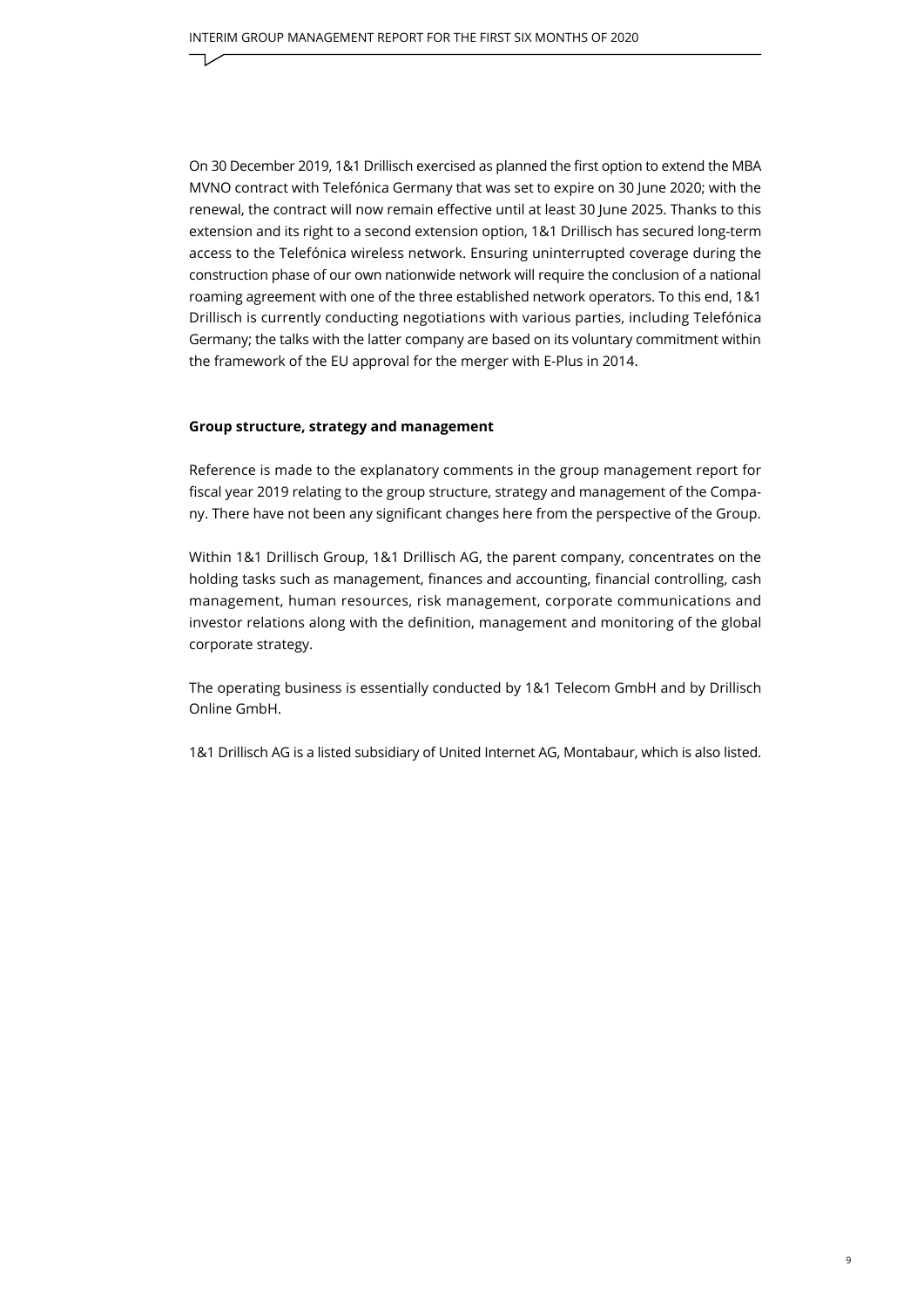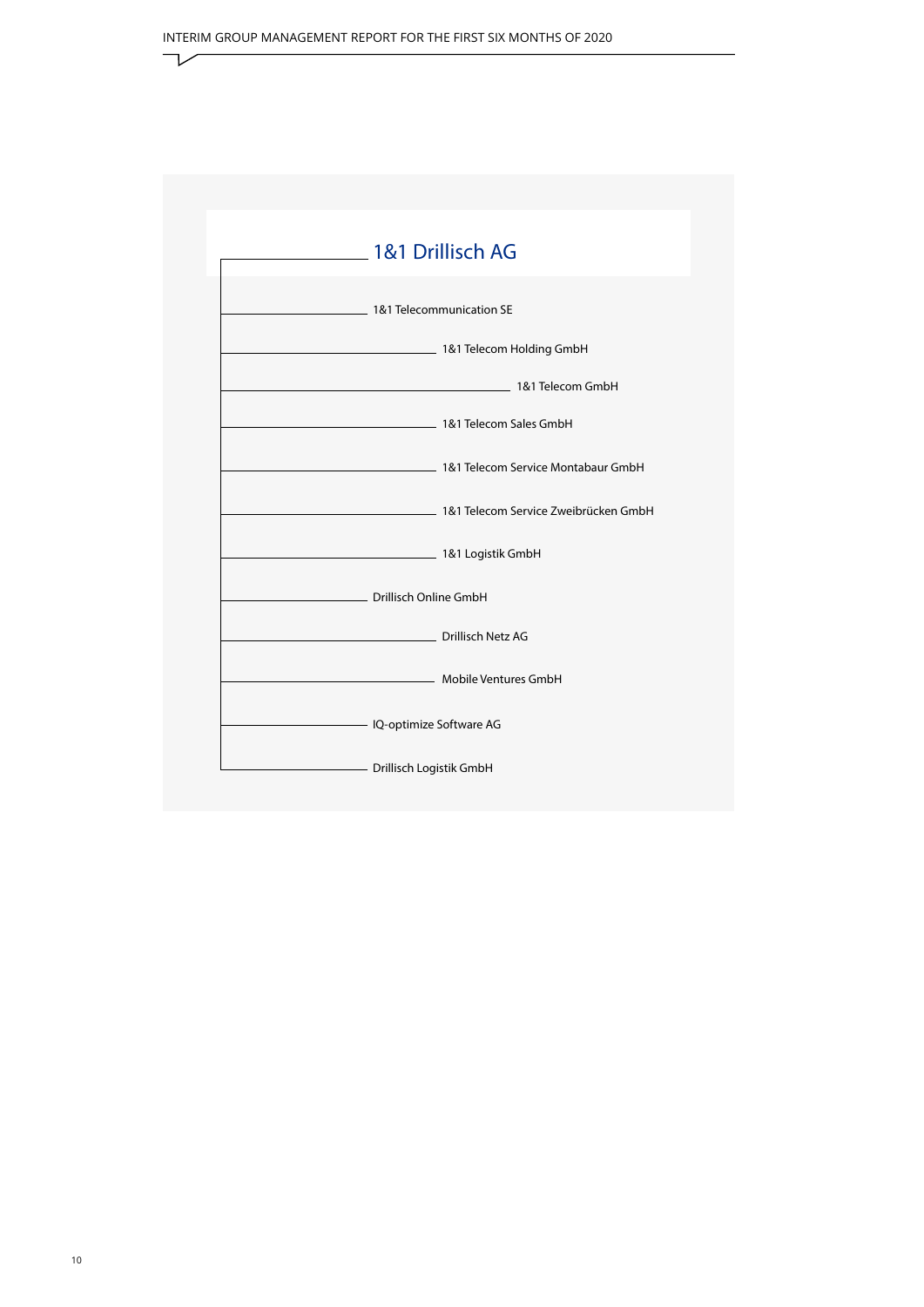#### **Business activities**

Chargeable contracts with 14.57 million subscribers make 1&1 Drillisch one of the leading providers of broadband and wireless services products in Germany.

Company management and group reporting encompass the segments "Access," "5G" and "Miscellaneous".

#### **Segment "Access"**

The Group's chargeable wireless access and landline products, including the related applications (such as home networks, online storage, telephony, video on demand or IPTV), are grouped together in the segment "Access". 1&1 Drillisch operates solely and exclusively in Germany. The Company uses the landline network of the affiliate 1&1 Versatel GmbH, a member company of United Internet AG Group, and its access right to the Telefónica network; in addition, it purchases standardised network services from various providers of advance services. Access to the networks is enhanced by offerings of devices, own developments of applications and services to set the Company apart from its competitors.

The Access products are marketed via the well-known brand name 1&1 and discount brands such as yourfone or smartmobil.de, which address specific target groups on the market.

#### **Segments "5G" and "Miscellaneous"**

The expenses and income relating to the acquisition of the 5G frequencies and to the preparations for and the future expansion and operation of the Company's own 5G wireless network are disclosed in the segment "5G". Negotiations on national roaming agreements were conducted in the first half of 2020; there were not yet any definite results at the time of reporting. Once these negotiations have been concluded, the selection of partners for the construction of a high-performance 5G network will follow.

The segment "Miscellaneous" comprises essentially all the activities related to the offering of custom software solutions and of maintenance and support services.

Owing to the low profit contributions of these two segments, no further details will be reported.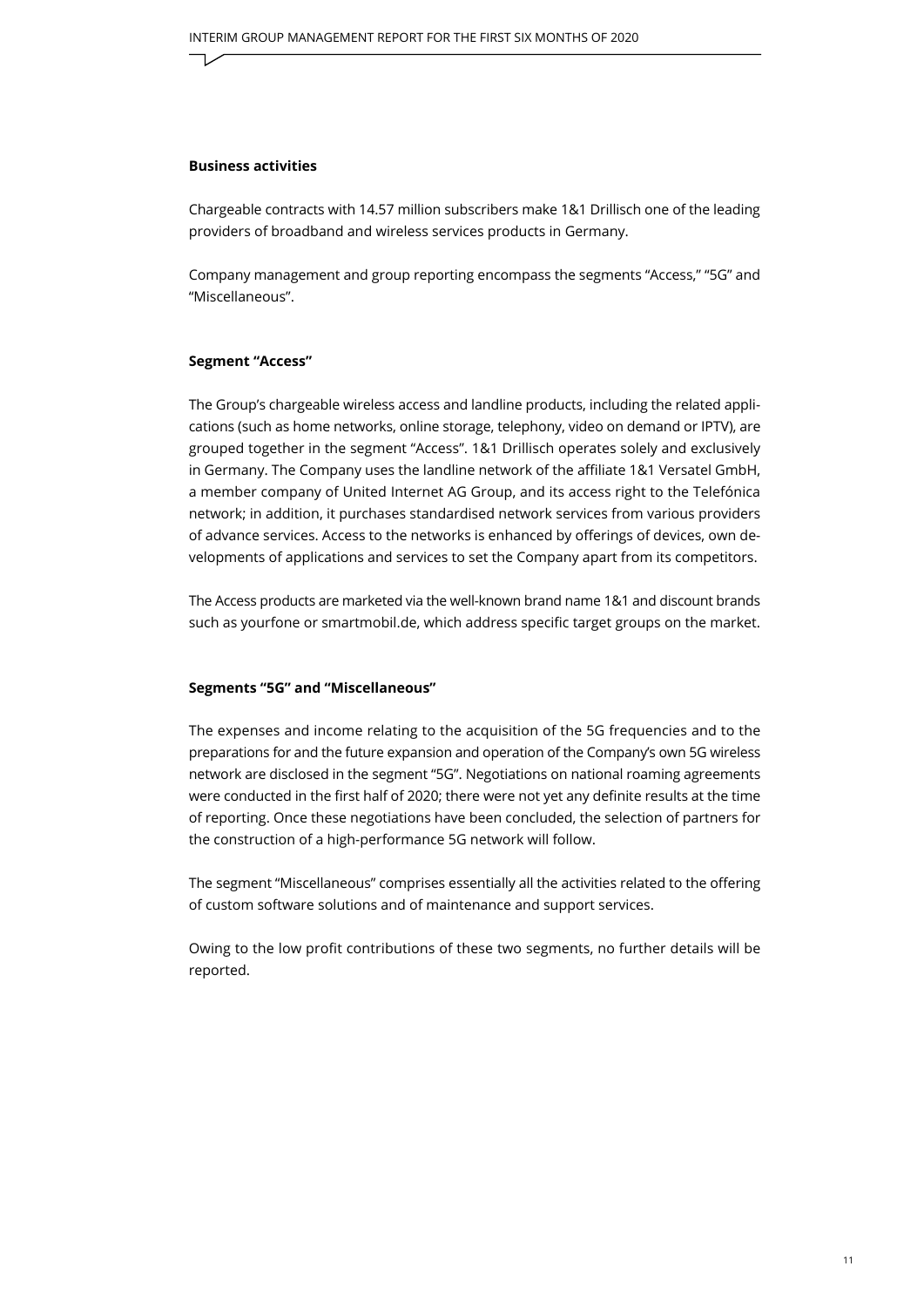#### **General economic and industry-related conditions**

#### **Development of the overall economy**

Against the backdrop of the coronavirus pandemic, the International Monetary Fund (IMF) revised its growth forecasts for Germany in 2020 by 8.9 percentage points downwards in its updated economic outlook (World Economic Outlook, Update April 2020) after the end of Q1 2020 and expects a decline in economic output of -7.8 percent (previous year: +0.6 percent).

#### **Changes in growth forecasts 2020**

|               | January forecast | April forecast | <b>July forecast</b> | Change from<br>January forecast |
|---------------|------------------|----------------|----------------------|---------------------------------|
| World economy | 3.3%             | $-3.0%$        | $-4.9%$              | -8.2 percentage points          |
| Germany       | 1.1 %            | $-7.0%$        | -7.8 %               | -8.9 percentage points          |

Source: International Monetary Fund, World Economic Outlook (Update), June 2020

Calculations of the Federal Statistical Office (Destatis) reveal that gross domestic product (GDP) in Germany in Q1 2020 (adjusted for price, season and calendar) declined by -2.2 percent (in comparison with the previous quarter) because of the coronavirus pandemic. This was the sharpest decline since the global financial and economic crisis of 2008/2009 and the second-sharpest decline since German reunification. In its weekly report 24/2020 "Baselines of Economic Development in Summer 2020," the German Institute for Economic Research (Deutsches Institut für Wirtschaftsforschung; DIW Berlin) foresees an unprecedented decline in German gross domestic product (adjusted for seasonal and calendar) of -12.2 percent in Q2 2020 (compared to the previous quarter) as a result of the lockdown and contact restrictions.

**Development of gross domestic product (GDP) in Germany in comparison with the previous quarter**

|     | 01 2019  | O2 2019  | Q3 2019 | Q4 2019   | Q1 2020   | O2 2020e  |
|-----|----------|----------|---------|-----------|-----------|-----------|
| GDP | $0.5 \%$ | $-0.2\%$ | $0.3\%$ | $-0.1 \%$ | $-2.2 \%$ | $-12.2\%$ |

Source: Destatis (Q1 2019–Q1 2020) and DIW Berlin (Q2 2020e), June 2020

#### **General legal conditions/Major events**

The legal framework conditions for the business activities of 1&1 Drillisch remained essentially constant in the first half of 2020 compared to fiscal year 2019 and had no significant impact on the business development of the 1&1 Drillisch Group.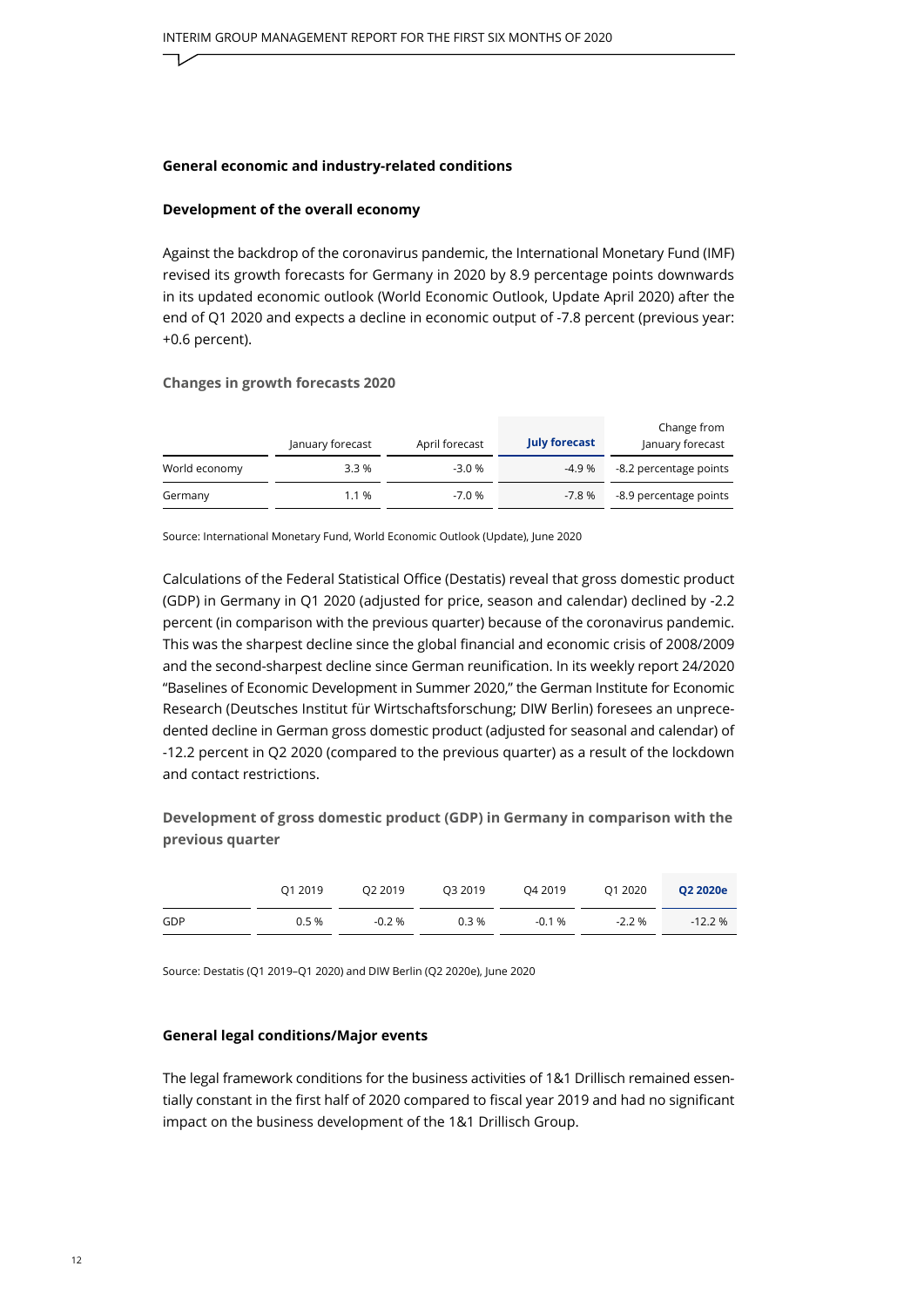### <span id="page-12-0"></span>COURSE OF BUSINESS

#### **Development in the Segment "Access"**

The Group's chargeable wireless and broadband access products, including the related applications (such as home networks, online storage, telephony, video on demand or IPTV), are grouped together in the segment "Access."

1&1 Drillisch operates exclusively in Germany and its 14.57 million contracts mean it is one of the country's leading providers in the telecommunications sector. The Company uses the landline network of the affiliate 1&1 Versatel GmbH, a member company of United Internet AG Group, and the access right to the Telefónica network; in addition, it purchases standardised network services from various providers of advance services. Access to the wireless or landline networks is combined with devices, own developments of applications and services to create an extended portfolio that sets the Company apart from its competitors.

The Access products are marketed via (for example) the well-known brands 1&1, smartmobil.de or yourfone, which address specific target groups on the market.

In the first half of year 2020, 1&1 Drillisch again invested in the acquisition of new customers and in the retention of current customer relationships. Focus was on the marketing of mobile internet contracts.

The number of chargeable contracts in the segment "Access" rose by 0.24 million to 14.57 million contracts in the first half of 2020. In the mobile internet business, it was possible to acquire 0.25 million customer contracts, raising the number of contracts to 10.24 million. Broadband lines declined slightly by ten thousand contracts to 4.33 million.

|                          | 30/06/2020 | 31/03/2020 | 31/12/2019 | Change H1 |
|--------------------------|------------|------------|------------|-----------|
| Contracts in total       | 14.57      | 14.43      | 14.33      | $+0.24$   |
| of which mobile internet | 10.24      | 10.10      | 9.99       | $+0.25$   |
| of which broadband lines | 4.33       | 4.33       | 4.34       | $-0.01$   |

**Development of contracts in the first six months of 2020 (in millions)**

Revenue in the segment "Access" rose by €74.8 million (4.1 percent) in comparison with the first six months of 2019 to €1,881.1 million (HY1 2019: €1,806.3 million). While positive revenue effects of €+3.1 million resulted in Q1 2020 primarily from temporary changes in customer use behaviour (especially in the area of telephony, including home office regulations and contact bans), the temporarily limited travel opportunities of customers due to the coronavirus pandemic had a negative impact of  $\epsilon$ -7.7 million (especially the lack of international roaming revenues) on revenue development in Q2 2020 in particular. For the first half of 2020, this resulted in a total negative revenue effect of €-4.6 million. Adjusted for this effect, comparable revenue rose by 4.4 percent.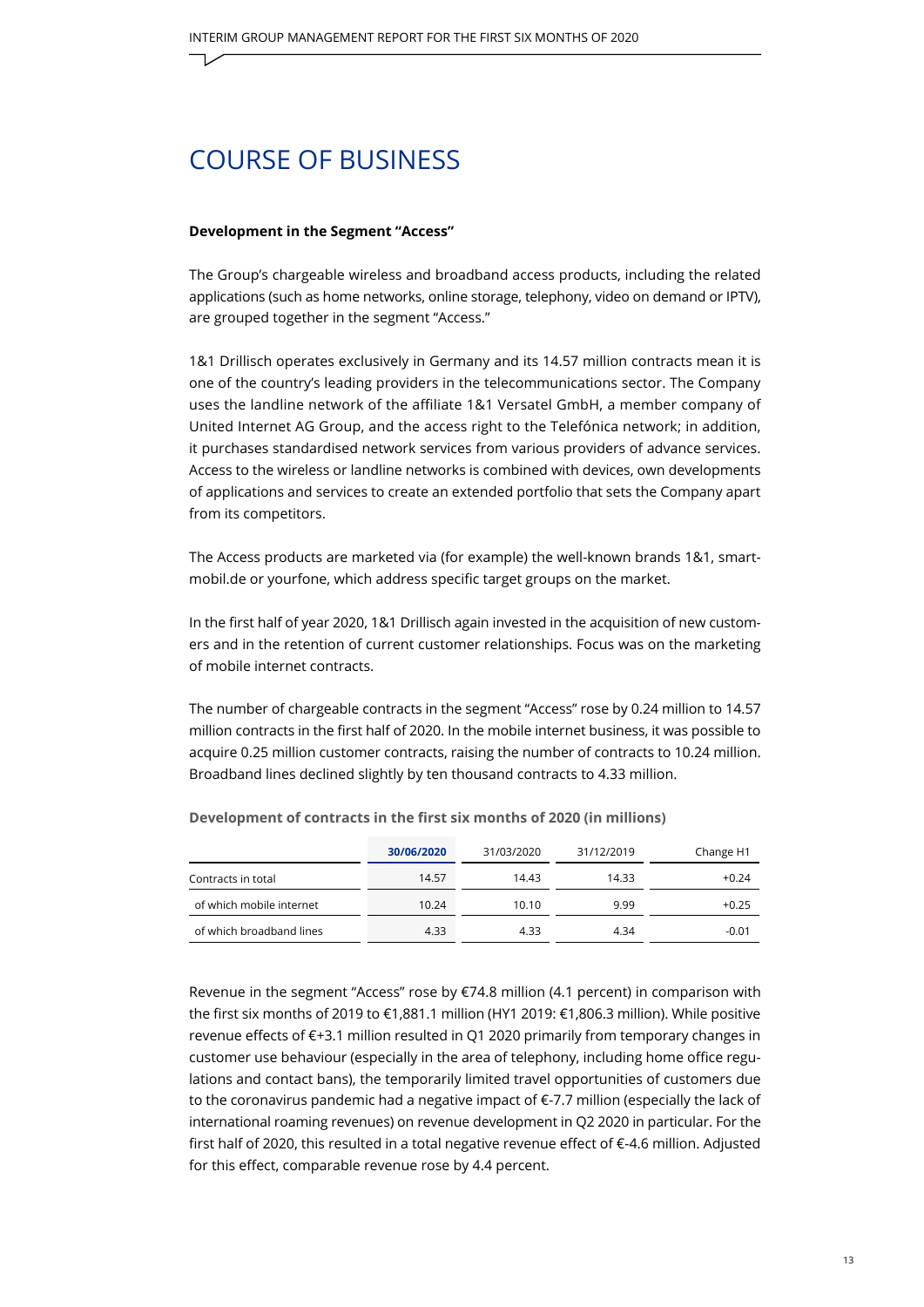In the segment "Access", the cost of materials rose by €81.8 million to €1,297.1 million (HY1 2019: €1,215.3 million).

The segment EBITDA amounted to €335.4 million (HY1 2019: €342.8 million) and was down 2.2 percent over the previous year. The segment EBITDA includes one-off expenses of  $\epsilon$ -0.4 million from ongoing integration projects (HY1 2019: €-2.3 million) and additional expenses resulting from the regulatory decision for an increase in the subscriber line charges (since 1 July 2019) of around  $\epsilon$ -8.2 million and additional expenses resulting from the EU regulatory decision regarding costs of text messages (since 15 May 2019) of approximately €-5.5 million (HY1 2019: €-1.0 million). In addition to these expected negative effects, the temporary change in customer use behaviour as a result of the coronavirus pandemic (particularly in the areas of telephony and international roaming, including home office regulations and contact bans as well as the greatly restricted travel activities) in the first half of 2020 had a negative impact of €-10.2 million on the segment's key earnings figures.

Excluding the above-mentioned effects, comparable EBITDA would have risen by 3.9 percent.

**Major revenue and profit indicators in the segment "Access"** 

|                           | <b>HY1 2020</b> | HY1 2019 | Change  |
|---------------------------|-----------------|----------|---------|
| Revenue (in $\epsilon$ m) | 1.881.1         | 1.806.3  | $+74.8$ |
| Service revenue (in €m)   | 1.497.0         | 1.451.8  | $+45.2$ |
| EBITDA (in $\epsilon$ m)  | 335.4           | 342.8    | $-7.4$  |
| EBITDA margin (in %)      | 17.8            | 19.0     | $-1.2$  |

#### **Quarterly development: Change over the same quarter of the previous year**

|                           | Q2 2020 | Q2 2019 | Change  |
|---------------------------|---------|---------|---------|
| Revenue (in $\epsilon$ m) | 940.4   | 903.8   | $+36.6$ |
| Service revenue (in €m)   | 749.2   | 731.0   | $+18.2$ |
| EBITDA (in $\epsilon$ m)  | 167.8   | 173.6   | $-5.8$  |
| EBITDA margin (in %)      | 17.8    | 19.2    | $-1.4$  |

Per 30 June 2020, 1&1 Drillisch Group employed a workforce of 3,191 (previous year: 3,108).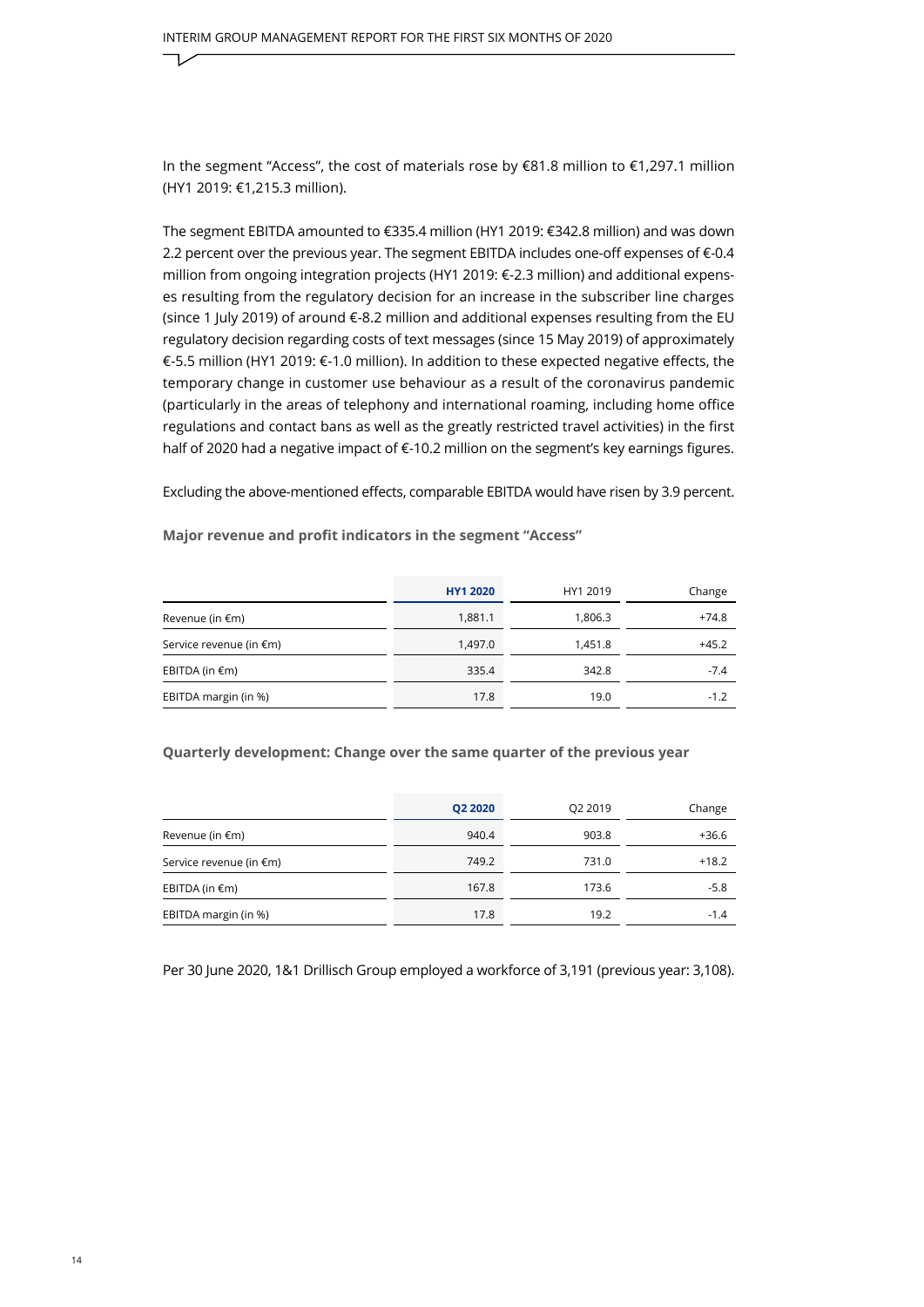### <span id="page-14-0"></span>POSITION OF THE GROUP

#### **Profitability**

Growth in HY1 2020 was driven above all by the contract customer business. The number of chargeable customer contracts increased in comparison with the first half of 2019 by 0.65 million to 14.57 million contracts.

Sales revenues rose in the first half of 2020 by 4.1 percent from €1,806.3 million in the first half of 2019 to €1,881.2 million. The positive revenue development results from the continued rise in the number of contract customers and the related monthly payments. The high-margin service revenues rose by €45.2 million (3.1 percent) from €1,451.8 million in the first half of 2019 to €1,497.0 million in the first half of 2020. While positive revenue effects of €+3.1 million resulted in Q1 2020 primarily from temporary changes in customer use behaviour (especially in the area of telephony, including home office regulations and contact bans), the temporarily limited travel opportunities of customers due to the coronavirus pandemic had a negative impact of €-7.7 million (especially the lack of international roaming revenues) on revenue development in Q2 2020 in particular. For the first half of 2020, this resulted in a total negative revenue effect of  $\epsilon$ -4.6 million. Adjusted for this effect, comparable service revenue rose by 3.4 percent. Service revenues are sustained earnings and determine profit. Low-margin other sales revenues increased by 8.4 percent from €354.5 million to €384.2 million in the first half of 2020. These sales concern primarily revenues from the realisation of hardware sales brought forward (in particular from investments in smartphones that will be reimbursed by the customers over the minimum term of the contract in the form of higher package prices). The hardware sales were above expectations in HY1 2020, but this business fluctuates according to season and is dependent on the attractiveness of new devices and the model cycles of the hardware manufacturers. However, these revenue fluctuations have no significant impact on EBITDA development.

Cost of sales increased in the first half of 2020 by €75.7 million (6.0 percent) to €1,341.4 million (HY1 2019: €1,265.7 million). They include additional expenses from the regulatory decision on subscriber line price increases (in effect since 1 July 2019) in the amount of approximately €-8.2 million as well as additional expenses from the EU regulatory decision on costs of text messages (in effect since 15 May 2019) of approximately €-5.5 million (HY1 2019: €-1.0 million) and higher costs for advance services in connection with the temporary change in customer use behaviour, especially in voice telephony, as a consequence of the coronavirus crisis in the amount of €-5.6 million. Excluding these additional expenses that were not incurred in HY1 2019, the cost of sales would have risen by 4.5 percent (€57.4 million). The gross profit margin came to 28.7 percent (HY1 2019: 29.9 percent). Gross profit decreased slightly in HY1 2020 by €0.9 million from €540.6 million to €539.7 million. Adjusted for the aforementioned effects in revenues and cost of sales, gross profit in the first half of 2020 amounted to €563,6 million (HY1 2019: €541.6 million) and the gross margin came to 29.9 percent (HY1 2019: 30.0 percent).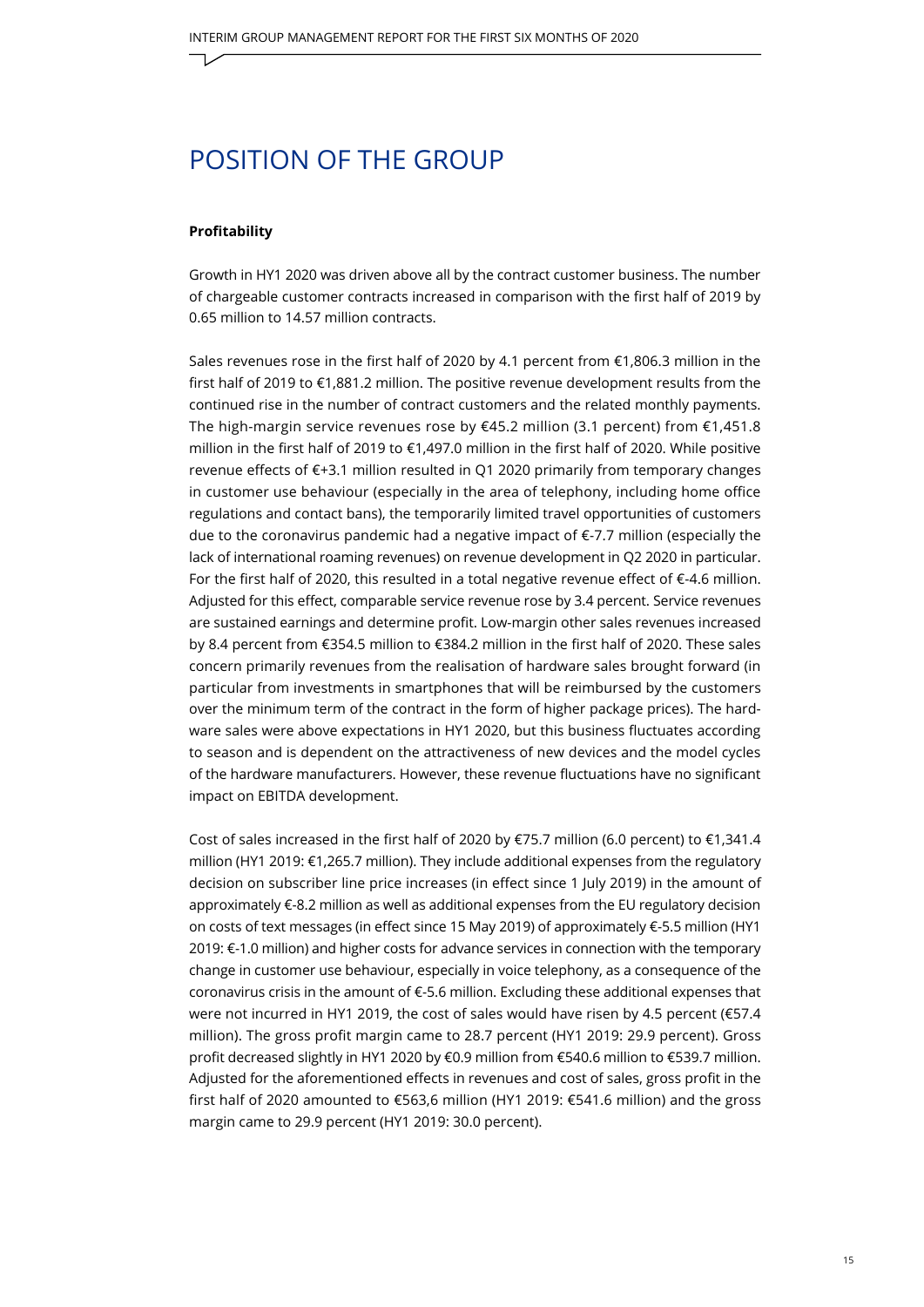At €213.7 million, distribution costs in the first half of 2020 are almost constant compared to the previous year (HY1 2019: €213.9 million). In relation to revenue, distribution costs amounted to 11.4 percent in the first half of 2020 (HY1 2019: 11.8 percent). Administration costs increased from €43.0 million (2.4 percent of revenue) in HY1 2019 to €48.1 million (2.6 percent of revenue) in HY1 2020. The change is due mainly to higher consulting expenses relating to planning and preparations for the 5G wireless network and third-party services.

Other operating income and expenses fell from €14.9 million in the first half of 2019 to €12.1 million in the first half of 2020. Impairment losses on receivables and contract assets amounted to €35.9 million (HY1 2019: €37.6 million).

EBITDA in the first half of 2020 amounted to €329.6 million (HY1 2019: €340.4 million) and was down 3.2 percent over the previous year. The EBITDA includes one-off expenses of €-0.4 million from ongoing integration projects (HY1 2019: €-2.3 million) and additional expenses of about €-8.2 million from the regulatory decision regarding the increase in the subscriber line charges (since 1 July 2019), additional expenses from the EU regulatory decision regarding costs of text messages (since 15 May 2019) of about €-5.5 million (HY1 2019: €-1.0 million) and costs of €-5.6 million (HY1 2019: €-1.9 million) relating to the planning and preparations for the 5G wireless communications network. In addition to these anticipated negative effects, the temporary change in customer use behaviour as a consequence of the coronavirus pandemic had a negative impact of €-10.2 million on key earnings figures in HY1 2020.

Excluding the above-mentioned effects, comparable EBITDA would have risen by 4.0 percent.

The EBITDA margin came to 17.5 percent (previous year: 18.8 percent).

Earnings before interest and taxes (EBIT) in the first half of 2020 amounted to €254.1 million (HY1 2019: €261.1 million). The EBIT margin came to 13.5 percent (HY1 2019: 14.5 percent). Excluding the effects from PPA write-offs, the EBIT amounted to €309.7 million and the EBIT margin to 16.5 percent (HY1 2019: €318.3 million and 17.6 percent).

Financing expenses in HY1 2020 amounted to €0.5 million (HY1 2019: €5.4 million). The significantly higher expenses in the same period of the previous year resulted by and large from the conclusion of a line of credit with a European bank syndicate in January 2019 and the related one-off fees together with expenses relating to the provision of this line of credit, which was negotiated in preparation of the acquisition of the 5G frequencies. This credit line was terminated during fiscal year 2019. Financial income in HY1 2020 amounted to €0.3 million (HY1 2019: €0.2 million).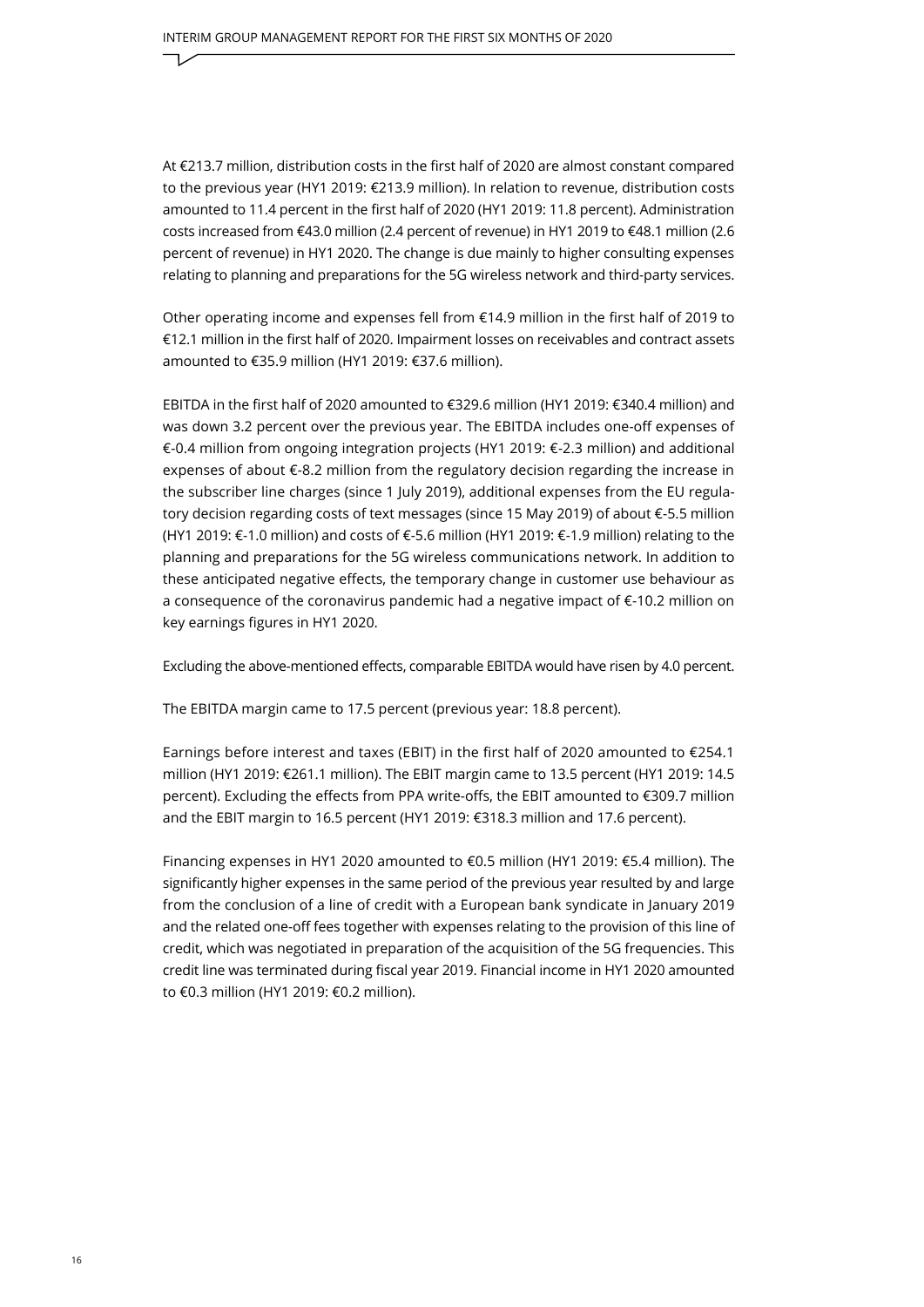Earnings before taxes (EBT) in the first half of 2020 amounted to €253.9 million (HY1 2019: €256.0 million). Tax expenses amounted to €69.2 million (HY1 2019: €77.0 million).

Consolidated earnings came to €184.7 million (HY1 2019: €178.9 million).

Profit per share in HY1 2020 amounted to €1.05 (HY1 2019: €1.01). Excluding the effects of the PPA write-offs, the profit per share in the first half of 2020 amounted to €1.27 (HY1 2019: €1.24).

**Major revenue and profit indicators (in €m)**

|                      | <b>HY1 2020</b> | HY1 2019 | Change  |
|----------------------|-----------------|----------|---------|
| Revenue              | 1,881.2         | 1,806.3  | $+74.9$ |
| Service revenues     | 1,497.0         | 1,451.8  | $+45.2$ |
| <b>EBITDA</b>        | 329.6           | 340.4    | $-10.8$ |
| EBITDA margin (in %) | 17.5            | 18.8     | $-1.3$  |
| <b>EBIT</b>          | 254.1           | 261.1    | $-7.0$  |
| EBIT margin (in %)   | 13.5            | 14.5     | $-1.0$  |

#### **Financial position**

Cash flow from operating activities increased from €246.2 million (HY1 2019) to €258.0 million in the first six months of 2020. Net cash inflow from operating activities increased significantly by €130.5 million from €67.2 million (HY1 2019) to €197.7 million in 2020. There were higher cash outflows in HY1 2019 than in the first half of 2020. They resulted mainly from higher prepayments for purchased services that are not recognised through expenses until subsequent periods and the change in contract assets due to increased smartphone sales.

Cash flow from investments shows total net outgoing payments of €209.5 million during the reporting period (HY1 2019: outgoing payments of €14.3 million). Payments of €18.3 million (HY1 2019: payments of €5.3 million) were effected for investments in intangible and tangible assets. The investment of free cash resulted in outgoing payments of €191.0 million (HY1 2019: €9.0 million). They relate to the short-term investment of free cash at United Internet AG within the framework of the current cash management agreement.

Free cash flow, defined as net inflow of funds from operating activities less investments in intangible and tangible assets plus inflow of funds from disposals of intangible and tangible assets, amounted to €179.4 million in the first half of 2020 (HY1 2019: €62.1 million). In the previous year, investments in wireless communications contracts with hardware that will be reversed or amortised in subsequent periods and higher advance payments for purchased services that will not be recognised through expenses until subsequent periods led to higher cash outflows.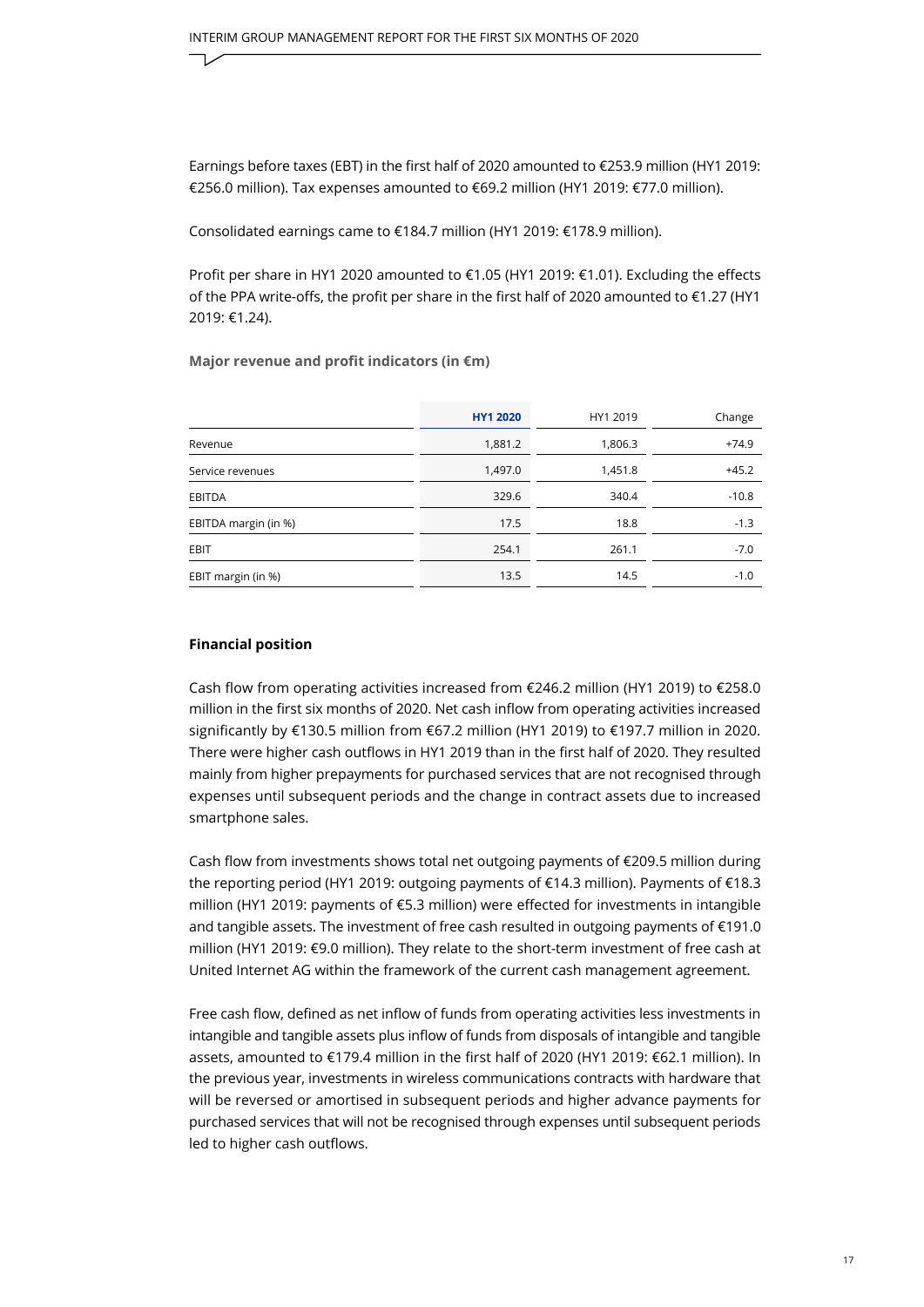The cash flow from financing activities in the first six months of 2020 relates to payments of dividends in May 2020 in the amount of €8.8 million (HY1 2019: €8.8 million) and to the repayment of finance leasing liabilities in the amount of €5.7 million (HY1 2019: €2.3 million). In the same period of the previous year, outflow of funds resulted from the repayment of loans to United Internet AG and the acquisition of own stock in the amounts of €32 million and €3.8 million, respectively, and from the repayment of liabilities from utilisation rights in the amount of €5.0 million.

Cash and cash equivalents per 30 June 2020 amounted to  $\epsilon$ 5.5 million in comparison with €31.8 million per 31 December 2019.

#### **Assets and liabilities**

The balance sheet total increased from €6,461.9 million per 31 December 2019 to €6,664.9 million per 30 June 2020.

Short-term assets rose from €1,309.2 million per 31 December 2019 to €1,578.1 million per 30 June 2020. The cash holdings disclosed in the short-term assets declined from €31.8 million to €5.5 million. Trade accounts receivable rose from €228.3 million per 31 December 2019 to €247.2 million per 30 June 2020. Accounts due from associated companies increased from €215.3 million per 31 December 2019 to €403.7 million per 30 June 2020 and, at €401.0 million (31 December 2019: €210.0), relate mainly to receivables from the short-term investment of free cash at United Internet AG.

Short-term prepaid expenses increased from €62.1 million to €91.5 million and concern essentially prepaid utilisation fees that will not be recognised through expenditures until later periods. The line item short-term contract assets rose by €17.4 million from €498.1 million per 31 December 2019 to €515.5 million per 30 June 2020 and includes short-term receivables from customers with a term of up to one year from the revenue realisation brought forward because of the application of IFRS 15. The line items costs for contract acquisition and costs for contract fulfilment include the short-term expenditures related to customer acquisition and costs of contract fulfilment during the term of the contracts. They rose in total by €7.6 million from €149.7 million per 31 December 2019 to €157.3 million per 30 June 2020.

Inventories increased by €21.2 million from €79.2 million per 31 December 2019 to €100.4 million. Other short-term financial assets increased slightly from €28.9 million per 31 December 2019 to €34.0 million. Other non-financial assets increased from €15.8 million to €23.1 million and concern primarily short-term claims for short-term income and value-added tax.

Long-term assets declined in total from €5,152.7 million per 31 December 2019 to €5,086.8 million per 30 June 2020. Intangible assets declined from €1,686.0 million per 31 December 2019 to €1,635.6 million per 30 June 2020. Goodwill remains unchanged from the previous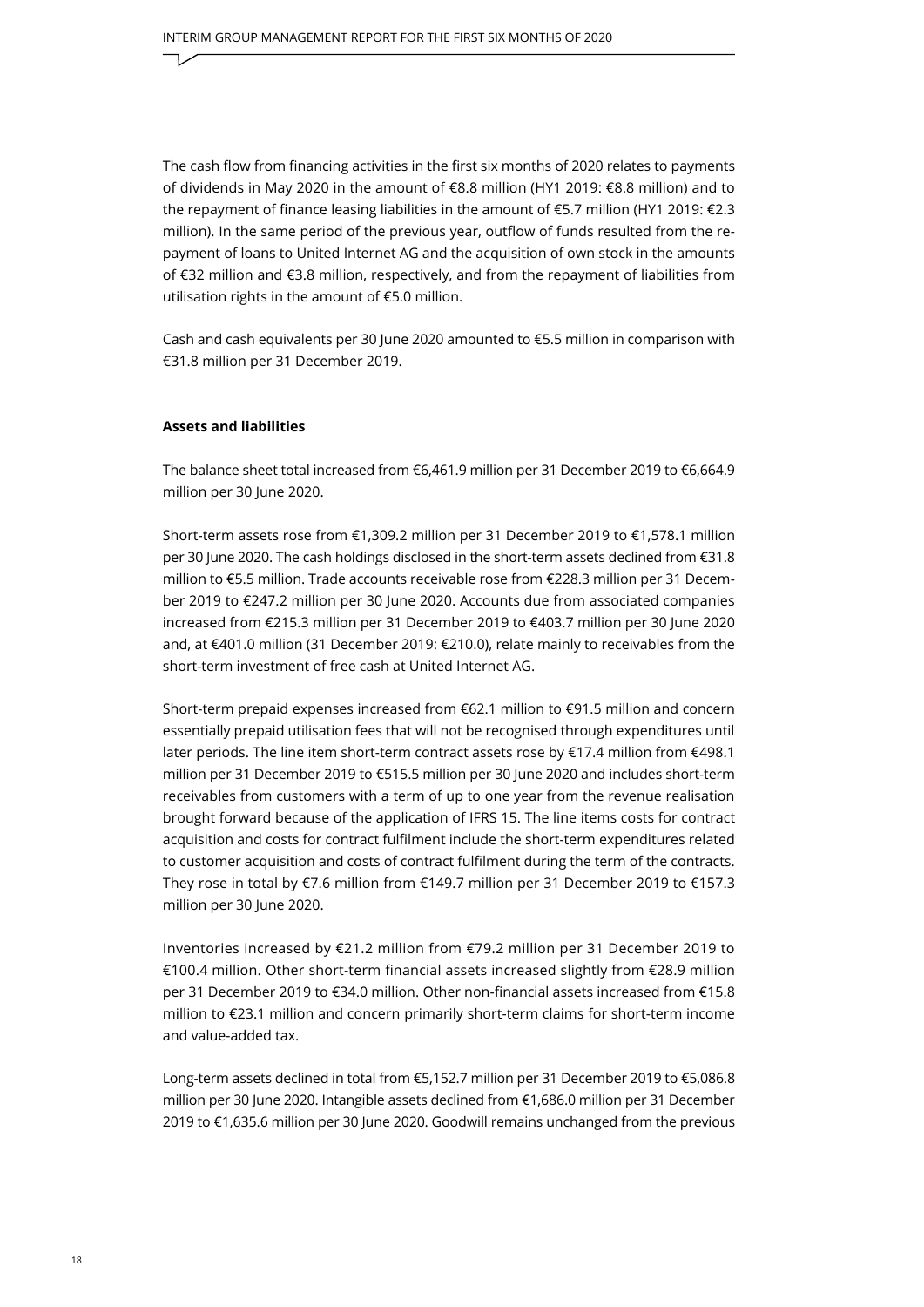year at €2,932.9 million. The assets determined as part of the 1&1 Drillisch purchase price allocation were reduced as scheduled by depreciation and amortisation attributable to these items. Tangible assets increased from €64.5 million per 31 December 2019 to €101.1 million per 30 June 2020. The increase in the amount of €34.5 million is primarily due to additions related to the recognition of new rental obligations in accordance with IFRS 16.

Long-term prepaid expenses fell from €168.3 million per 31 December 2019 to €121.0 million per 30 June 2020 and comprise basically advance payments made pursuant to longterm purchase contracts. The line items contract assets, costs for contract acquisition and costs for contract fulfilment include analogously to the short-term assets the long-term part of the receivables due from customers from the application of IFRS 15 and declined as a total by €5.0 million from €299.3 million per 31 December 2019 to €294.3 million per 30 June 2020.

Total short-term debts decreased from €548.9 million per 31 December 2019 to €545.3 million per 30 June 2020. Short-term trade accounts payable increased by €7.1 million to €273.5 million (31 December 2019: €266.4 million). Accounts due to associated companies declined from €79.3 million per 31 December 2019 to €57.8 million per 30 June 2020. They relate to accounts due to United Internet AG and other group companies of the United Internet Group from purchase of advance services and other service charges. Short-term other financial liabilities increased by €6.7 million from €102.6 million to €109.3 million.

Contract liabilities include short-term liabilities from reimbursement obligations for onetime fees for revoked contracts and deferred income from one-time fees related to the application of IFRS 15. Income tax liabilities increased from €24.5 million per 31 December 2019 to €37.4 million per 30 June 2020.

Long-term debt rose from €1,272.2 million per 31 December 2019 to €1,302.6 million per 30 June 2020. Deferred tax liabilities fell by €3.3 million from €229.7 million per 31 December 2019 to €226.4 million per 30 June 2020. The contract liabilities in the amount of €5.8 million (31 December 2019: €5.0 million) include long-term income from one-time fees that is to be deferred in accordance with the application of IFRS 15.

Group equity rose from €4,640.8 million per 31 December 2019 to €4,817.5 million per 30 June 2020. The share capital remains unchanged at €193.9 million. The share capital is distributed in 176,764,649 no-par shares issued to the bearer with a proportionate share in the share capital of €1.10 each and represents the share capital of 1&1 Drillisch AG. In fiscal years 2018 and 2019, a total of 500,000 1&1 Drillisch AG shares were acquired as part of the stock repurchase programme, reducing the number of shares outstanding to 176,264,649 shares. The balancing of the consolidated profit of €184.7 million per 30 June 2020 and the dividend disbursement of €8.8 million in May 2020 lead to an increase of the cumulative consolidated profit of €175.9 million. The equity ratio rose accordingly from 71.8 percent per 31 December 2019 to 72.3 percent per 30 June 2020.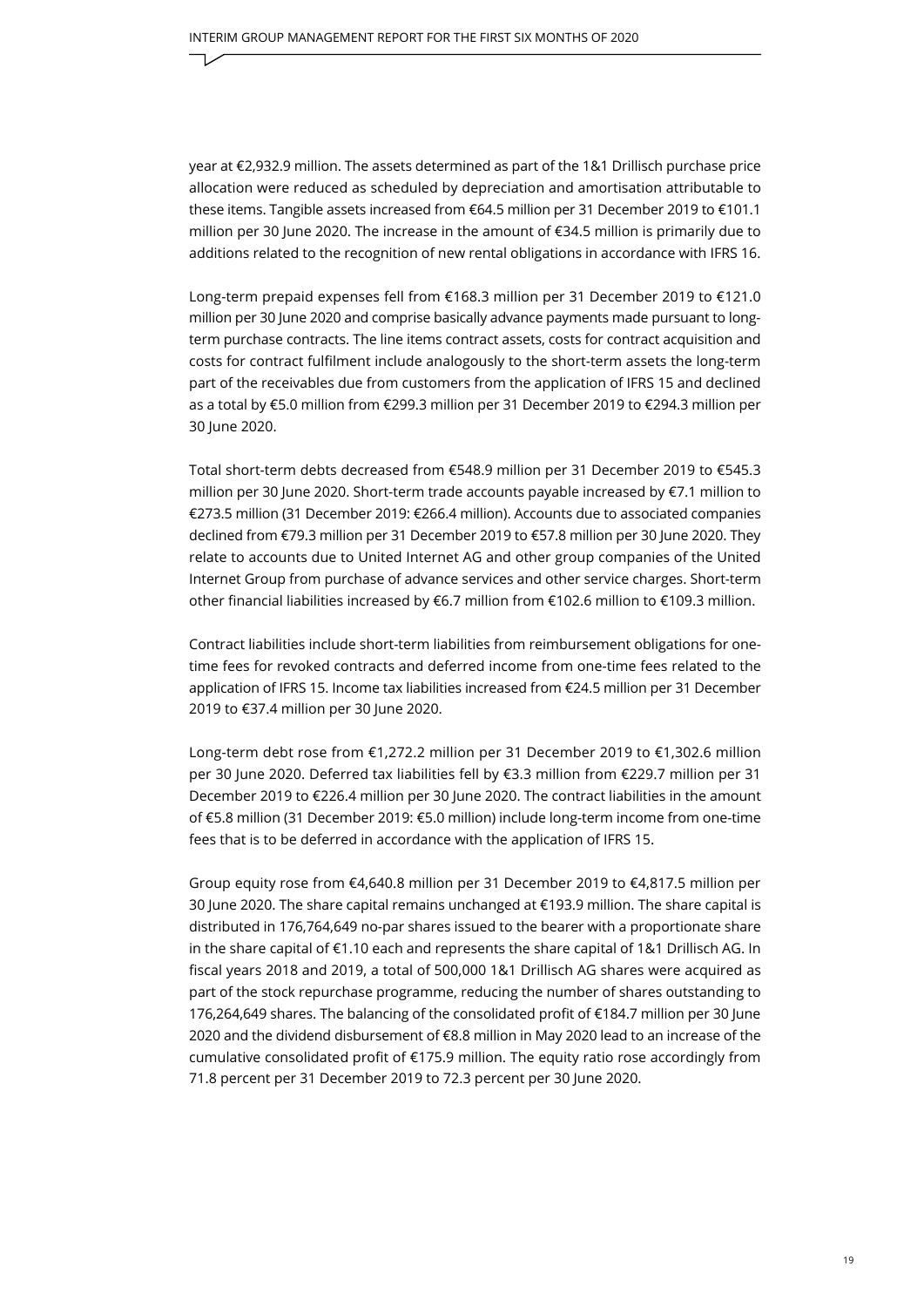#### **General statement from the Management Board regarding the Company's economic position**

1&1 Drillisch continued to invest in new customer relationships and the retention of existing customers during the first half of 2020. These investments led to a total rise in the number of chargeable customer contracts of 0.24 million contracts during the reporting period. Mobile internet contracts increased by 0.25 million from 9.99 million per 31 December 2019 to 10.24 million contracts. Broadband lines declined slightly by ten thousand contracts to 4.33 million.

The achievement of this growth in the number of subscribers and the good development of service revenues along with the increase in the adjusted EBITDA demonstrate that 1&1 Drillisch, despite the coronavirus pandemic, continued its good development in HY1 2020 and, in doing so, laid the foundation for future growth.

The Company's successful development once again demonstrates the advantages of the 1&1 Drillisch business model, which is based predominantly on electronic subscriptions with fixed monthly charges and contractually agreed terms. This secures stable and plannable revenues and cash flows, provides protection from economic fluctuations and opens up financial manoeuvring room so that opportunities arising in existing and new business fields and markets can be exploited, whether organically or through investments and acquisitions.

After evaluating the figures achieved in the first half of 2020 in terms of customer contracts, revenues and earnings as well as the investments made in new and existing customers, the Management Board concludes that the Company is on track overall in terms of its planning and is well positioned for its further corporate development.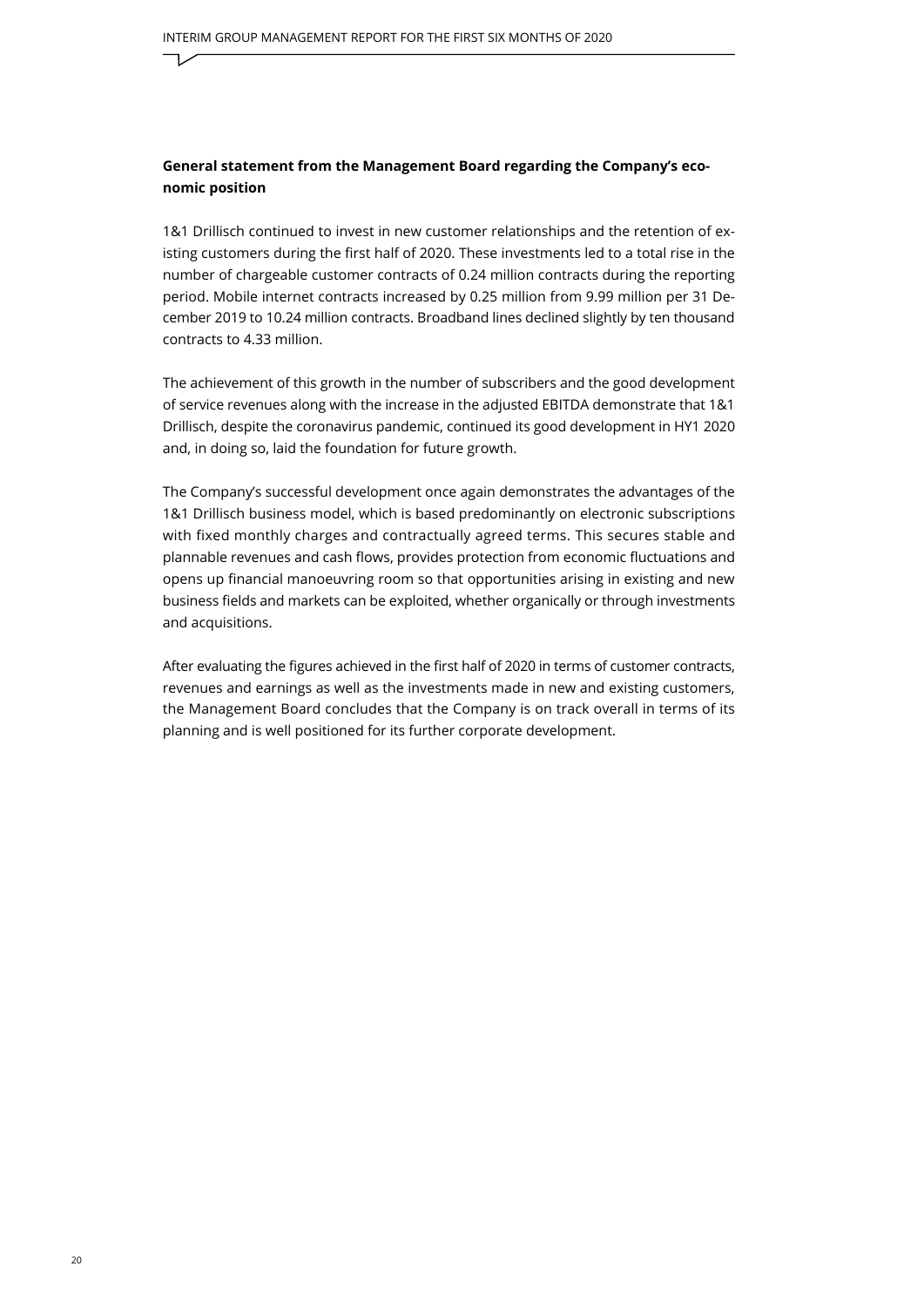### <span id="page-20-0"></span>RISKS, OPPORTUNITIES AND FORECAST REPORT

1&1 Drillisch Group pursues risk and opportunity policies that are oriented to the objective of maintaining and raising sustainably the Company's value by taking advantage of opportunities and by recognising and managing risks at an early stage. The risk and opportunity management as practised ensures that 1&1 Drillisch can carry out its business operations in a controlled corporate environment.

The risk and opportunity management regulates the responsible handling of uncertainties that are always a part of entrepreneurial activities.

#### **Overall statement by the Management Board on the Group's risk and opportunity situation**

The assessment of the overall risk situation is the result of the consolidated consideration of all significant risk fields or single risks, taking into account interdependencies.

The overall risk and opportunity situation remained largely stable in the first half of 2020 compared with the risk and opportunity reporting in the 2019 annual financial statements. No risks to the continued existence of 1&1 Drillisch as a going concern were identifiable either from single risk positions or from the overall risk situation during the reporting period or at the time this semi-annual financial report was prepared.

In the course of fiscal year 2020 to date, the risk situation has not changed as a consequence of the global spread of the coronavirus (Sars-CoV-2) in the risk areas of "procurement market" and "external risks – personnel crises" and others in comparison with the presentation in the consolidated annual financial statements per 31 December 2019. The spread of the virus may have a negative impact on consumer and business demand, the procurement of advance services (e.g. smartphones, Wi-Fi routers, servers or network technology) or the health and fitness of employees, ultimately having a detrimental effect on the performance capability of 1&1 Drillisch. In addition, changes in use behaviour (e.g. increased working from home) may also have long-lasting effects on the key earnings indicators.

By employing efficient risk management, 1&1 Drillisch counters identified risks and limits them, insofar as justifiable, to a minimum by implementing specific actions.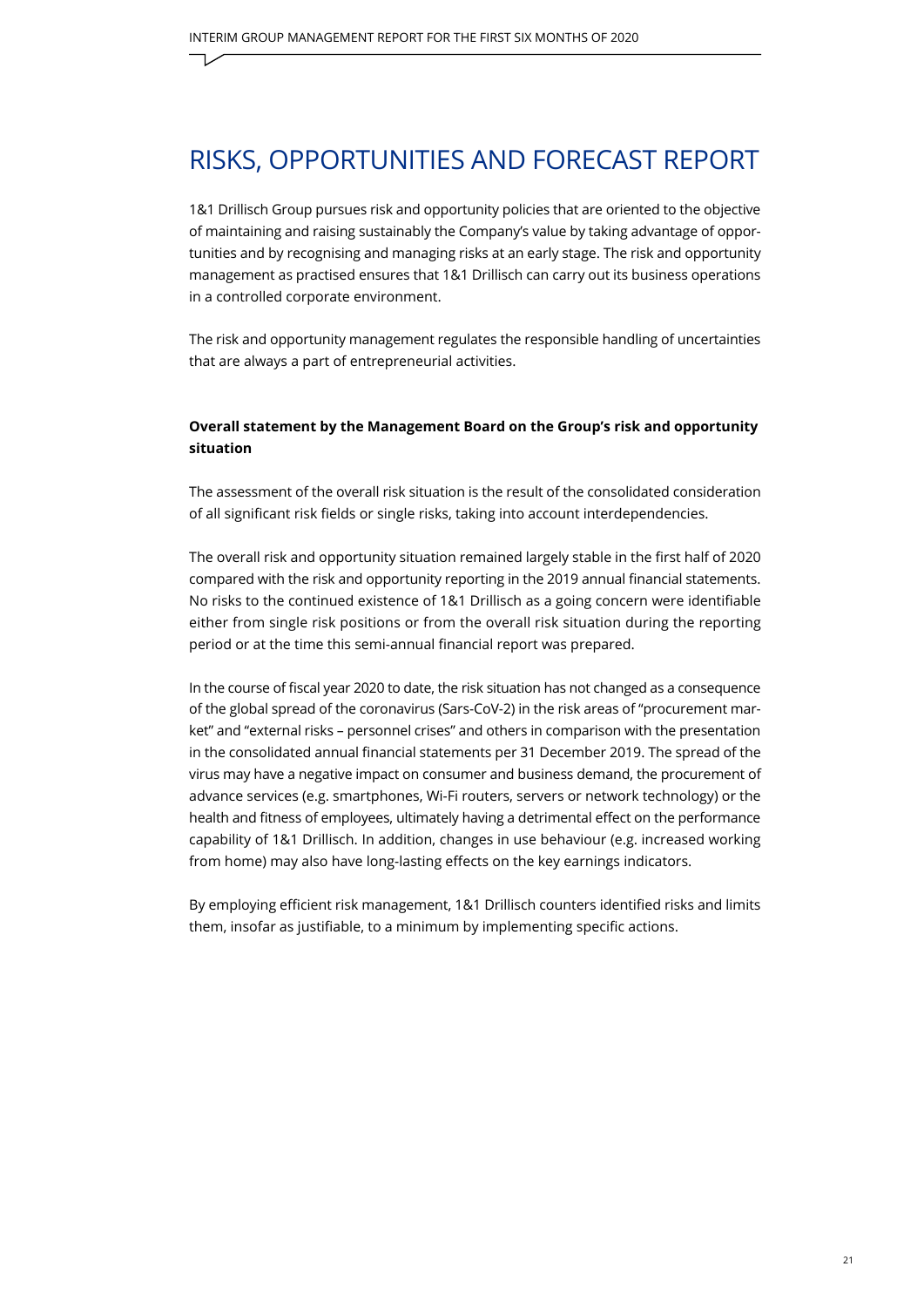### <span id="page-21-0"></span>**OUTLOOK**

This report contains certain statements oriented to the future which are based on the current assumptions and projections of the Company's management. Various risks, uncertainties and other factors, both known and unknown, can cause the actual results, financial position, development or performance of the Company to deviate substantially from the assessment shown here.

Against the backdrop of the coronavirus pandemic, the International Monetary Fund (IMF) drastically reduced its growth forecasts for the global economy in 2020 by -6.3 percentage points to -3.0 percent (in comparison with the January outlook) in its updated economic outlook (World Economic Outlook, Update April 2020) at the end of Q1 2020. These figures mean that the IMF was already preparing for the worst recession since the Great Depression in the 1930s. The projections for Germany have also been revised during the year.

#### **Economic Projection – Economic Development in Percent**

|         | 2021e  | 2020e  | 2019   |
|---------|--------|--------|--------|
| World   | $+5.4$ | $-4.9$ | $+2.9$ |
| Germany | $+5.4$ | $-7.8$ | $+0.6$ |

Source: International Monetary Fund, World Economic Outlook (Update), July 2020

After the sharp declines in German gross domestic product in Q1 and Q2 2020 by -2.2 percent and -12.2 percent, respectively, in each case compared to the previous quarter, the weekly report 24/2020 "Baselines of Economic Development in Summer 2020" from the German Institute for Economic Research (DIW Berlin) indicates that Germany has passed the low point and expects – provided that the pandemic is contained – a slight increase in economic output of +2.8 percent in Q3 and +1.2 percent in Q4.

The Institute does not expect the easing of restrictions to allow economic output to return to previous levels in the near future as substantial restrictions – such as physical distancing or the wearing of protective masks – that limit capacities and put a damper on consumer behaviour remain in force. Above all, however, the impact of uncertainties – such as many people's worries about their jobs or companies' concerns about the potential of sales markets – and of the massive losses of income is likely to continue.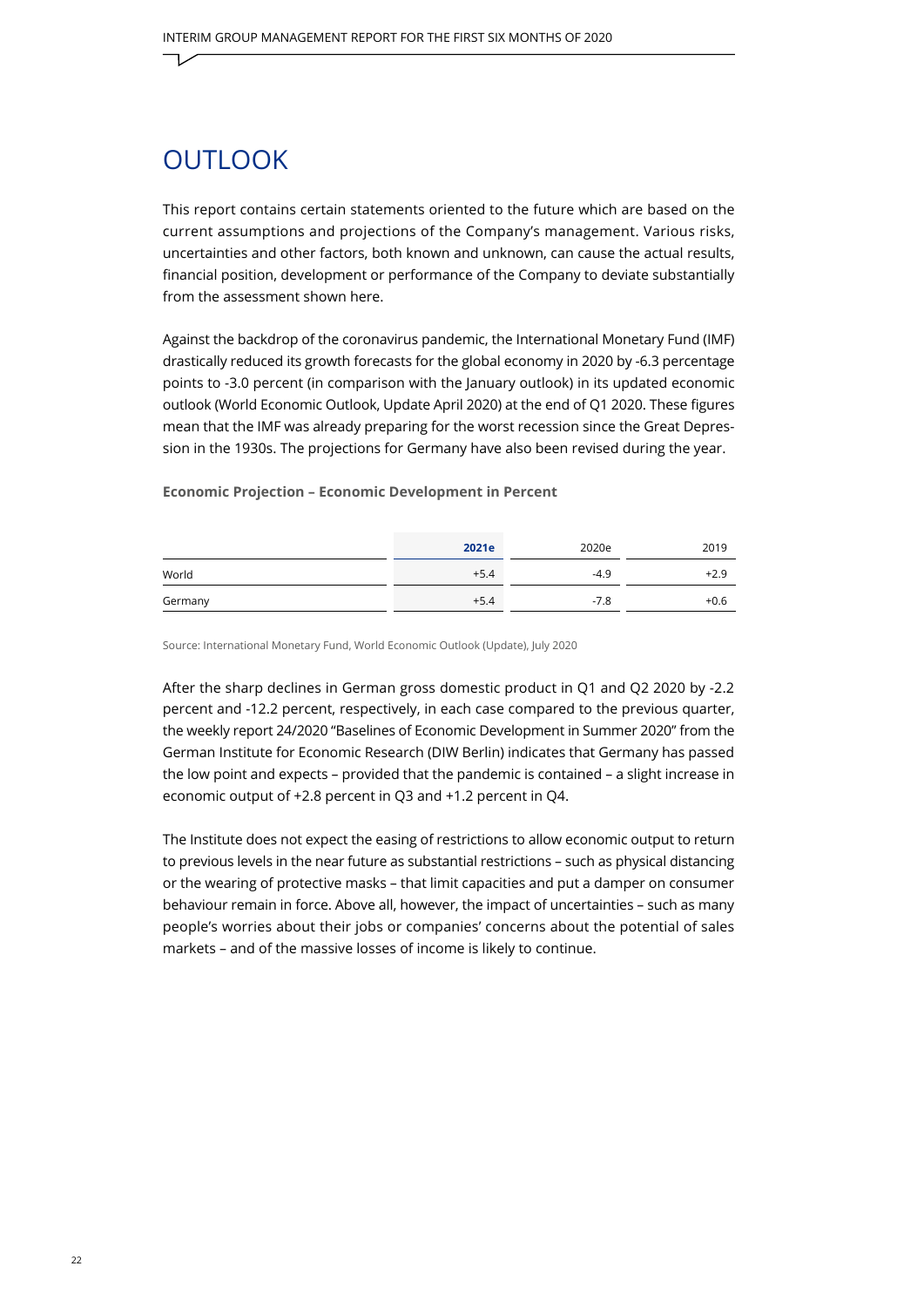#### **Industry/market expectations**

The industry association BITKOM also believes that the German ITC market (information technology, telecommunications and consumer electronics) has bottomed out and, at its semi-annual press conference for 2020 on 29 June 2020, noted that the business climate in the industry has brightened considerably in comparison with the two previous months following the "coronavirus shock" in June 2020. Nevertheless, based on current calculations, the association now expects a decline in revenues of -3.3 percent to €163.5 billion for 2020 as a whole. At the beginning of the year (i.e. before the coronavirus pandemic) BITKOM was still projecting revenue growth of +1.5 percent (previous year: +2.0 percent). The association expects that it will be possible to recapture most of the expected decline and forecasts revenue growth of +2.0 percent to €166.7 billion – subject to the proviso that another wide-area lockdown does not become necessary.

The decline in the overall ICT market in 2020 is due in particular to declining sales in information technology. According to Bitkom forecasts, sales in this largest sub-market will fall by -5.6 percent to €88.2 billion in 2020, a significant change from the growth of 2.7 percent (previous year: +3.5 percent) projected at the beginning of the year. Declines are expected in all areas: -4.0 percent for software, -5.4 percent for IT services and -7.5 percent for IT hardware.

BITKOM estimates that the telecommunications submarket will have a stabilising effect on the general ICT market. The industry association currently expects that this key market for 1&1 Drillisch will increase by +0.4 percent to €67.1 billion in comparison with the growth of +1.0 percent (previous year: +2.0 percent) forecast at the beginning of the year. Bitkom calculates that telecommunications services will generate turnover of €48.8 billion, an increase of +0.7 percent. A rise of +0.5 percent to  $\epsilon$ 7.1 billion is expected for the investments in the infrastructure. Business with telecommunications devices, on the other hand, is projected to decline by -1.1 percent to €11.2 billion.

In particular, the German broadband and mobile internet market in the business unit "Access", financed primarily by subscriptions, is of special importance to 1&1 Drillisch.

#### **Outlook for fiscal year 2020**

1&1 Drillisch aims to achieve further customer growth in fiscal year 2020. In view of the uncertainties in overall economic conditions because of the continuing spread of the coronavirus pandemic, the management specifies the outlook for fiscally year 2020 and expects from now on an increase in total revenues by approximately 4 percent (service revenues by 2 to 3 percent) and EBITDA to remain roughly at the previous year's level.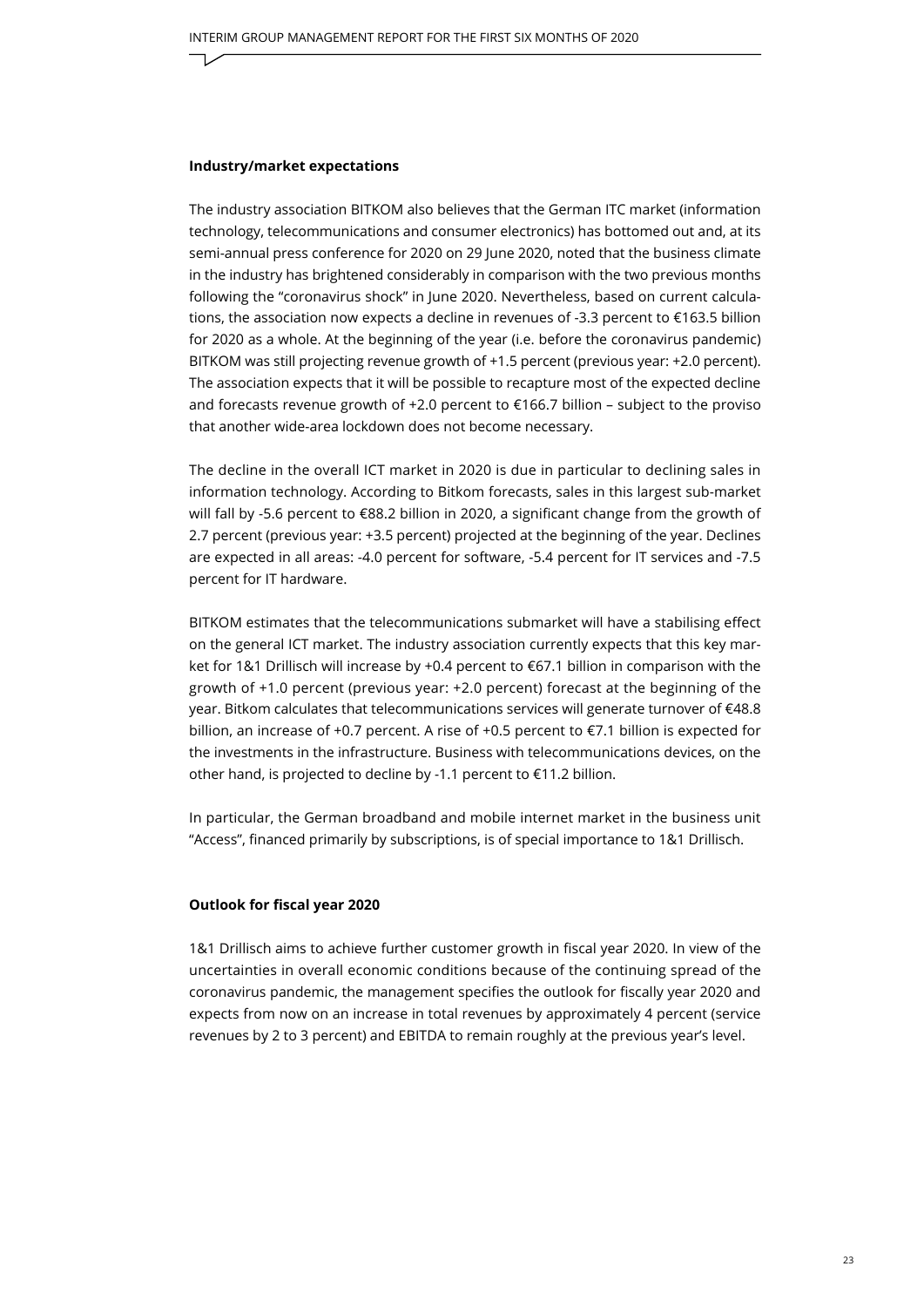#### **General statement from the Management Board on presumable development**

The 1&1 Drillisch AG Management Board remains optimistic in its outlook for the future. Thanks to a business model that is based for the most part on electronic subscriptions, 1&1 Drillisch views its position as by and large stable and secure from economic fluctuations.

1&1 Drillisch will continue to pursue this sustainable business policy in the coming years.

Marketing and sales of Access products in the second half of 2020 will focus in particular on the marketing of mobile internet products. 1&1 Drillisch intends to claim its share of market growth in this sector.

Following a successful start to the second half of 2020 as well as at the point in time of the preparation of this management report, the Management Board believes that the Company is well on its way to achieving the goals explained in greater detail in the above section "Outlook for fiscal year 2020."

#### **Major accounting, valuation and consolidation principles**

The semi-annual financial report of 1&1 Drillisch AG per 30 June 2020 was prepared, as were the consolidated annual financial statements per 31 December 2019, in accordance with the International Financial Reporting Standards (IFRS) as they are to be applied in the European Union (EU).

The accounting and valuation principles applied in the semi-annual financial report are exactly the same as the methods applied per 31 December 2019 with the exception of the standards that must be applied for the first time, and it must be read in the context of the consolidated financial statements per 31 December 2019.

#### **Future-oriented statements and forecasts**

This semi-annual financial report contains future-oriented statements that are based on the current expectations, assumptions and forecasts of the 1&1 Drillisch AG Management Board and the information available to the Board at this time. The future-oriented statements are subject to various risks and uncertainties and are based on expectations, assumptions and forecasts that may possibly prove in future to be false. 1&1 Drillisch AG does not guarantee that the future-oriented statements will prove to be correct, and it neither assumes any obligation, nor does it have any intention, to adjust or update any future-oriented statements made in this semi-annual financial report.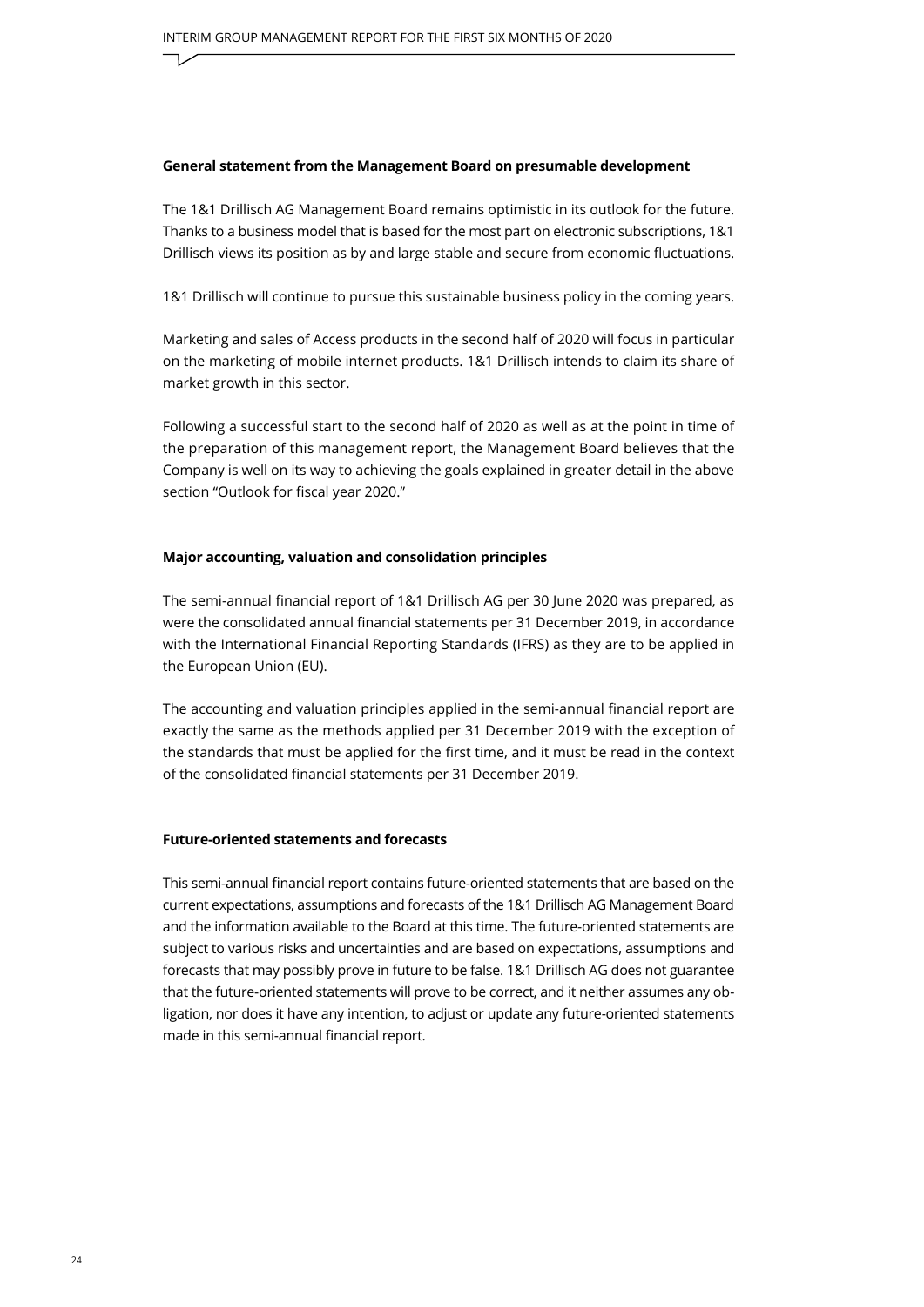#### **Use of assumptions and estimates**

During preparation of the semi-annual financial report, management makes discretionary decisions as well as estimates and assumptions that affect the amounts of the income, expenses, assets and liabilities disclosed on the closing date and the disclosure of contingent liabilities. The uncertainty related to these assumptions and estimates may lead to results that in future require substantial restatements in the carrying value of the relevant assets or liabilities. The coronavirus pandemic did not have any significant impact on the discretionary decisions and estimates or on the measurement of assets and liabilities in the first half of 2020.

#### **Use of key financial indicators relevant to business management**

Financial performance indicators such as EBITDA, EBITDA margin, EBIT or EBIT margin are used in addition to the disclosures required by the International Financial Reporting Standards (IFRS) in the Company's annual and interim financial statements to ensure a clear and transparent presentation of 1&1 Drillisch's business development. Information about the use, definition and calculation of these performance indicators is available starting on page 37 of the Annual Report 2019 of 1&1 Drillisch AG.

The performance indicators used by 1&1 Drillisch are adjusted for special effects insofar as necessary to ensure a clear and transparent presentation. As a rule, the special effects are related solely to those effects that, because of their nature, frequency and/or scope, are capable of negatively affecting the meaningfulness of the financial performance indicators for the financial and earnings development of the Company. All special effects are pointed out and explained in the relevant chapter of the financial statements for the purpose of the rollover to the unadjusted financial performance indicators.

#### **Miscellaneous**

All major subsidiaries are included in the consolidated interim financial statements. The group of consolidated companies has essentially remained unchanged in comparison with the consolidated annual financial statements per 31 December 2019.

No major companies have been acquired or sold in the 2020 reporting period.

The semi-annual financial report has not been audited in accordance with Section 317 Commercial Code [Handelsgesetzbuch; HGB] or reviewed by an auditor.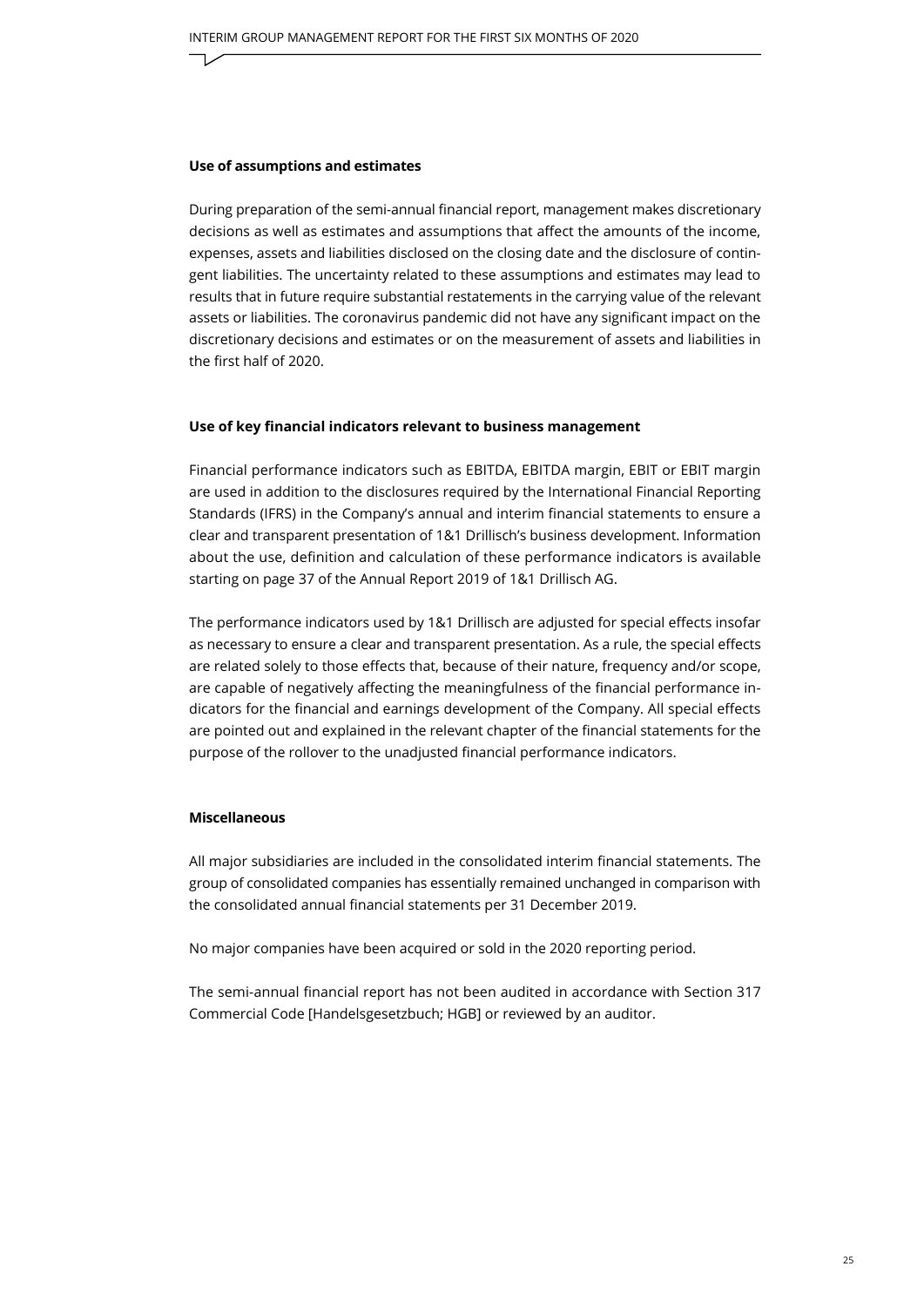#### **Important events after 30 June 2020**

There were no significant events after the balance sheet date.

Maintal, 13 August 2020

The Management Board

Told of  $\overline{\mathcal{A}}$ 

 $0.502$ 

Naw

Ralph Dommermuth Markus Huhn Alessandro Nava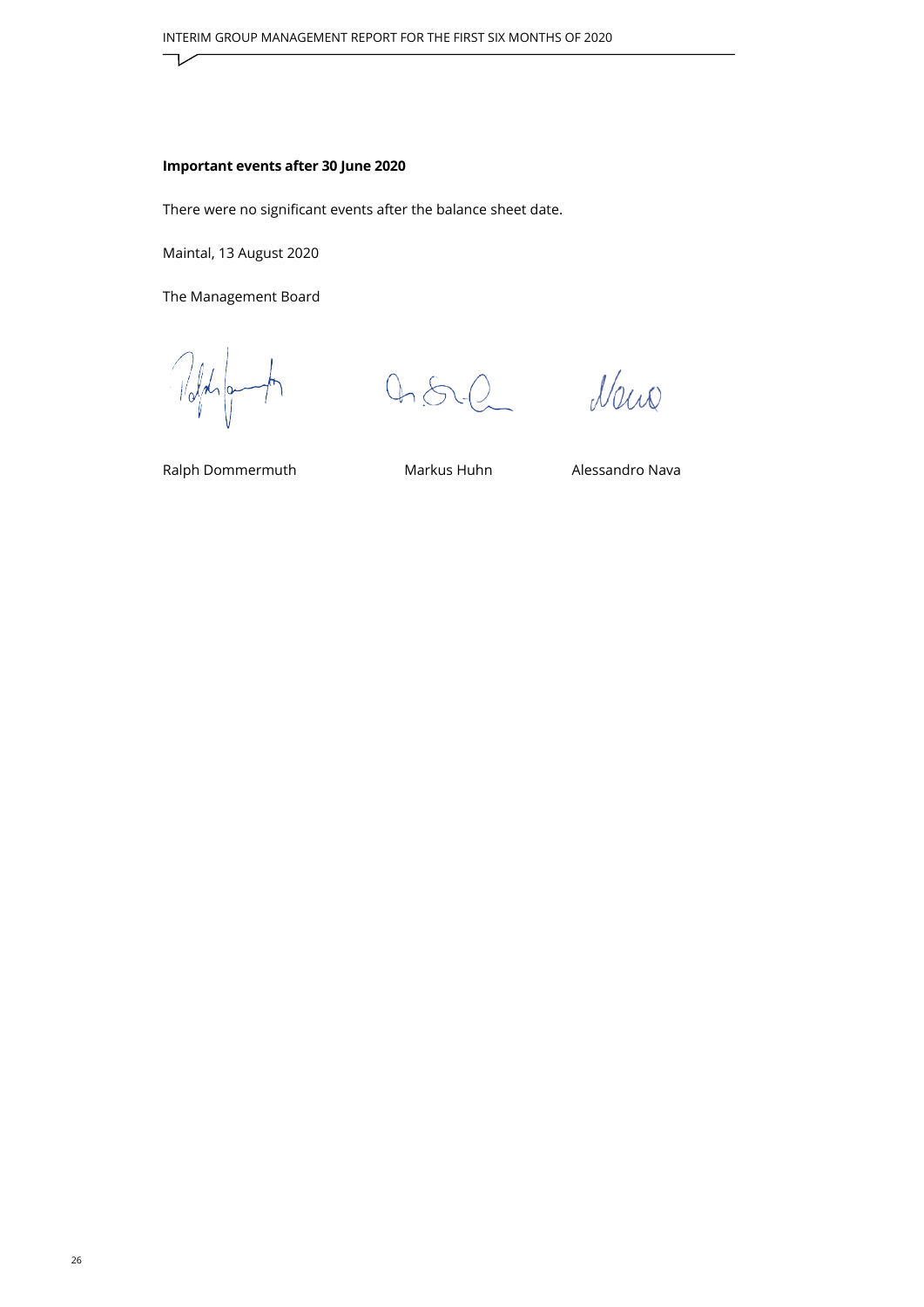# <span id="page-26-0"></span>INTERIM FINANCIAL STATEMENT FOR THE FIRST SIX MONTHS OF

[Consolidated Balance Sheet](#page-27-0)

 $\overline{\phantom{a}}$ 

- [Consolidated Comprehensive Income Statement](#page-29-0)
- [Consolidated Cash Flow Statement](#page-30-0)
- [Consolidated Change in Equity Statement](#page-32-0)
- [Explanatory Comments on the consolidated Interim Financial Statements](#page-33-0)
- [Consolidated Comprehensive Income Statement, quarterly development](#page-46-0)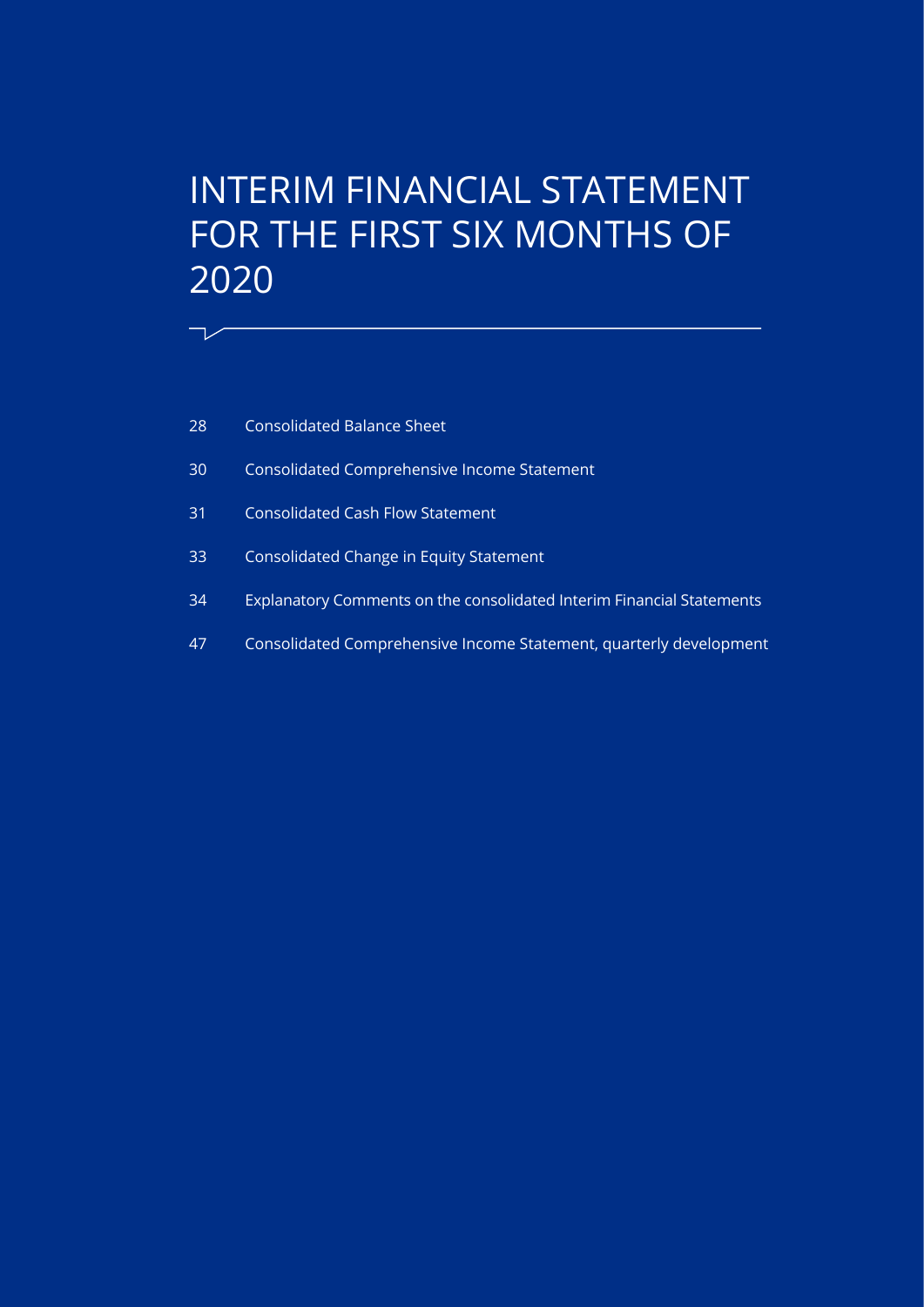# CONSOLIDATED BALANCE SHEET

**per 30 June 2020**

<span id="page-27-0"></span>┑

|                                           | 30/06/2020 | 31/12/2019 |
|-------------------------------------------|------------|------------|
|                                           | €k         | €k         |
| <b>ASSETS</b>                             |            |            |
| <b>Short-term assets</b>                  |            |            |
| Cash and cash equivalents                 | 5,497      | 31,785     |
| Trade accounts receivable                 | 247,152    | 228,261    |
| Receivables due from associated companies | 403,659    | 215,329    |
| Inventories                               | 100,414    | 79,227     |
| Contract assets                           | 515,475    | 498,111    |
| Costs of obtaining contracts              | 94,732     | 88,942     |
| Costs of fulfilling contracts             | 62,564     | 60,747     |
| Prepaid expenses                          | 91,473     | 62,056     |
| Other financial assets                    | 33,991     | 28,923     |
| Other non-financial assets                | 23,143     | 15,844     |
|                                           | 1,578,100  | 1,309,225  |
| Long-term assets                          |            |            |
| Other financial assets                    | 1,892      | 1,678      |
| Tangible assets                           | 101,083    | 64,496     |
| Intangible assets                         | 1,635,588  | 1,686,027  |
| Goodwill                                  | 2,932,943  | 2,932,943  |
| Contract assets                           | 187,574    | 173,747    |
| Costs of obtaining contracts              | 72,319     | 81,985     |
| Costs of fulfilling contracts             | 34,434     | 43,584     |
| Prepaid expenses                          | 120,951    | 168,259    |
|                                           | 5,086,784  | 5,152,719  |
|                                           |            |            |
| <b>TOTAL ASSETS</b>                       | 6,664,884  | 6,461,944  |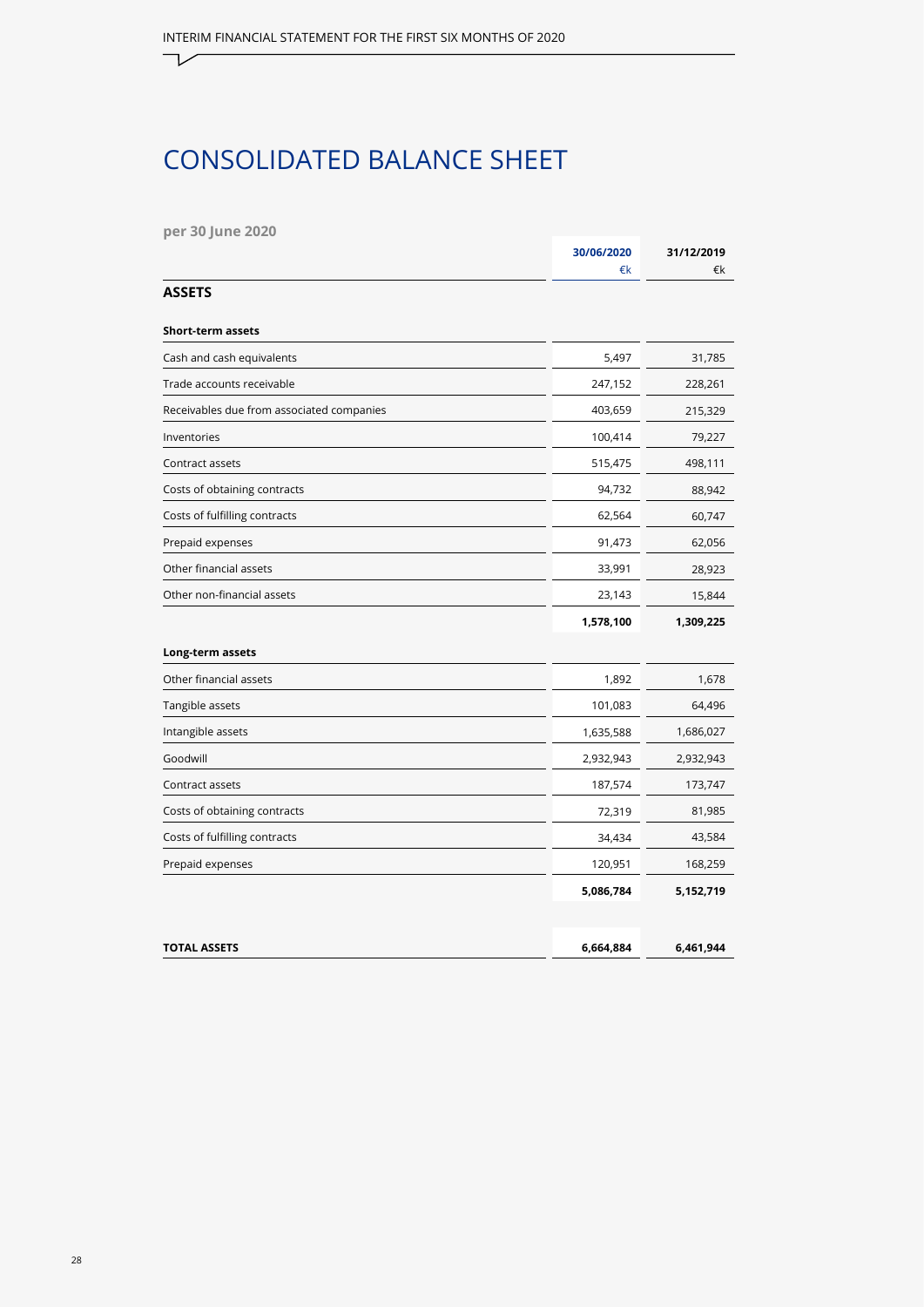| 30/06/2020 | 31/12/2019 |
|------------|------------|
| €k         | €k         |
|            |            |
|            |            |
| 273,464    | 266,369    |
| 57,814     | 79,294     |
| 37,185     | 40,314     |
| 6,803      | 6,559      |
| 109,292    | 102,634    |
| 23,352     | 29,256     |
| 37,416     | 24,469     |
| 545,326    | 548,895    |
|            |            |
| 5,771      | 4,960      |
| 44,519     | 45,670     |
| 1,025,391  | 991,825    |
| 226,379    | 229,748    |
| 1,302,060  | 1,272,203  |
| 1,847,386  | 1,821,098  |
|            |            |

#### **Equity**

 $\overline{\phantom{a}}$ 

| <b>TOTAL EQUITY</b>             | 4,817,498 | 4,640,846 |
|---------------------------------|-----------|-----------|
| Other equity                    | $-976$    | $-976$    |
| Cumulative consolidated results | 2,193,952 | 2,018,055 |
| Capital reserves                | 2,430,631 | 2,429,876 |
| Share capital                   | 193,891   | 193,891   |

| 6,664,884 | 6,461,944 |
|-----------|-----------|
|           |           |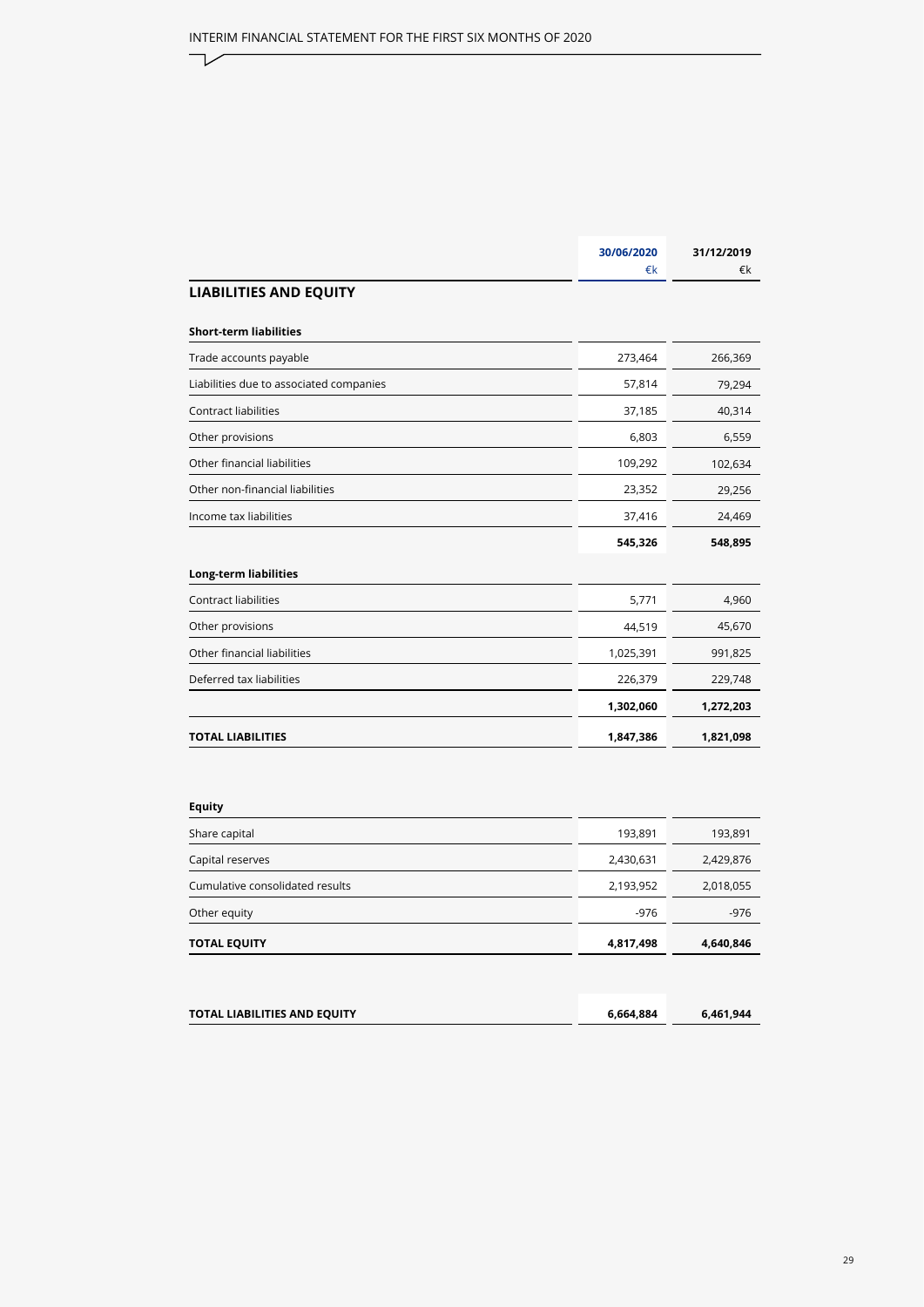# <span id="page-29-0"></span>CONSOLIDATED COMPREHENSIVE INCOME STATEMENT

**from 1 January to 30 June 2020**

|                                                                                                                                     | 2020<br>January-June<br>€k | 2019*<br>January-June<br>€k |
|-------------------------------------------------------------------------------------------------------------------------------------|----------------------------|-----------------------------|
| Sales                                                                                                                               | 1,881,168                  | 1,806,341                   |
| Cost of sales                                                                                                                       | -1,341,441                 | -1,265,729                  |
| <b>GROSS PROFIT FROM REVENUES</b>                                                                                                   | 539,727                    | 540,612                     |
| Distribution costs                                                                                                                  | $-213,704$                 | -213,909                    |
| Administration costs                                                                                                                | $-48,136$                  | $-42,971$                   |
| Other operating income / expenses                                                                                                   | 12,085                     | 14,927                      |
| Impairment losses from receivables and contract assets                                                                              | $-35,902$                  | -37,566                     |
| <b>RESULTS FROM OPERATING ACTIVITIES</b>                                                                                            | 254,070                    | 261,093                     |
| Financing expenses                                                                                                                  | $-465$                     | $-5,371$                    |
| Financial income                                                                                                                    | 313                        | 231                         |
| <b>PROFIT BEFORE TAXES</b>                                                                                                          | 253,918                    | 255,953                     |
| Tax expenses                                                                                                                        | $-69,208$                  | -77,023                     |
| <b>CONSOLIDATED PROFIT</b>                                                                                                          | 184,710                    | 178,930                     |
| Profit per share (in $\epsilon$ )                                                                                                   |                            |                             |
| - undiluted                                                                                                                         | 1.05                       | 1.01                        |
| - diluted                                                                                                                           | 1.05                       | 1.01                        |
| Weighted average number of shares outstanding (in millions)                                                                         |                            |                             |
| - undiluted                                                                                                                         | 176.26                     | 176.34                      |
| - diluted                                                                                                                           | 176.26                     | 176.34                      |
| Rollover to total consolidated profit                                                                                               |                            |                             |
| <b>CONSOLIDATED PROFIT</b>                                                                                                          | 184,710                    | 178,930                     |
| Categories that may subsequently be reclassified<br>in the profit and loss account (net)                                            | 0                          | 0                           |
| Categories that will not subsequently be reclassified<br>in the profit and loss account (net)                                       |                            |                             |
| - Net profits or losses from equity instruments that are measured<br>at fair market value as non-operating results in other results | 0                          | 0                           |
| Other results                                                                                                                       | 0                          | 0                           |
| TOTAL CONSOLIDATED PROFIT                                                                                                           | 184,710                    | 178,930                     |

\* The consolidated comprehensive income statement January to June 2019 has been restated for better comparability. Additional information can be found in item 3 of the explanatory comments on the interim financial statements.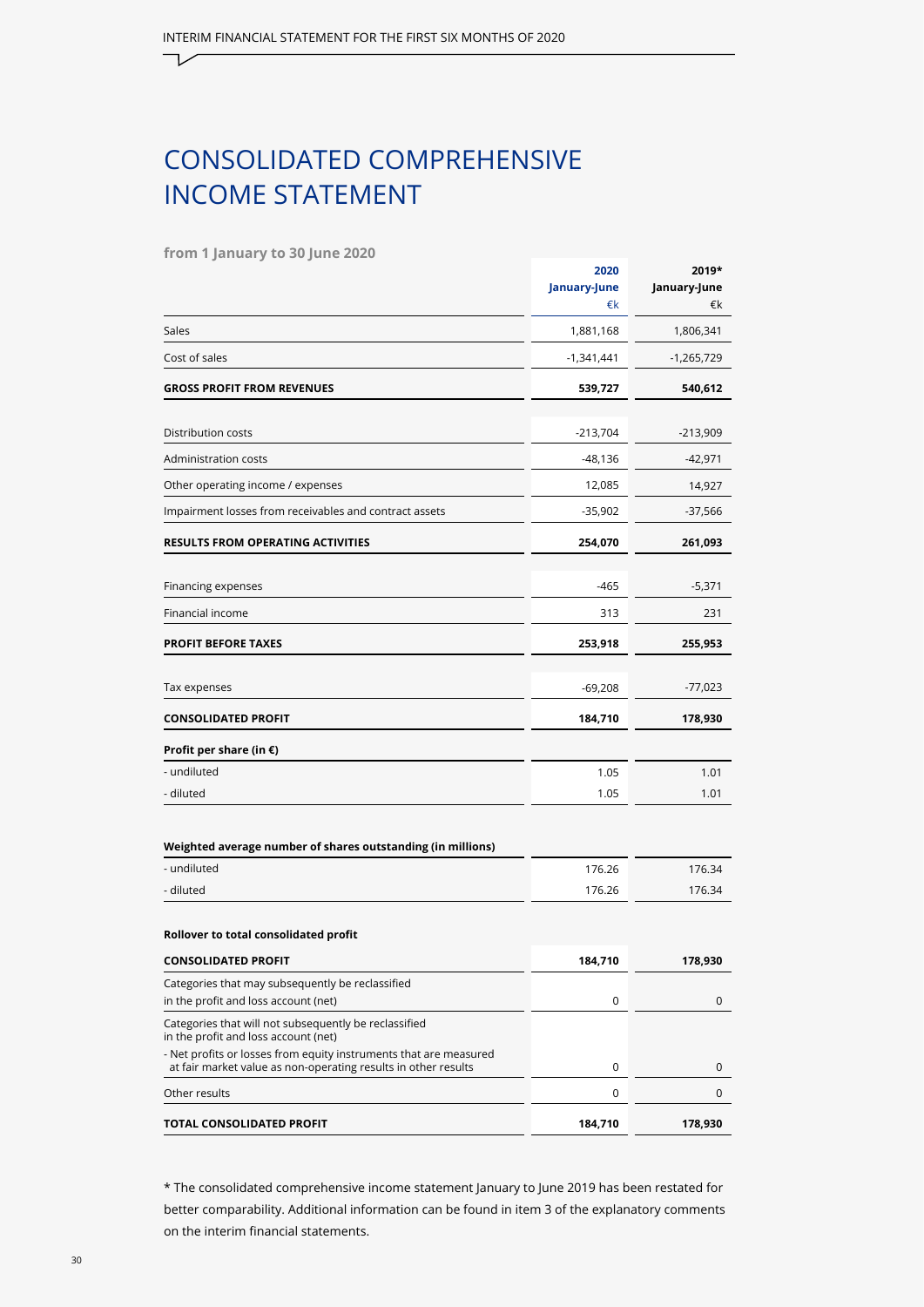# <span id="page-30-0"></span>CONSOLIDATED CASH FLOW STATEMENT

#### **from 1 January to 30 June 2020**

|                                                                                      | 2020<br>January-June<br>€k | 2019<br>January-June<br>€k |
|--------------------------------------------------------------------------------------|----------------------------|----------------------------|
| <b>RESULTS FROM OPERATING ACTIVITIES</b>                                             |                            |                            |
| Consolidated profit                                                                  | 184,710                    | 178,930                    |
| Allowances for rollover of consolidated results<br>to incoming and outgoing payments |                            |                            |
| Depreciation on intangible and tangible assets                                       | 14,662                     | 15,700                     |
| Depreciation on assets capitalised within the framework<br>of corporate acquisitions | 60,871                     | 63,636                     |
| Personnel expenses from employee stock ownership programmes                          | 754                        | 2,313                      |
| Changes in the adjustment items for deferred tax assets                              | $-3,369$                   | $-14,360$                  |
| Correction profits/losses from the sale of tangible assets                           | 407                        | 5                          |
| <b>CASH FLOW FROM OPERATING ACTIVITIES</b>                                           | 258,035                    | 246,224                    |

#### **Changes in assets and liabilities**

| Change in receivables and other assets                                 | -31,258   | 31,011     |
|------------------------------------------------------------------------|-----------|------------|
| Change in contract assets                                              | $-31,190$ | $-58,671$  |
| Change in inventories                                                  | -21,186   | $-1,154$   |
| Change in costs of obtaining and fulfilling contracts                  | 11,209    | 5,147      |
| Change in deferred expenditures                                        | 17,890    | $-27,093$  |
| Change in trade accounts payable                                       | 7,095     | $-94,089$  |
| Change in other provisions                                             | -907      | $-3,120$   |
| Change in income tax liabilities                                       | 12,946    | $-27,132$  |
| Change in other liabilities                                            | $-3,772$  | 22,517     |
| Change in receivables due from/liabilities due to associated companies | $-18,810$ | $-21,057$  |
| Change in contract liabilities                                         | $-2,317$  | $-5,353$   |
| Changes in assets and liabilities, total                               | $-60,300$ | $-178,994$ |
| Net inflow of funds from operating activities                          | 197,735   | 67,230     |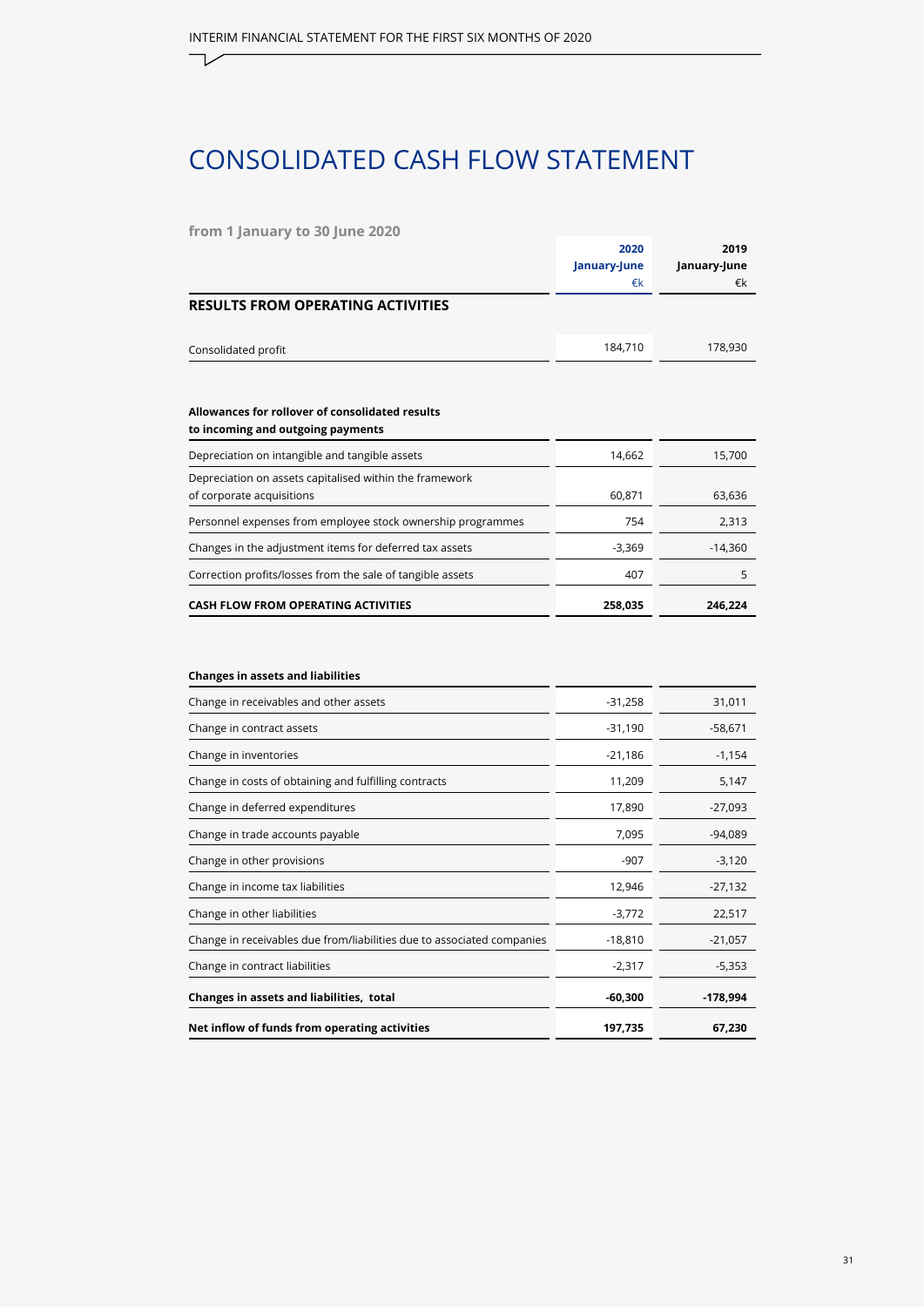$\neg$ 

|                                                                 | 2020<br>January-June | 2019<br>January-June |
|-----------------------------------------------------------------|----------------------|----------------------|
|                                                                 | €k                   | €k                   |
| <b>CASH FLOW FROM INVESTMENTS</b>                               |                      |                      |
| Investments in intangible and tangible assets                   | $-18,321$            | $-5,284$             |
| Inflow of funds from disposal of intangible and tangible assets | 4                    | 184                  |
| Investments in other financial assets                           | $-215$               | $-159$               |
| Outflow of funds for the grant of loans to associated companies | $-191,000$           | $-9,000*$            |
| Reimbursements from other financial assets                      | 0                    | 2                    |
| Net outflow of funds in investment sector                       | $-209,532$           | $-14,257$            |
| <b>CASH FLOW FROM FINANCING SECTOR</b>                          |                      |                      |
| Dividend payment                                                | $-8,813$             | $-8,813$             |
| Repayment of leasing liabilities and rights of use              | $-5,678$             | $-7,329$             |
| Acquisition of treasury stock                                   | $\mathbf 0$          | $-3,844$             |
| Outflow of funds to associated companies in repayment of loans  | 0                    | $-32,000$            |
| Net outflow of funds in financing sector                        | $-14,491$            | $-51,986$            |
|                                                                 |                      |                      |
| Net decline/increase in cash and cash equivalents               | $-26,288$            | 987                  |
| Cash and cash equivalents at beginning of fiscal year           | 31,785               | 3,968                |
| Cash and cash equivalents at end of reporting period            | 5,497                | 4,955                |

\* Disclosed in the half-year report 2019 under cash flow from financing sector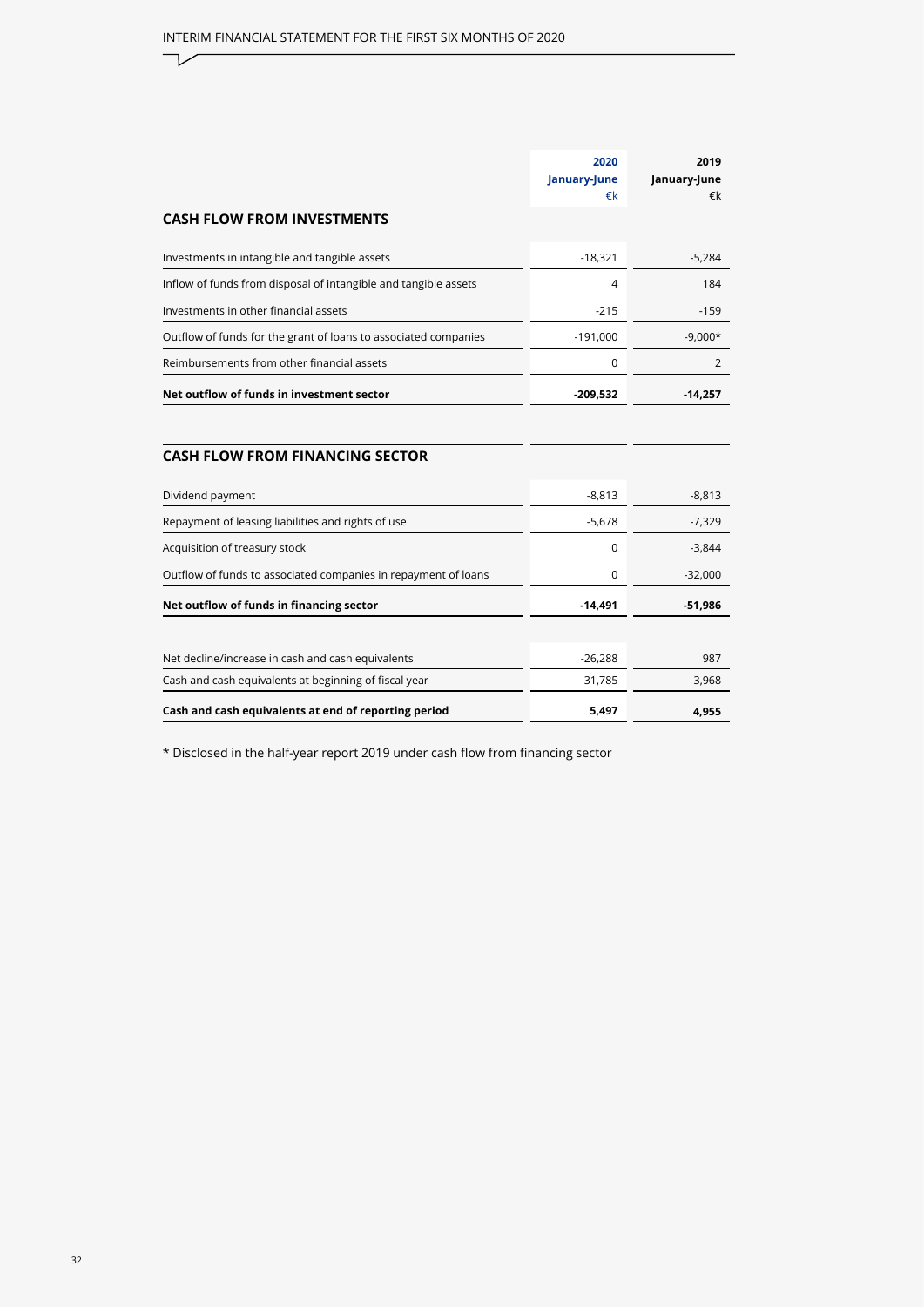# CONSOLIDATED CHANGE IN EQUITY STATEMENT

#### **in Fiscal Years 2020 and 2019**

<span id="page-32-0"></span>┑

|                                       |                      |                     | Capital             | Cumulative           |              |                     |
|---------------------------------------|----------------------|---------------------|---------------------|----------------------|--------------|---------------------|
|                                       | <b>Share capital</b> |                     | reserves            | consolidated results | Other equity | <b>Total equity</b> |
|                                       | Denomination         | €k                  | €k                  | €k                   | €k           | €k                  |
| Per 1 January 2019                    | 176,363,945          | 194,000             | 2,433,531           | 1,653,248            | $-704$       | 4,280,075           |
| Consolidated profit                   |                      | $\mathsf{O}\xspace$ | $\mathsf{O}\xspace$ | 178,930              | $\mathsf{O}$ | 178,930             |
| <b>Total results</b>                  |                      | $\mathbf 0$         | 0                   | 178,930              | $\bf{0}$     | 178,930             |
| Dividend payments                     |                      | 0                   | $\mathbf 0$         | $-8,813$             | $\pmb{0}$    | $-8,813$            |
| Employee stock<br>ownership programme |                      | 0                   | 2,313               | 0                    | $\pmb{0}$    | 2,313               |
| Acquisition of own shares             | $-99,296$            | $-109$              | $-3,734$            | 0                    | $\pmb{0}$    | $-3,844$            |
| Per 30 June 2019                      | 176,264,649          | 193,891             | 2,432,110           | 1,823,364            | $-704$       | 4,448,661           |
| Per 1 January 2020                    | 176,264,649          | 193,891             | 2,429,876           | 2,018,055            | $-976$       | 4,640,846           |
| Consolidated profit                   |                      | 0                   | $\mathbf 0$         | 184,710              | $\mathbf 0$  | 184,710             |
| <b>Total results</b>                  |                      | 0                   | 0                   | 184,710              | $\mathbf 0$  | 184,710             |
| Dividend payments                     |                      | 0                   | $\mathsf{O}\xspace$ | $-8,813$             | $\pmb{0}$    | $-8,813$            |
| Employee stock<br>ownership programme |                      | 0                   | 754                 | 0                    | 0            | 754                 |
| Per 30 June 2020                      | 176,264,649          | 193,891             | 2,430,631           | 2,193,952            | $-976$       | 4,817,498           |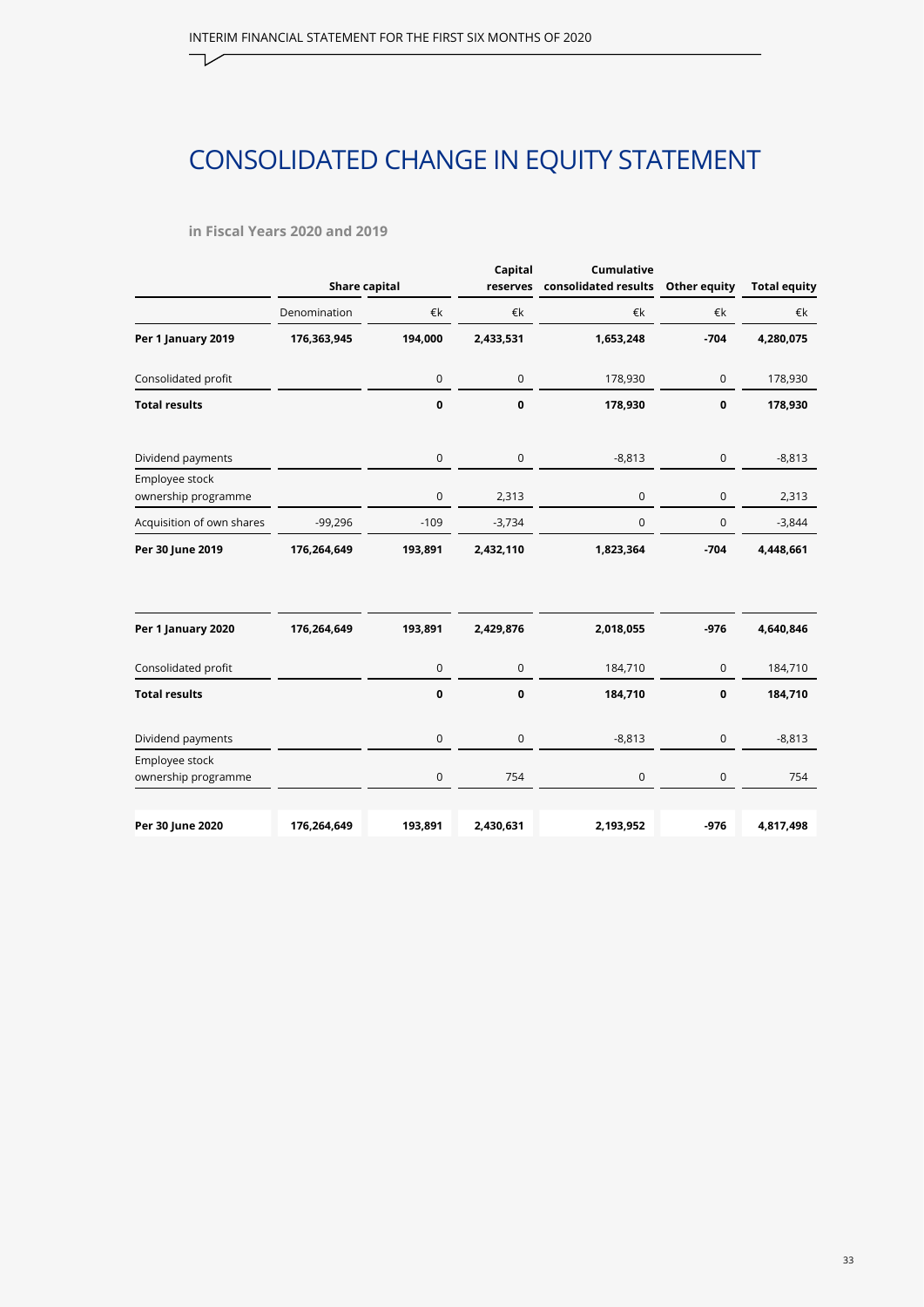# <span id="page-33-0"></span>EXPLANATORY COMMENTS ON THE CONSOLIDATED INTERIM FINANCIAL STATEMENTS

#### **1. General information about the Company and the financial statements**

1&1 Drillisch Group, together with 1&1 Drillisch Aktiengesellschaft, Maintal, the listed parent company (hereinafter: "1&1 Drillisch AG" or "Company" or, along with its subsidiaries, "1&1 Drillisch" or "Group"), is a telecommunications provider that operates solely and exclusively in Germany. With more than 14.5 million contracts, 1&1 Drillisch is a leading internet specialist and is authorised to use one of the largest fibre optic networks in Germany because of its affiliation with the company 1&1 Versatel GmbH, Düsseldorf, a member of the United Internet AG corporate group. As a virtual wireless network operator, 1&1 Drillisch has guaranteed access to up to 30 percent of the capacity of Telefónica's wireless network in Germany (so-called Mobile Bitstream Access Mobile Virtual Network Operator = MBA MVNO). In addition, 1&1 Drillisch utilises capacities in Vodafone's wireless network. The Group's business unit Access offers landline and wireless network-based internet access products. They include, among others, chargeable landline and wireless access products and the related applications such as home networks, online storage, telephony, video on demand or IPTV.

Company headquarters of 1&1 Drillisch are at Wilhelm-Röntgen-Strasse 1–5 in 63477 Maintal, Germany, and the Company is registered under the number HRB 7384 at Hanau Local Court.

1&1 Drillisch AG is included in the consolidated interim financial statements of United Internet AG, Montabaur.

#### **2. Major accounting, valuation and consolidation principles**

The interim report from 1&1 Drillisch AG per 30 June 2020 was prepared, just as the consolidated annual financial statements per 31 December 2019, in compliance with the International Financial Reporting Standards (IFRS) as they are to be applied in the European Union (EU).

The abbreviated consolidated interim financial statements for the period from 1 January 2020 to 30 June 2020 were prepared in accordance with IAS 34 "Interim Financial Reporting".

The reporting scope chosen for the presentation of these consolidated interim financial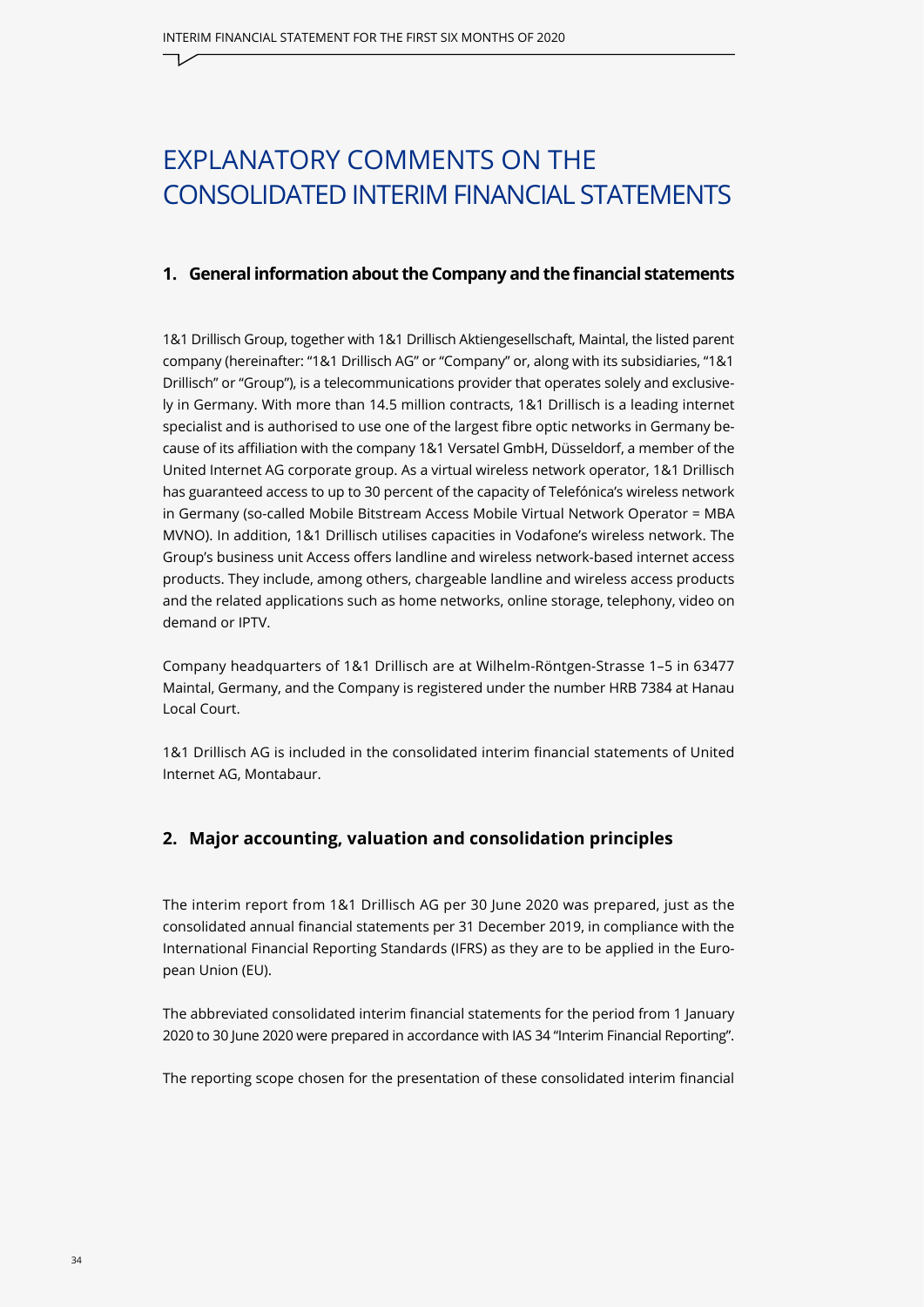statements is abbreviated in comparison with the consolidated annual financial statements and should therefore be read in association with the consolidated annual financial statements per 31 December 2019. The accounting and valuation methods applied in the abbreviated consolidated interim financial statements are the same as the methods used in the previous year with the exception of the standards whose application has in the interim become mandatory; they are briefly designated below.

#### **2.1 Mandatory application of new accounting standards**

The application of the following standards became mandatory in the EU for the first time for fiscal years beginning on or after 1 January 2020:

| <b>Standard</b>        |                                            | Mandatory<br>application<br>for fiscal years<br>beginning as of | <b>Adoption</b><br>by EU<br>Commission |
|------------------------|--------------------------------------------|-----------------------------------------------------------------|----------------------------------------|
| General concept        | Revised general concept                    | 01/01/2020                                                      | Yes                                    |
| IFRS 3                 | Change: definition of a business operation | 01/01/2020                                                      | Yes                                    |
| <b>IAS 1, IAS 8</b>    | Amendment: Definition of materiality       | 01/01/2020                                                      | Yes                                    |
| IFRS 9, IAS 39, IFRS 7 | Reform of reference interest rates         | 01/01/2020                                                      | Yes                                    |
|                        |                                            |                                                                 |                                        |

There were no significant effects for these financial statements as a result of the changes in IFRS.

#### **2.2 Application of assumptions and estimates**

During preparation of the abbreviated consolidated interim financial statements, management makes discretionary decisions, estimates and assumptions that affect the amounts of the income, expenses, assets and liabilities disclosed on the closing date and the disclosure of contingent debts. The uncertainty related to these assumptions and estimates may, however, lead to results that in future require substantial restatements in the carrying value of the relevant assets or liabilities.

The principles for discretionary decisions and estimates are essentially unchanged compared to the consolidated annual financial statements per 31 December 2019. The coronavirus pandemic did not have any significant impact on the discretionary decisions and estimates or on the measurement of assets and liabilities in the first half of 2020.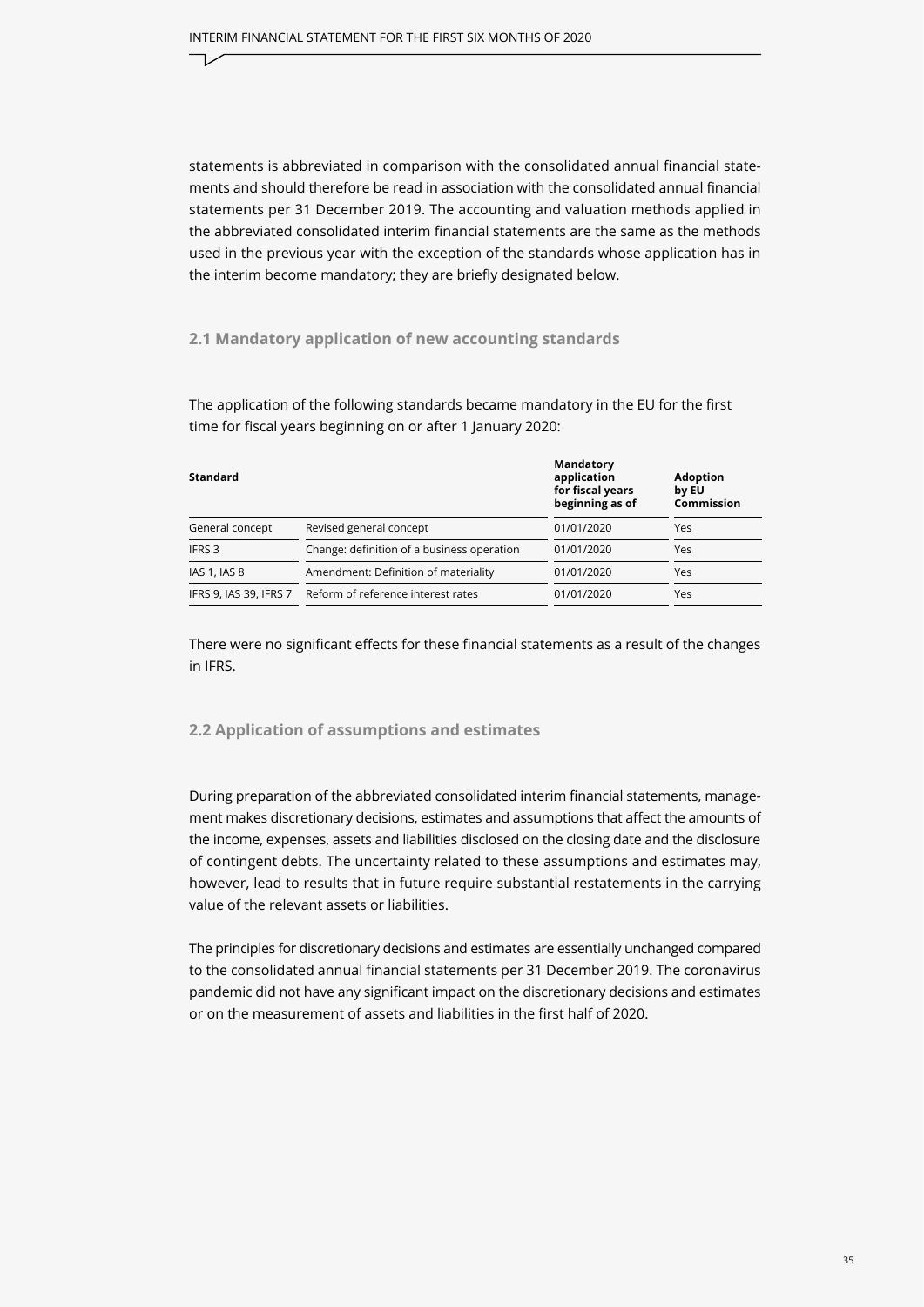**2.3 Miscellaneous** 

All major subsidiaries are included in the consolidated interim financial statements.

1&1 Berlin Telecom Service GmbH, Berlin, was sold during the reporting period 2020. The sale did not have any significant effects on the presentation of the financial position and earnings of 1&1 Drillisch Group.

Moreover, the group of consolidated companies remained unchanged over the consolidated annual financial statements per 31 December 2019. These consolidated interim financial statements have not been audited pursuant to Section 317 Commercial Code [Handelsgesetzbuch; HGB] or subjected to a review by an independent accountant.

#### **Explanatory comments on comprehensive income statement**

#### **3. Sales revenues/Segment reporting**

#### **Segment reporting**

Pursuant to IFRS 8, the identification of reporting operating segments is based on the so-called management approach. External reports are prepared on the basis of the internal organisational and management structure of the Group and of the internal financial reporting to the chief operating decision-maker. In 1&1 Drillisch Group, the Management Board of 1&1 Drillisch AG is responsible for the assessment and management of the segments' business success.

Company management and group reporting encompass the segments "Access," "5G" and "Miscellaneous". As a consequence of the acquisition of 5G frequencies and the related planned development of the Company's own wireless communications network, the expenses and income resulting from the preparation and execution of the 5G frequency auction as well as the future development, expansion and operation of the Company's own 5G wireless communications network have been disclosed as a separate segment and reported to the CODM since the first half of 2019.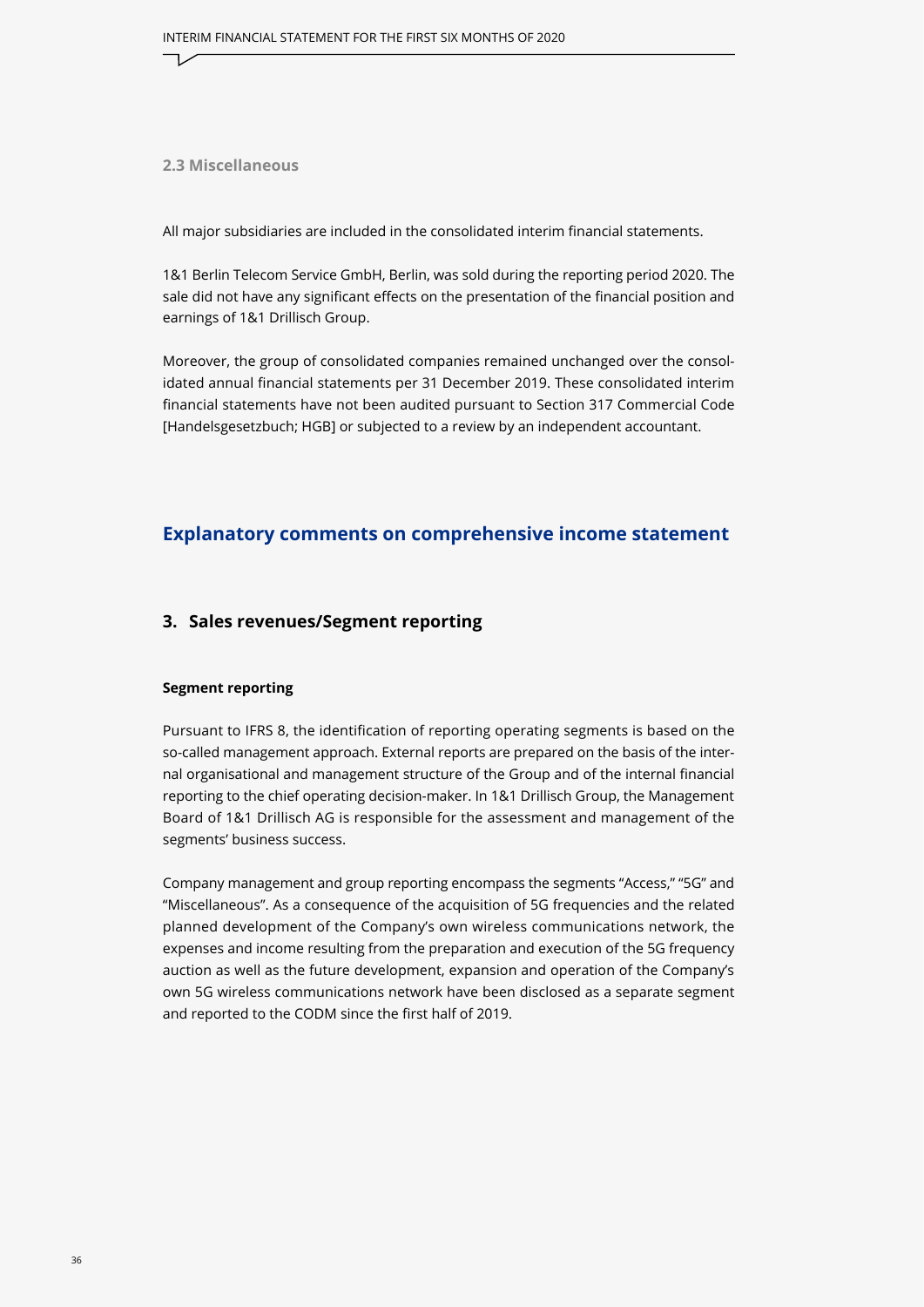In the segment "Access", revenues are generated from the offered access services to telecommunication networks, one-time provision fees and the sale of devices and accessories. Revenues include monthly service fees, charges for special features and connection and roaming charges. Revenues are realised on the basis of utilisation units actually used and contract fees less any credit notes and restatements pursuant to reduced prices. The revenues from the sale of hardware and accessories and the related expenditures are realised as soon as the products have been delivered and accepted by the customers.

The monitoring of goodwill in the amount of  $\epsilon$ 2,932,943k (previous year:  $\epsilon$ 2,932,943k) is the responsibility of the CODM at the level of the reporting segment "Access".

The expenses and income relating to the preparation and conduct of the 5G frequency auction and resulting from the establishment, expansion and operation of the Company's own 5G wireless network are disclosed in the segment "5G". As of this moment, no revenues have been realised in the segment "5G" in fiscal year 2020. The monitoring of the 5G frequency spectrum in the amount of €1,070,187k (31 December 2019: €1,070,187k) is the responsibility of the CODM at the level of the reporting segment "5G".

In the segment "Miscellaneous", revenues are generated from the offering of custom software solutions, maintenance and support services and (to a slight extent) the offering of wireless services. Revenues from software solutions and revenues from maintenance and support services are based on contract provisions. Revenue and the related expenditures are realised as soon as the aforementioned services have been performed and accepted by the customer.

Management by the 1&1 Drillisch AG Management Board is based primarily on performance indicators. The 1&1 Drillisch AG Management Board measures the success of the segment "Access" primarily in terms of sales, of the gross profit based on segment cost of materials, the number of subscribers and the adjusted earnings before interest, taxes and depreciation and amortisation (adjusted EBITDA) determined on the basis of IFRS accounting methods (IFRS as they are to be applied in the EU). The segment cost of materials is determined by application of the cost summary method. The sales commissions and the costs to obtain contracts pursuant to IFRS 15 are disclosed under segment cost of materials or expenditures for purchased services. Transactions between the segments are charged at market prices.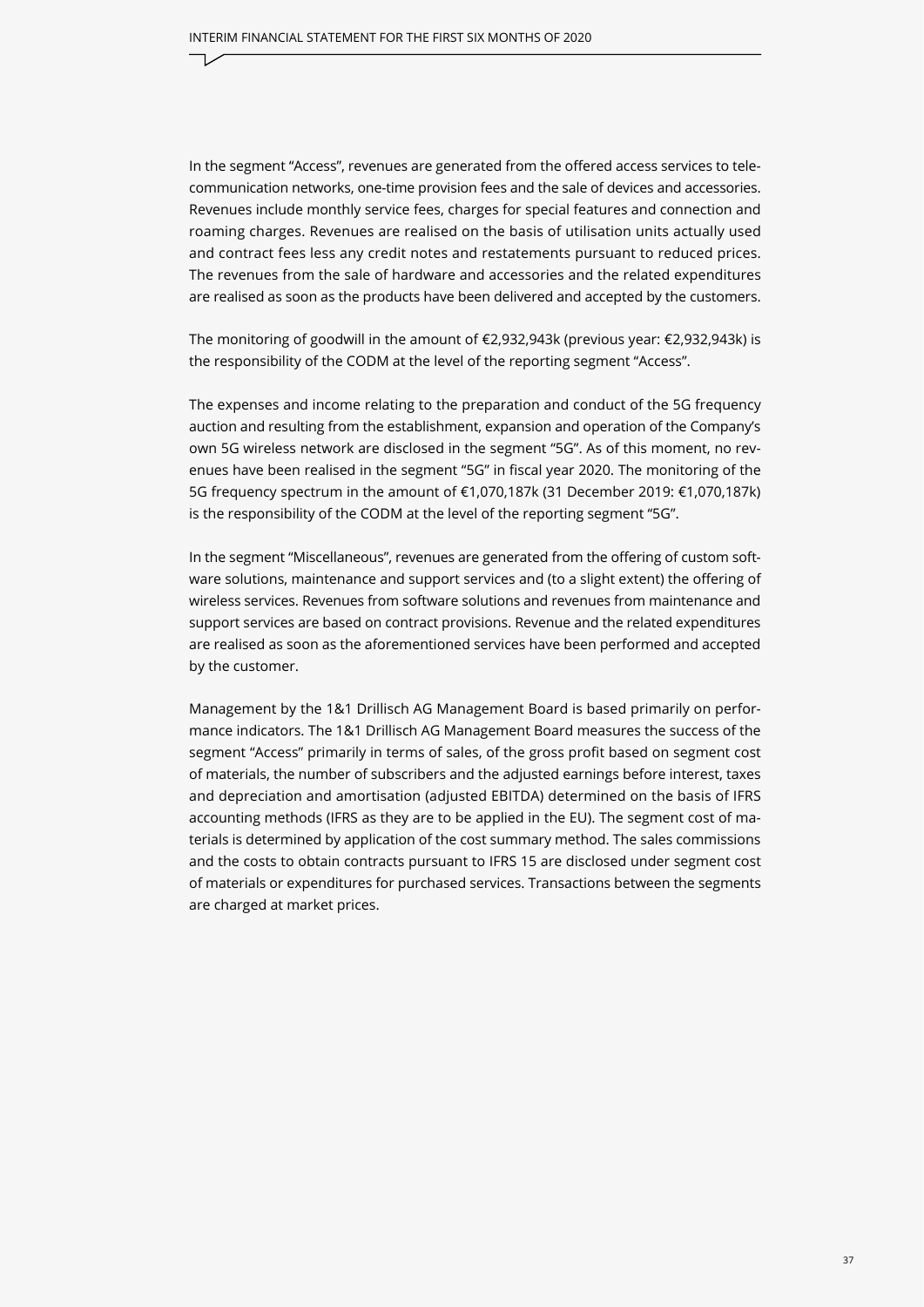ㄱ

The segment reporting of 1&1 Drillisch for the reporting period from 1 January to 30 June 2020 is presented below:

|                                                      | <b>Access</b><br>€k | 5G<br>€k    | <b>Miscellaneous</b><br>€k | <b>Consolidation</b><br>€k | <b>Total</b><br>€k |
|------------------------------------------------------|---------------------|-------------|----------------------------|----------------------------|--------------------|
| Revenues with third parties                          | 1,881,123           | $\mathbf 0$ | 45                         | $\mathbf 0$                | 1,881,168          |
| Intercompany revenues                                | 3                   | $\mathbf 0$ | 6,047                      | $-6,050$                   | $\Omega$           |
| <b>SEGMENT REVENUES</b>                              | 1,881,126           | $\mathbf 0$ | 6,092                      | $-6,050$                   | 1,881,168          |
| Cost of materials<br>external third parties          | $-1,297,116$        | 0           | $-4$                       | $\mathbf{0}$               | $-1,297,120$       |
| Cost of materials from<br>intercompany relationships | 0                   | 0           | $-3$                       | 3                          | 0                  |
| <b>COST OF MATERIALS</b><br><b>FOR SEGMENT</b>       | $-1,297,116$        | 0           | $-7$                       | 3                          | $-1,297,120$       |
| <b>GROSS PROFIT</b><br><b>FOR SEGMENT</b>            | 584,010             | 0           | 6,085                      | $-6,047$                   | 584,048            |
| <b>SEGMENT EBITDA</b>                                | 335,404             | $-5,619$    | 2,425                      | $-2,607$                   | 329,603            |
| <b>CUSTOMER CONTRACTS</b><br>(IN MILLIONS)           | 14.57               |             |                            |                            | 14.57              |

The segment sales revenues also include certain revenues between the segments, but do not include internal allocations and costs allocated within the Group. All revenues were realised in Germany.

The segment reporting of 1&1 Drillisch for the reporting period from 1 January to 30 June 2019 is presented below:

|                                                      | <b>Access</b><br>€k | 5G<br>€k    | <b>Miscellaneous</b><br>€k | Consolidation<br>€k | <b>Total</b><br>€k |
|------------------------------------------------------|---------------------|-------------|----------------------------|---------------------|--------------------|
| Revenues with third parties                          | 1,806,277           | 0           | 64                         | $\mathbf 0$         | 1,806,341          |
| Intercompany revenues                                |                     | $\mathbf 0$ | 6,370                      | $-6,371$            | 0                  |
| <b>SEGMENT REVENUES</b>                              | 1,806,278           | $\mathbf 0$ | 6,434                      | $-6,371$            | 1,806,341          |
| Cost of materials<br>external third parties          | $-1,215,282$        | 0           | $-12$                      | $\mathbf{0}$        | $-1,215,294$       |
| Cost of materials from<br>intercompany relationships | $\mathbf 0$         | $\pmb{0}$   | $-4$                       | 4                   | 0                  |
| <b>COST OF MATERIALS</b><br><b>FOR SEGMENT</b>       | $-1,215,282$        | 0           | $-16$                      | 4                   | $-1,215,294$       |
| <b>GROSS PROFIT</b><br><b>FOR SEGMENT</b>            | 590,996             | 0           | 6,418                      | $-6,367$            | 591,047            |
| <b>SEGMENT EBITDA</b>                                | 342,785             | $-1,865$    | 2,362                      | $-2,853$            | 340,429            |
| <b>CUSTOMER CONTRACTS</b><br>(IN MILLIONS)           | 13.92               |             |                            |                     | 13.92              |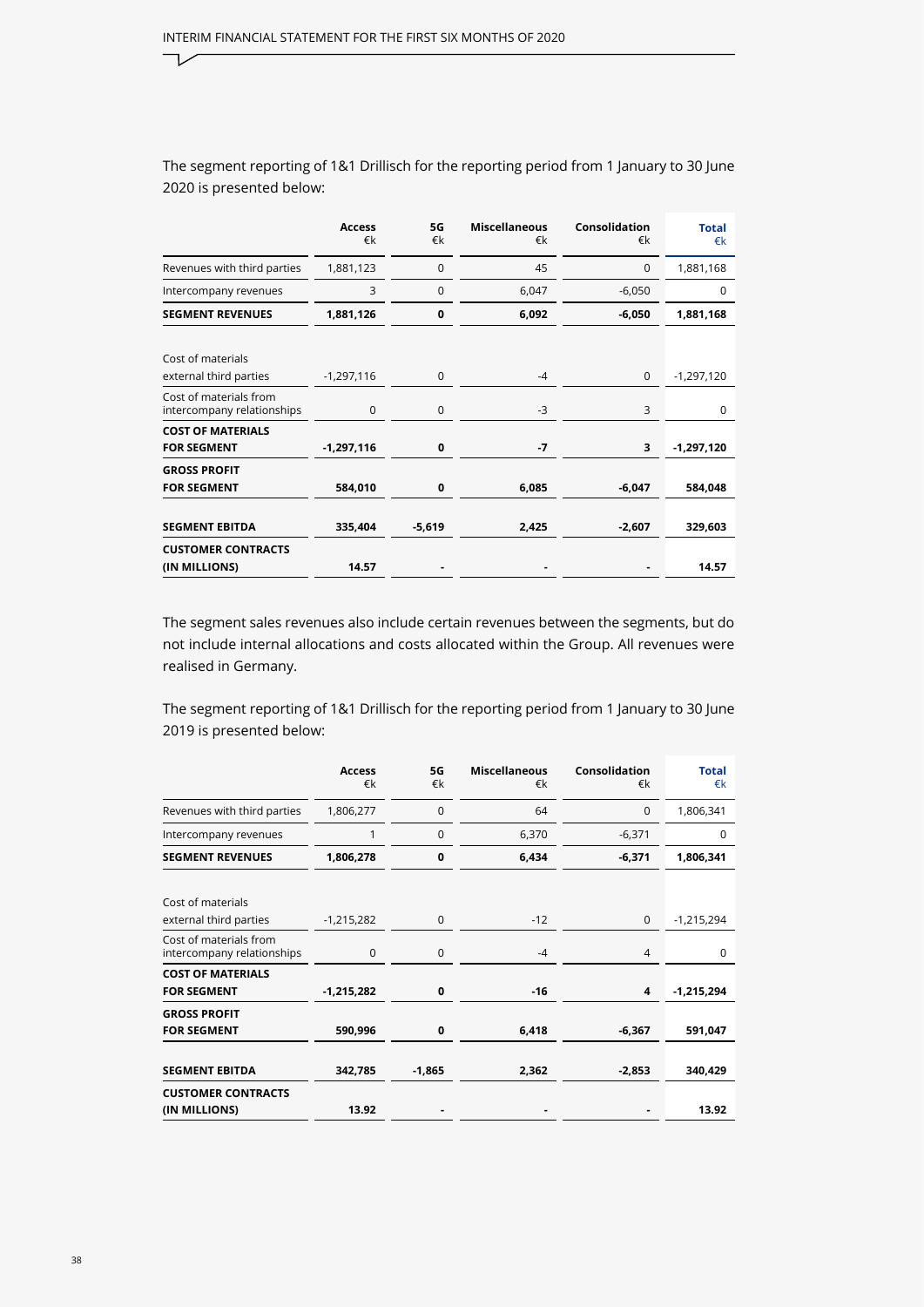For better comparability, sales revenues and cost of sales for the reporting period 1 January to 30 June 2019 have been restated. As a consequence of these restatements, the disclosed sales revenues and cost of sales for the previous year in the segment "Access" and at Group level were each reduced by €19.3 million. For additional information, see item 4 in the notes of the Annual Business Report 2019 "Sales revenues/Segment reporting".

The rollover of the total of the segment profits (EBITDA) to the profit before income taxes is determined as shown below:

|                                      | 2020<br>January-June<br>€k | 2019<br>January-June<br>€k |
|--------------------------------------|----------------------------|----------------------------|
| Total segment profits (EBITDA)       | 329,603                    | 340,429                    |
| Amortisation and depreciation        | $-75,533$                  | $-79,336$                  |
| <b>Operating results</b>             | 254,070                    | 261,093                    |
| Financial results                    | $-152$                     | $-5,140$                   |
| <b>PROFIT BEFORE TAXES ON INCOME</b> | 253,918                    | 255,953                    |

The customer structure during the reporting period did not reveal any significant concentration on individual customers. There are no customers in 1&1 Drillisch Group with whom more than 10 percent of the total external sales revenues are generated.

#### **Additional information on sales revenues**

Group sales revenues break down as shown below:

|                             | 2020<br>January-June<br>€m | 2019*<br>January-June<br>€m |
|-----------------------------|----------------------------|-----------------------------|
| Service revenues            | 1,497.0                    | 1,451.8                     |
| Hardware and other revenues | 384.2                      | 354.5                       |
| TOTAL                       | 1,881.2                    | 1,806.3                     |

\* The service revenues of the reporting period 2019 were reduced by €19.3 million; for further information, please refer to the segment reporting.

Sales revenues in the first half of 2020 increased by €74.9 million (4.1 percent) to €1,881.2 million (previous year: €1,806.3 million). While positive revenue effects of €+3.1 million resulted in Q1 2020 primarily from temporary changes in customer use behaviour (especially in the area of telephony, including home office regulations and contact bans), the temporarily limited travel options of customers due to the coronavirus pandemic had a negative impact of €-7.7 million (especially the lack of international roaming revenues) on revenue development in Q2 2020 in particular. For the first half of 2020, this resulted in a total negative revenue effect of €-4.6 million.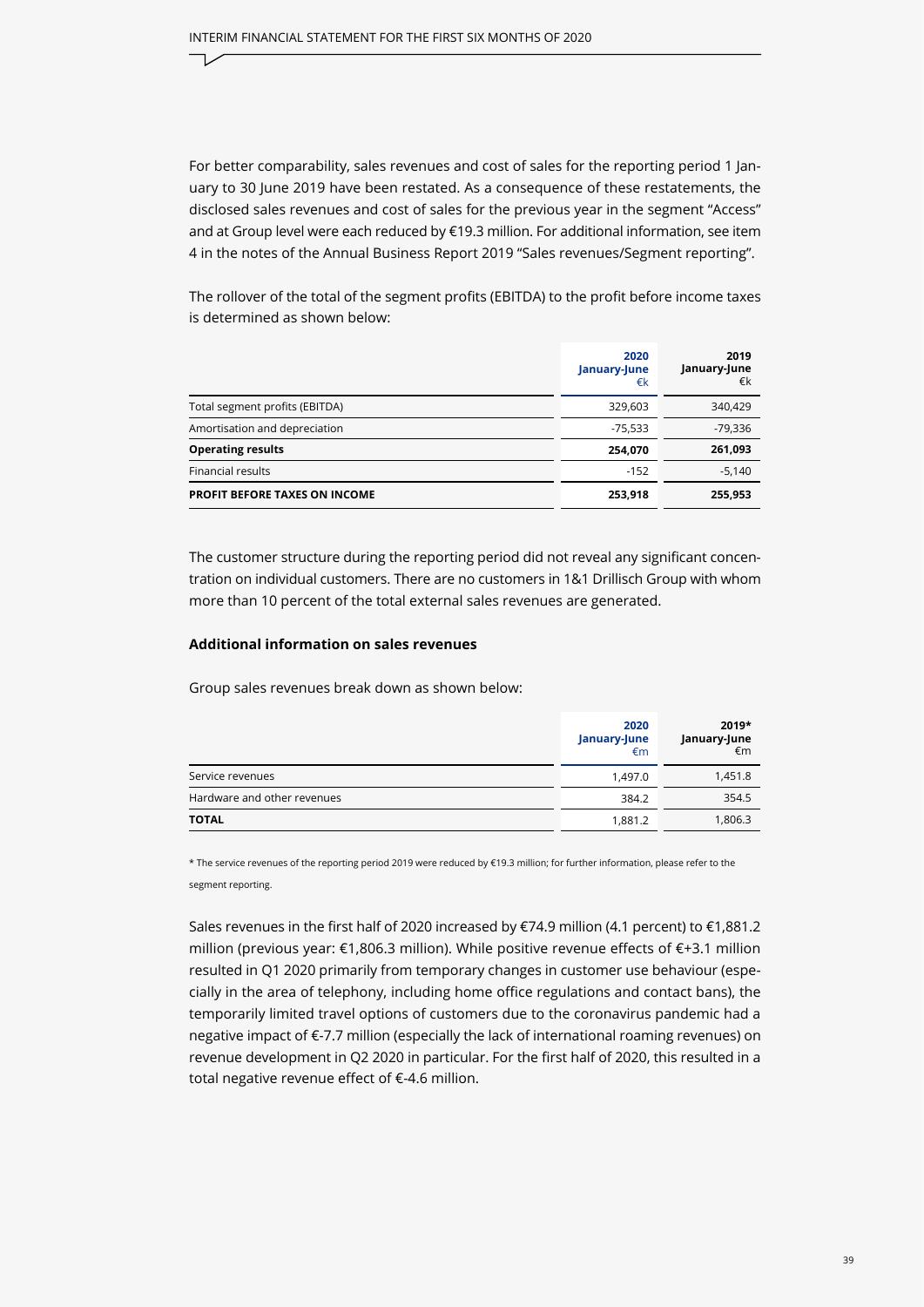#### **4. Cost of sales**

Cost of sales increased in the first half of 2020 by €75.7 million (6.0 percent) to €1,341.4 million (previous year: €1,265.7 million). This includes higher costs for advance services relating to the temporary change in customer use behaviour because of the coronavirus pandemic, especially in the voice telephony segment and roaming, in the amount of €-5.6 million.

#### **5. Personnel expenses**

Personnel expenses for the reporting period 2020 amounted to €96,809k (previous year: €94,988k). At the end of June 2020, 1&1 Drillisch employed a workforce of 3,191 (previous year: 3,108).

#### **6. Write-offs**

Amortisation of intangible assets and depreciation on tangible assets amounted to €14,662k (previous year: €15,700k).

Depreciation and amortisation of assets capitalised in relation to company acquisitions amounted to €60,871k (previous year: €63,636k). This figure includes depreciation and amortisation of €55,606k (previous year: €57,188k) attributable to the additional assets capitalised as part of purchase price allocation.

Total amortisation of intangible assets and depreciation on tangible assets during the reporting period 2020 amounted to €75,533k (previous year: €79,336k).

#### **7. Impairment losses from receivables and contract assets**

The impairment losses from receivables and contract assets comprise €19,621k (previous year: €24,301k) from trade receivables and €16,281k (previous year: 13,265k) from contract assets.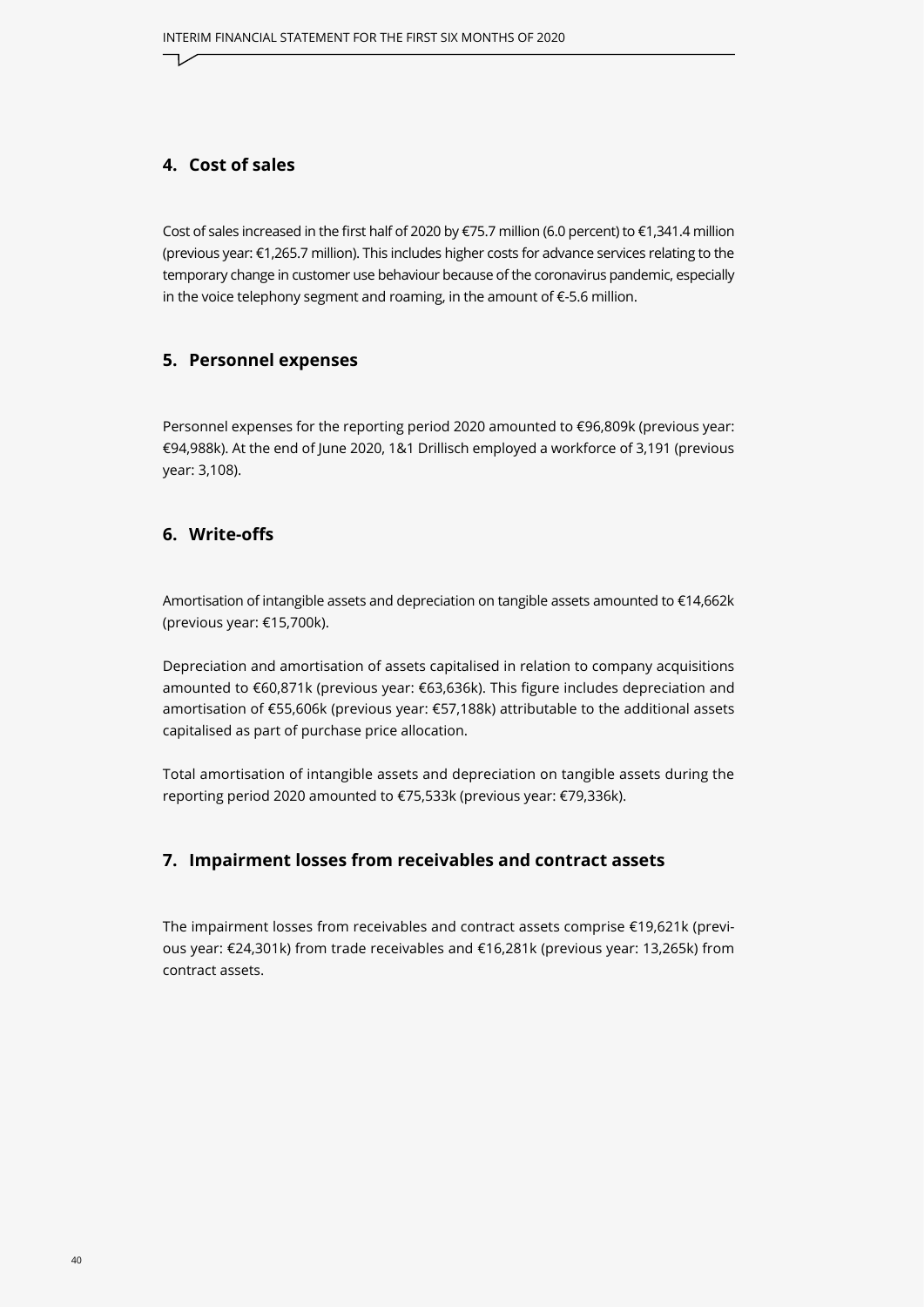#### **Explanatory comments on the consolidated balance sheet**

Explanatory comments are provided solely on the items that display noteworthy differences to the amounts disclosed in the consolidated annual financial statements of 31 December 2019.

#### **8. Receivables due from associated companies**

Receivables due from associated companies in the amount of €403,659k (31 December 2019: €215,329k) are related to accounts receivable from member companies of United Internet Group that are not included in 1&1 Drillisch Group's consolidated financial statements. Of the disclosed receivables, €401,000k (31 December 2019: €210,000k) relate to receivables from the short-term investment of free cash and cash equivalents at United Internet AG.

#### **9. Tangible and intangible assets; goodwill**

A total of €18,321k (previous year: €5,284k) is disclosed as investments in tangible and intangible assets for the interim reporting period.

Tangible assets rose by €36,587k from €64,496k per 31 December 2019 to €101,083k per 30 June 2020. During the reporting period, rights of use for land and buildings amounting to €33,764k and rights of use for fixtures, fittings and equipment amounting to €726k were added.

Intangible assets declined as planned from €1,686,027k per 31 December 2019 to €1,635,588k per 30 June 2020 and include primarily the acquired 5G frequencies and the assets determined as part of the Drillisch purchase price allocation less the write-offs relating to these assets. There was no amortisation of 5G frequencies during the interim reporting period 2020. The acquired frequency blocks will not be amortised until actual network operation using the spectrum begins.

Goodwill remains unchanged from the previous year at €2,932,943k.

#### **10.Long-term deferred expenses**

The long-term deferred expenses result essentially from advance payments made in relation to long-term purchasing agreements and amount to €120,951k per 30 June 2020 (31 December 2019: €168,259k).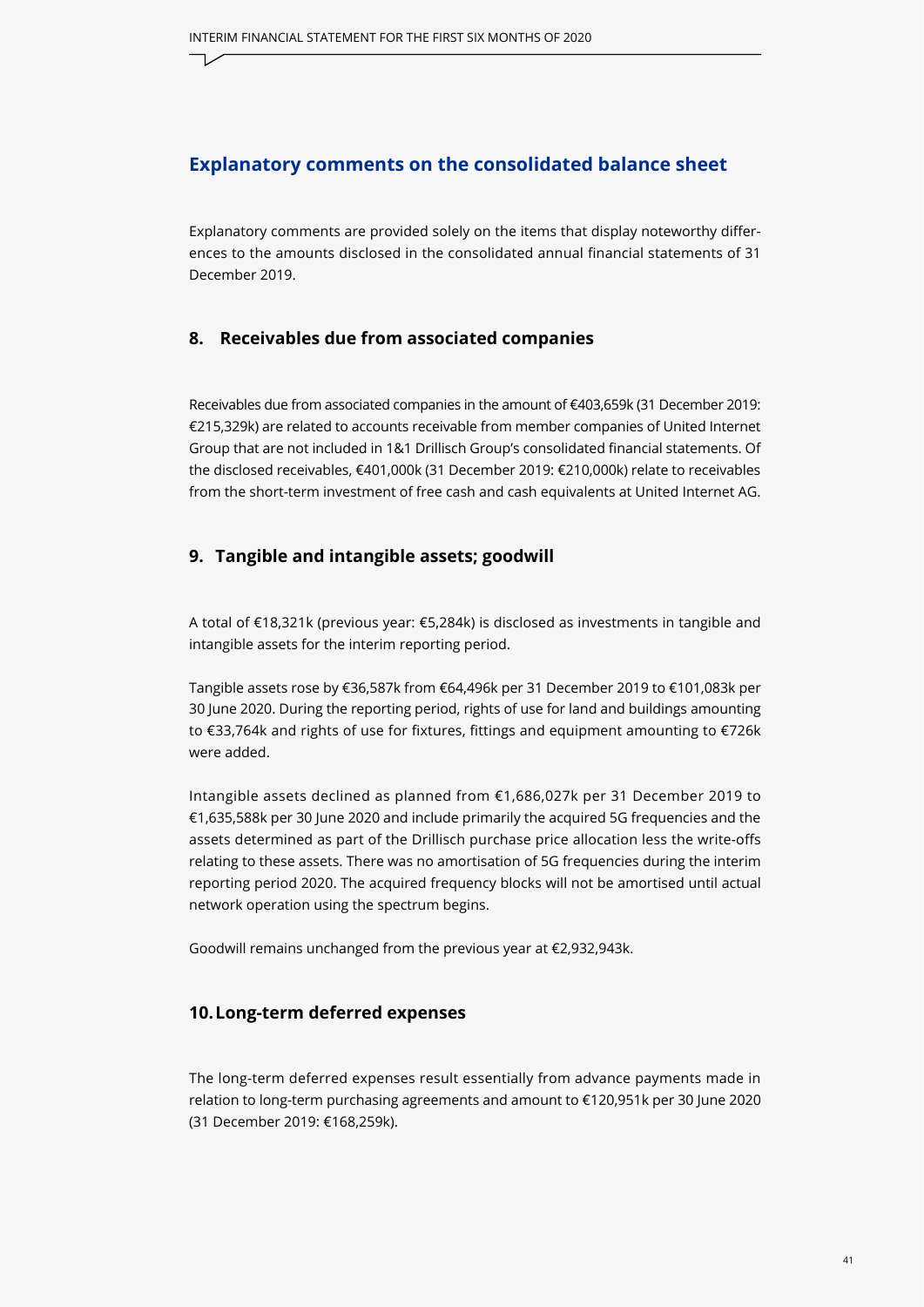#### **11.Short-term liabilities due to associated companies**

Short-term liabilities due to associated companies per 30 June 2020 amount to €57,814k (31 December 2019: €79,294k) and are related to liabilities resulting from advance service procurement and other cost allocations due to member companies of United Internet Group that are not included in 1&1 Drillisch Group's consolidated financial statements.

#### **12.Other long-term financial liabilities**

Other long-term financial liabilities per 30 June 2020 in the amount of €1,025,391k (31 December 2019: €991,825k) relate mainly to frequency liabilities in the amount of €947,655k (31 December 2019: €947,655k) and obligations pursuant to leases in the amount of €75,132k (31 December 2019: €40,215k).

#### **13.Share capital/Own shares**

The fully paid-in share capital per 30 June 2020, just as per 31 December 2019, amounted to €194,441,113.90, distributed in 176,764,649 no-par shares issued to the bearer with a proportionate share in the share capital of €1.10.

Per the closing date of 30 June 2020, the Company held 500,000 shares of its own stock.

Treasury stock reduces equity and is not entitled to dividends.

#### **14.Employee stock ownership models**

#### **Stock appreciation rights (SAR)**

Expenses from stock appreciation rights (SAR) amounted to €719k in the first half of 2020.

#### **Stock appreciation rights Drillisch (SAR Drillisch)**

Expenses from the stock appreciation rights Drillisch (SAR Drillisch) amounted to €754k in the first half of 2020.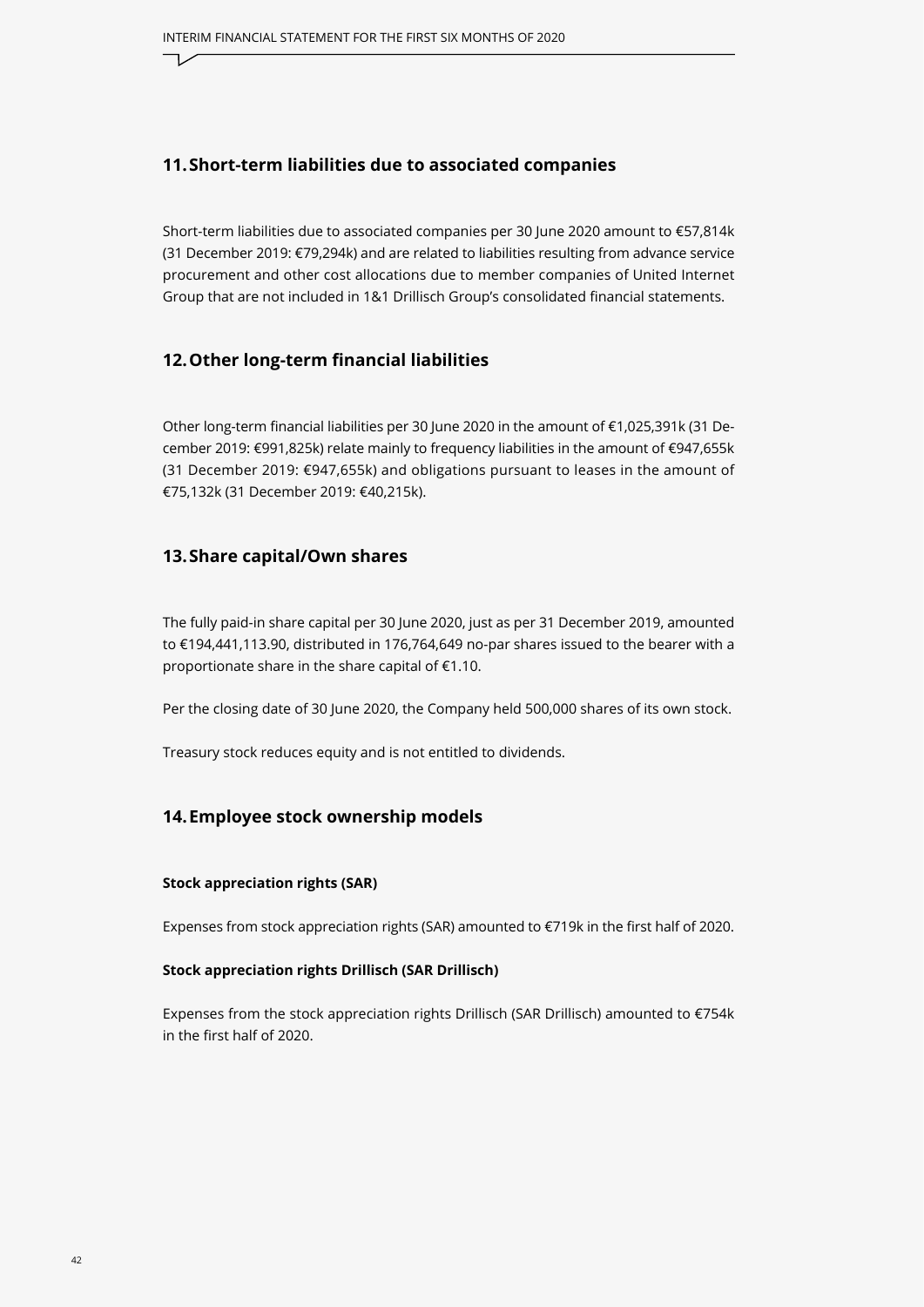$\overline{\phantom{a}}$ 

#### **15. Additional disclosures about the financial instruments**

The table below presents the book value of each category of financial assets and liabilities per 30 June 2020:

|                                                                        | Measurement<br>category<br>per IFRS 9 | Carrying<br>value per<br>30/06/2020 | Amortised<br>costs | Fair value<br>through other<br>comprehensive<br>income without<br>recycling to profit<br>and loss | Valuation<br>according to<br><b>IFRS 16</b> | <b>Fair value</b><br>per<br>30/06/2020 |
|------------------------------------------------------------------------|---------------------------------------|-------------------------------------|--------------------|---------------------------------------------------------------------------------------------------|---------------------------------------------|----------------------------------------|
|                                                                        |                                       | €k                                  | €k                 | €k                                                                                                | €k                                          | €k                                     |
| <b>Financial assets</b>                                                |                                       |                                     |                    |                                                                                                   |                                             |                                        |
| Cash and cash equivalents                                              | ac                                    | 5,497                               | 5,497              |                                                                                                   |                                             | 5,497                                  |
| Trade accounts receivable                                              | ac                                    | 247,152                             | 247,152            |                                                                                                   |                                             | 247,152                                |
| Receivables due<br>from associated companies                           | ac                                    | 403,659                             | 403,659            |                                                                                                   |                                             | 403,659                                |
| Other short-term financial assets                                      | ac                                    | 33,991                              | 33,991             |                                                                                                   |                                             | 33,991                                 |
| Other long-term financial assets                                       |                                       |                                     |                    |                                                                                                   |                                             |                                        |
| - Participating interests                                              | fvoci                                 | 1,119                               |                    | 1,119                                                                                             |                                             | 1,119                                  |
| - Miscellaneous                                                        | ac                                    | 773                                 | 773                |                                                                                                   |                                             | 773                                    |
| <b>Financial liabilities</b>                                           |                                       |                                     |                    |                                                                                                   |                                             |                                        |
| Trade accounts payable                                                 | ac                                    | $-273,464$                          | -273,464           |                                                                                                   |                                             | $-273,464$                             |
| Liabilities due to associated companies                                | ac                                    | $-57,814$                           | $-57,814$          |                                                                                                   |                                             | $-57,814$                              |
| Other short-term financial liabilities                                 |                                       |                                     |                    |                                                                                                   |                                             |                                        |
| - Lease obligations                                                    | n/a                                   | $-10,441$                           |                    |                                                                                                   | $-10,441$                                   |                                        |
| - Miscellaneous                                                        | ac                                    | $-98,852$                           | $-98,852$          |                                                                                                   |                                             | $-98,852$                              |
| Other long-term financial liabilities                                  |                                       |                                     |                    |                                                                                                   |                                             |                                        |
| - Lease obligations                                                    | n/a                                   | $-75,132$                           |                    |                                                                                                   | $-75,132$                                   |                                        |
| - Miscellaneous                                                        | ac                                    | $-950,259$                          | -950,259           |                                                                                                   |                                             | -950,259                               |
| of which aggregated per classification categories:                     |                                       |                                     |                    |                                                                                                   |                                             |                                        |
| - Financial assets at amortised cost                                   | ac                                    | 691,072                             | 691,072            |                                                                                                   |                                             | 691,072                                |
| - Financial assets at fair value through<br>other comprehensive income |                                       |                                     |                    |                                                                                                   |                                             |                                        |
| without recycling to profit and loss                                   | fvoci                                 | 1,119                               |                    | 1,119                                                                                             |                                             | 1,119                                  |
| - Financial liabilities at amortised cost                              | ac                                    | -1,380,389                          | $-1,380,389$       |                                                                                                   |                                             | $-1,380,389$                           |
| Leasingverpflichtungen                                                 | n/a                                   | $-85,573$                           |                    |                                                                                                   | $-85,573$                                   |                                        |
|                                                                        |                                       |                                     |                    |                                                                                                   |                                             |                                        |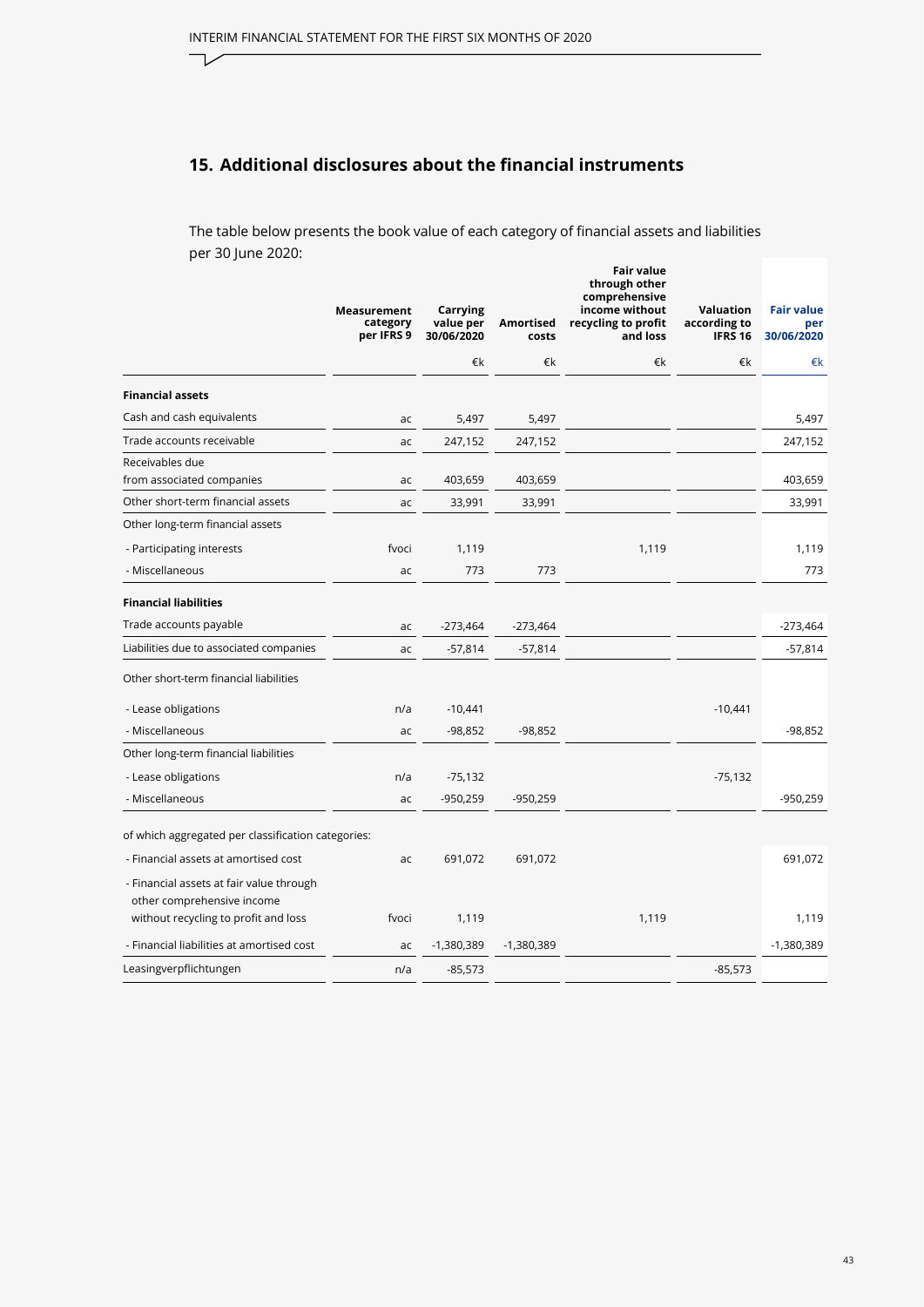Cash and cash equivalents, trade accounts receivable, receivables due from associated companies and other short-term financial assets have short remaining terms. Their carrying values on the closing date are consequently close to fair value.

Participations are disclosed at fair value. It is assumed for the remaining other long-term assets, which are disclosed in the balance sheet at amortised cost, that their carrying value is equivalent to fair value.

Trade accounts payable, liabilities due to associated companies and other short-term financial liabilities have short remaining terms; the disclosed values represent approximately the fair values.

It is assumed for the remaining other long-term liabilities, which are disclosed in the balance sheet at amortised cost, that their carrying value is equivalent to fair value.

The measurement of financial assets measured at fair value is based on appropriate valuation techniques. Insofar as available, stock exchange prices on active markets are used. Option price models are primarily used to measure purchase price liabilities.

#### **16.Related party disclosures**

Pursuant to IAS 24, persons and companies are regarded as related parties if one of the parties has the possibility to control the other party or to exercise a significant influence. Related parties of the Group include Management and Supervisory Boards of 1&1 Drillisch AG and the group companies of United Internet Group that are not included in the consolidation of the Group. Moreover, participations on which the Group companies can exercise significant influence (associated companies) are classified as related parties. In addition, Mr Ralph Dommermuth as the principal shareholder of United Internet AG is classified as a related party (and the ultimate controlling company within the sense of IAS 24.13).

The group of related parties remained essentially unchanged in comparison with the consolidated annual financial statements per 31 December 2019.

Per 30 June 2020, the Management Board members held the following stock in 1&1 Drillisch AG:

Per the closing date 30 June 2020, United Internet AG , Montabaur, held 75.10 percent of the stock in 1&1 Drillisch AG. Per 30 June 2020, Mr Ralph Dommermuth in turn holds indirectly through holding companies more than 43 percent of the share capital of United Internet AG as reduced by his own shares of United Internet AG.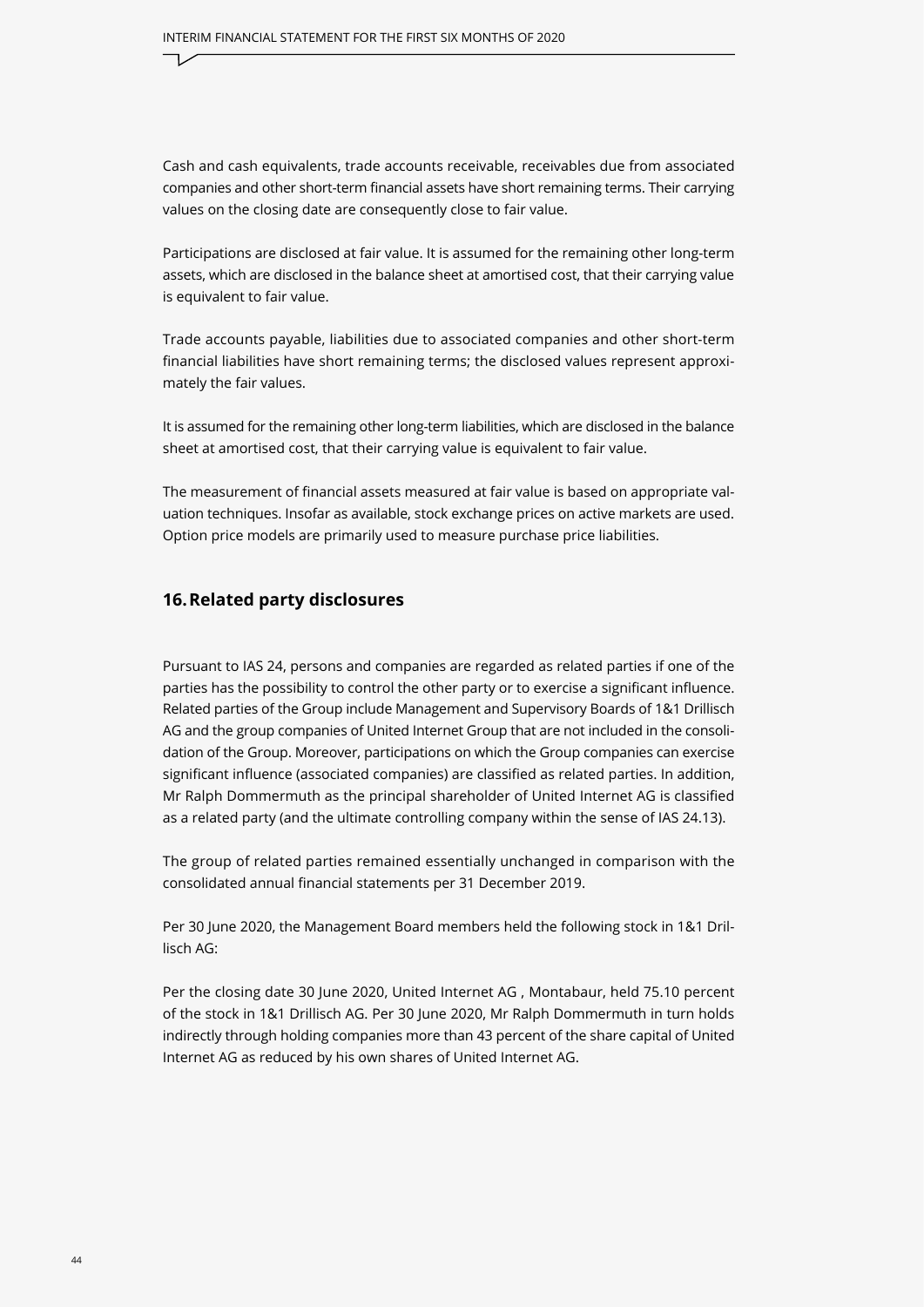The Supervisory Board members held the following stock in 1&1 Drillisch AG per 30 June 2020:

Supervisory Board member Vlasios Choulidis 273,333 no-par-value shares (65,000 of which were held via MV Beteiligungs GmbH), a total of 0.16 percent of the shares of 1&1 Drillisch AG.

Of the disclosed sales revenues, €14,789k (previous year: €14,278k) was realised during the reporting period with member companies of United Internet Group that are not members of the consolidation of 1&1 Drillisch Group.

The expenditures in the reporting period of €81,402k (previous year: €81,189k) include expenditures with member companies of United Internet Group that are not members of the consolidation of 1&1 Drillisch Group.

The business premises of 1&1 Drillisch in Montabaur and Karlsruhe are leased to 1&1 Drillisch by 1&1 IONOS SE, a member company of United Internet Group. 1&1 IONOS SE has leased these premises in part from Mr Ralph Dommermuth. The resulting payment obligations are at the usual local level and were passed on to 1&1 Drillisch on a pro rata basis. The resulting payment commitments incurred during the reporting period amounted to €1,569k (previous year: €3,263k).

The company VPM Immobilien Verwaltungs GmbH, Maintal (shareholder of VPM and member of the Supervisory Board of 1&1 Drillisch AG – Mr Vlasios Choulidis) has leased office space in Maintal to 1&1 Drillisch. The resulting payment obligations are at the usual local level and amounted to €89k in the reporting period 2020 (prior year: €89k).

|                     | <b>Carrying amount</b> | <b>Addition</b> | Amortization/ | <b>Carrying amount</b> |
|---------------------|------------------------|-----------------|---------------|------------------------|
|                     | 31/12/2019             | of fiscal year  | depreciation  | 30/06/2020             |
|                     | €k                     | €k              | €k            | €k                     |
| Right of use assets | 23.623                 | 32.872          | $-1.442$      | 55.053                 |

The following table shows rights of use in connection with related parties:

The following table shows leasing liabilities in connection with related parties:

|                   | <b>Carrying amount</b> | <b>Addition</b> | Redemption/ | <b>Carrying amount</b> |
|-------------------|------------------------|-----------------|-------------|------------------------|
|                   | 31/12/2019             | of fiscal year  | Interest    | 30/06/2020             |
|                   | €k                     | €k              | €k          | €k                     |
| Lease liabilities | 23.688                 | 32.872          | $-1.468$    | 55,092                 |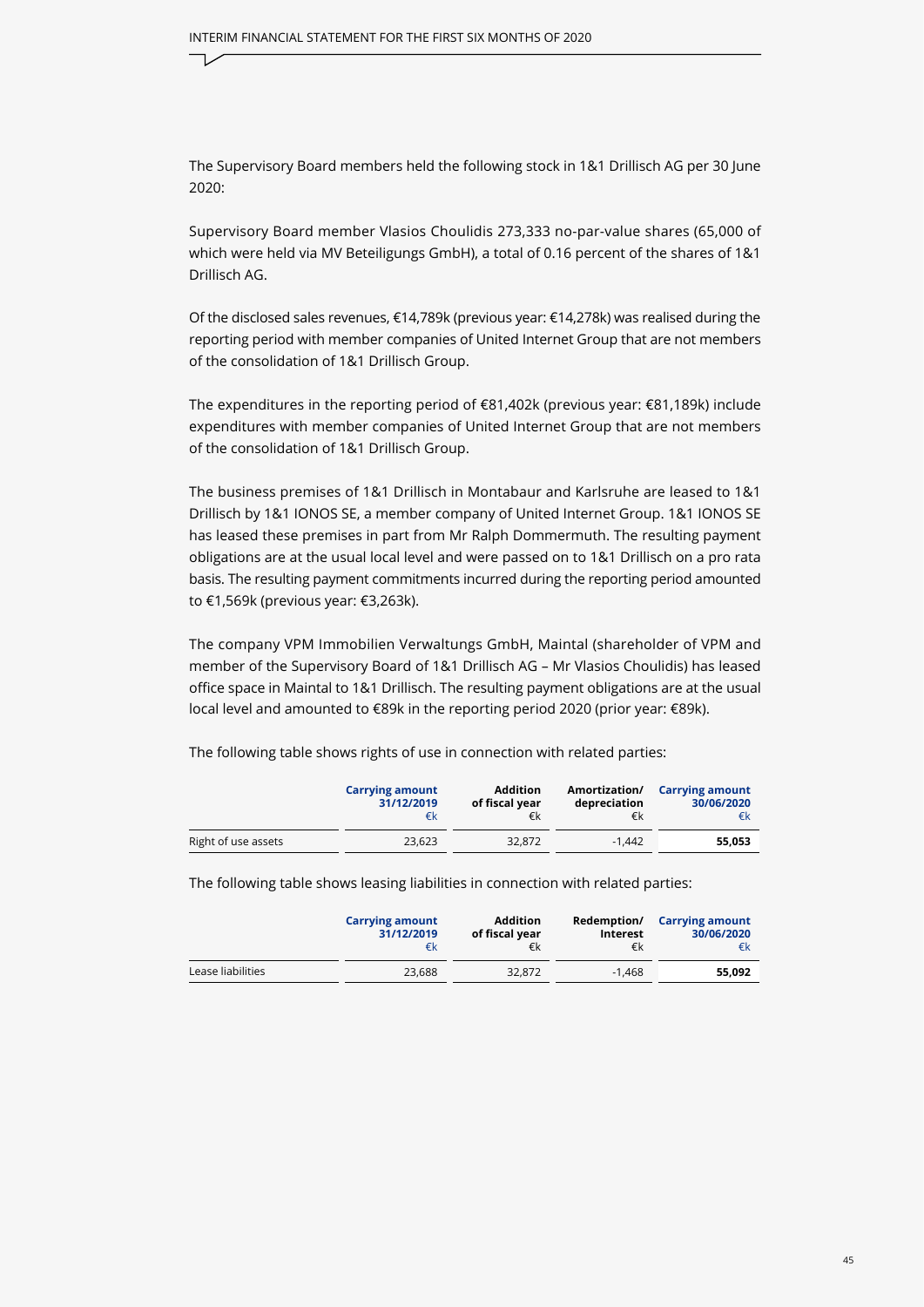#### **17.Events after 30 June 2020**

No important events occurred after the balance sheet date.

Maintal, 13 August 2020

1&1 Drillisch Aktiengesellschaft

Told

 $0,8$ 

Naus

Ralph Dommermuth Markus Huhn Alessandro Nava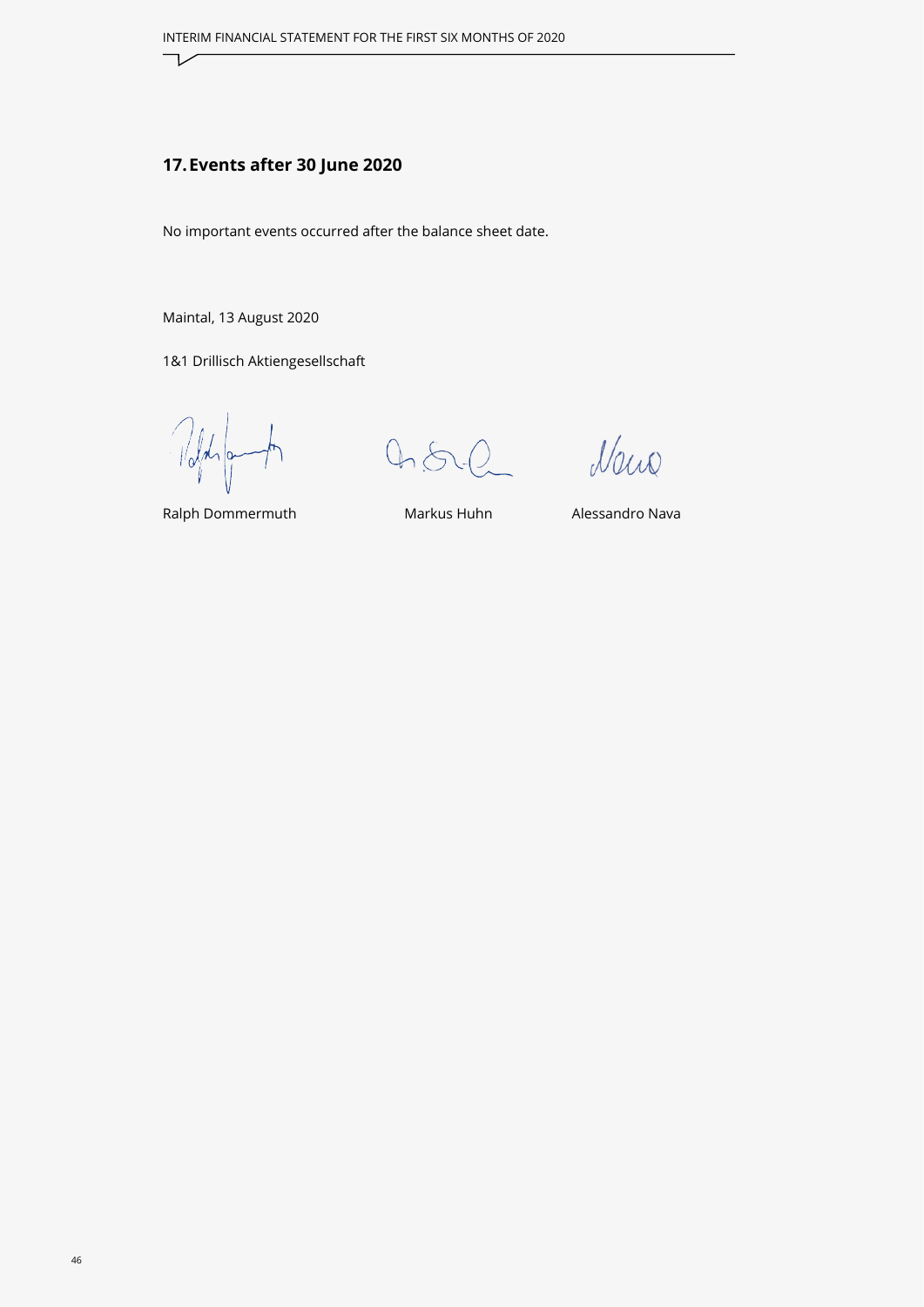# <span id="page-46-0"></span>CONSOLIDATED COMPREHENSIVE INCOME STATEMENT, QUARTERLY DEVELOPMENT

#### **in €m**

|                                                           | 2019<br>Q <sub>3</sub> | 2019<br>Q4 | 2020<br>Q1 | 2020<br>Q <sub>2</sub> | 2019<br>Q <sub>2</sub> |
|-----------------------------------------------------------|------------------------|------------|------------|------------------------|------------------------|
| Sales                                                     | 923.3                  | 945.3      | 940.7      | 940.4                  | 903.8                  |
| Cost of sales                                             | $-646.6$               | $-662.4$   | $-668.1$   | $-673.3$               | $-632.5$               |
| <b>GROSS PROFIT FROM REVENUES</b>                         | 276.7                  | 282.9      | 272.6      | 267.1                  | 271.3                  |
|                                                           |                        |            |            |                        |                        |
| Distribution costs                                        | $-108.4$               | $-104.2$   | $-106.5$   | $-107.2$               | $-104.5$               |
| <b>Administration costs</b>                               | $-25.1$                | $-24.1$    | $-25.3$    | $-22.8$                | $-19.8$                |
| Other operating expenses / income                         | 7.7                    | 7.6        | 4.6        | 7.5                    | 8.1                    |
| Impairment losses from receivables<br>and contract assets | $-20.7$                | $-25.0$    | $-19.0$    | $-16.9$                | $-22.8$                |
| <b>RESULTS FROM OPERATING ACTIVITIES</b>                  | 130.2                  | 137.2      | 126.4      | 127.7                  | 132.3                  |
|                                                           |                        |            |            |                        |                        |
| <b>Financial results</b>                                  | $-3.0$                 | 2.1        | $-0.2$     | 0.0                    | $-3.9$                 |
| <b>PROFIT BEFORE TAXES</b>                                | 127.2                  | 139.3      | 126.2      | 127.7                  | 128.4                  |
| Tax expenses                                              | $-38.4$                | $-33.4$    | $-38.0$    | $-31.2$                | $-38.5$                |
| <b>CONSOLIDATED PROFIT</b>                                | 88.8                   | 105.9      | 88.2       | 96.5                   | 89.9                   |
|                                                           |                        |            |            |                        |                        |
| Profit per share (in $\epsilon$ )                         |                        |            |            |                        |                        |
| - undiluted                                               | 0.51                   | 0.60       | 0.50       | 0.55                   | 0.51                   |
| - diluted                                                 | 0.51                   | 0.60       | 0.50       | 0.55                   | 0.51                   |
|                                                           |                        |            |            |                        |                        |

#### **Rollover to total consolidated profit**

| <b>CONSOLIDATED PROFIT</b>                                                                        | 88.8 | 105.9  | 88.2 | 96.5 | 89.9 |
|---------------------------------------------------------------------------------------------------|------|--------|------|------|------|
| Categories that may subsequently be<br>reclassified in the profit and loss account (net)          | 0.0  | 0.0    | 0.0  | 0.0  | 0.0  |
| Categories that will not subsequently be<br>reclassified in the profit and loss account (net)     |      |        |      |      |      |
| - Net profits or losses from equity instruments<br>that are measured at fair market value as non- |      |        |      |      |      |
| operating results in other results                                                                | 0.0  | $-0.3$ | 0.0  | 0.0  | 0.0  |
| Other results                                                                                     | 0.0  | $-0.3$ | 0.0  | 0.0  | 0.0  |
| <b>TOTAL CONSOLIDATED PROFIT</b>                                                                  | 88.8 | 105.7  | 88.2 | 96.5 | 89.9 |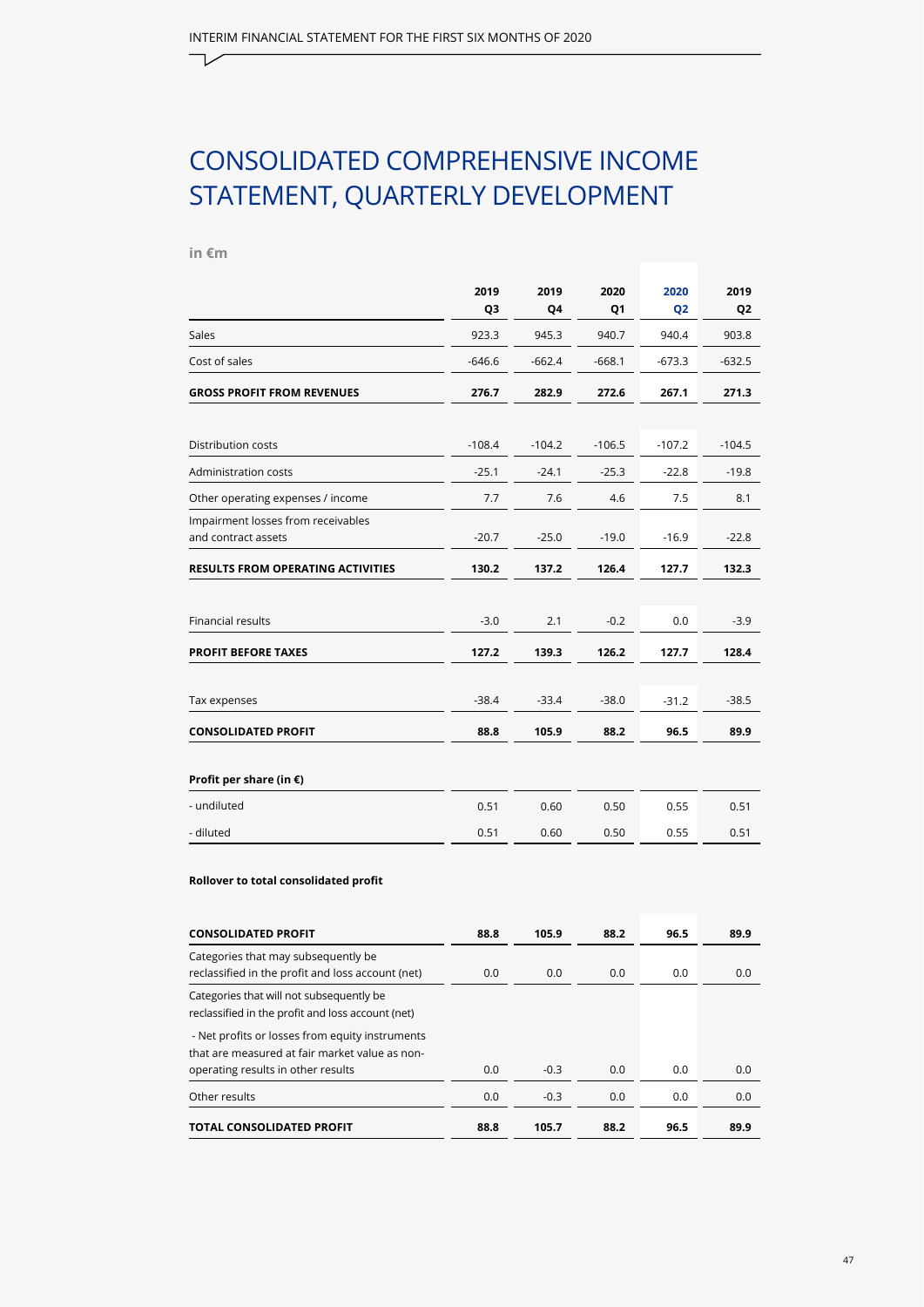# <span id="page-47-0"></span>AFFIRMATION STATEMENT OF THE LEGAL REPRESENTATIVES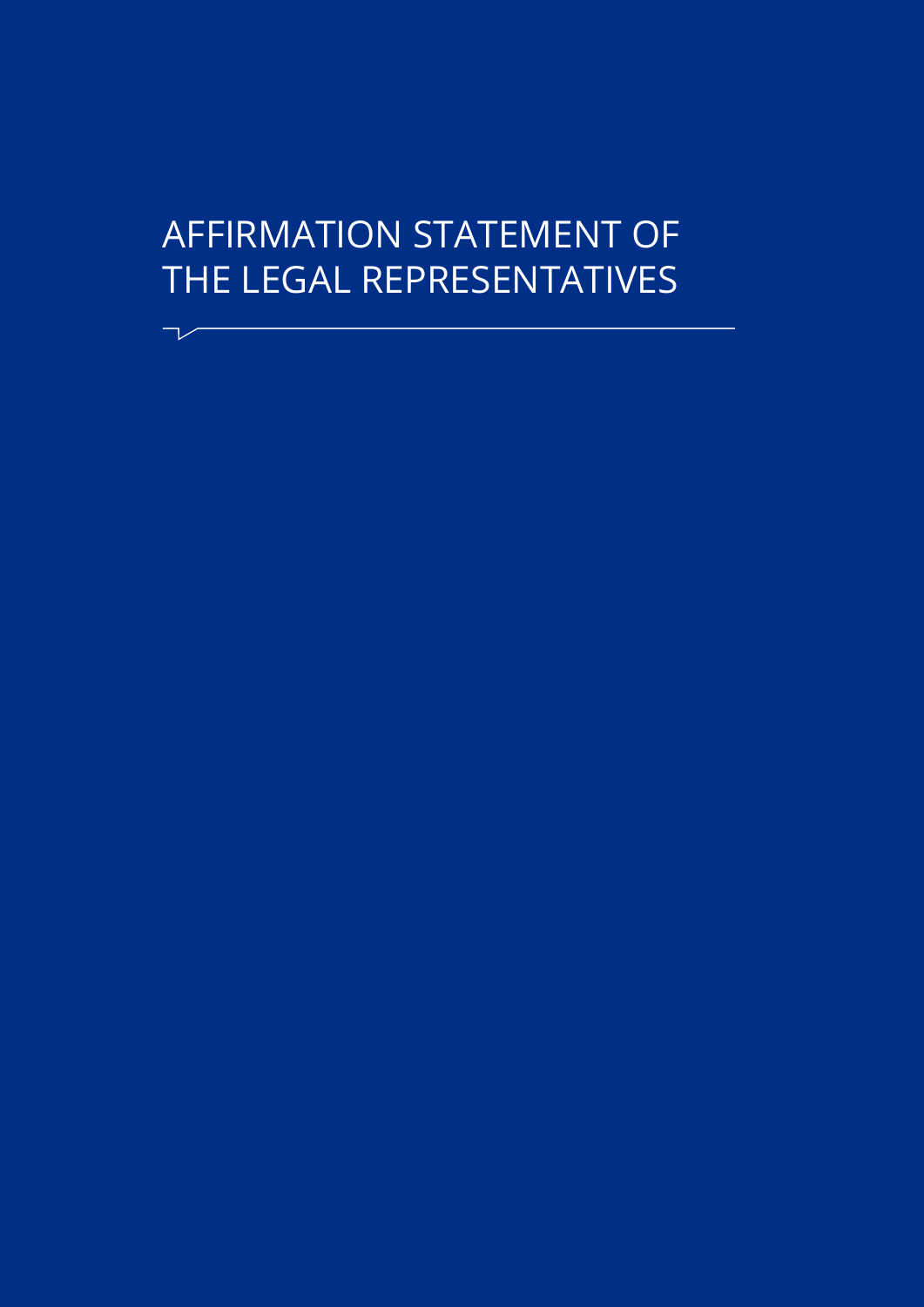## AFFIRMATION STATEMENT OF THE LEGAL REPRESENTATIVES

#### **Declaration according § 37y WpHG in connection with § 37w Sec. 2 Nr. 3 WpHG**

To the best of our knowledge, and in accordance with the applicable accounting principles for interim reporting, the consolidated interim financial statements give, in compliance with generally accepted accounting principles, a true and fair view of the assets, liabilities, financial position and profit or loss of the Group, and the Interim Group Management Report includes a fair review of the development and performance of the business and the position of the Group, together with a description of the principal opportunities and risks associated with the expected development of the Group in the remaining fiscal year.

Maintal, 13 August 2020

Ralph Dommermuth Markus Huhn Alessandro Nava

 $0.60$ 

 $\Lambda/\alpha$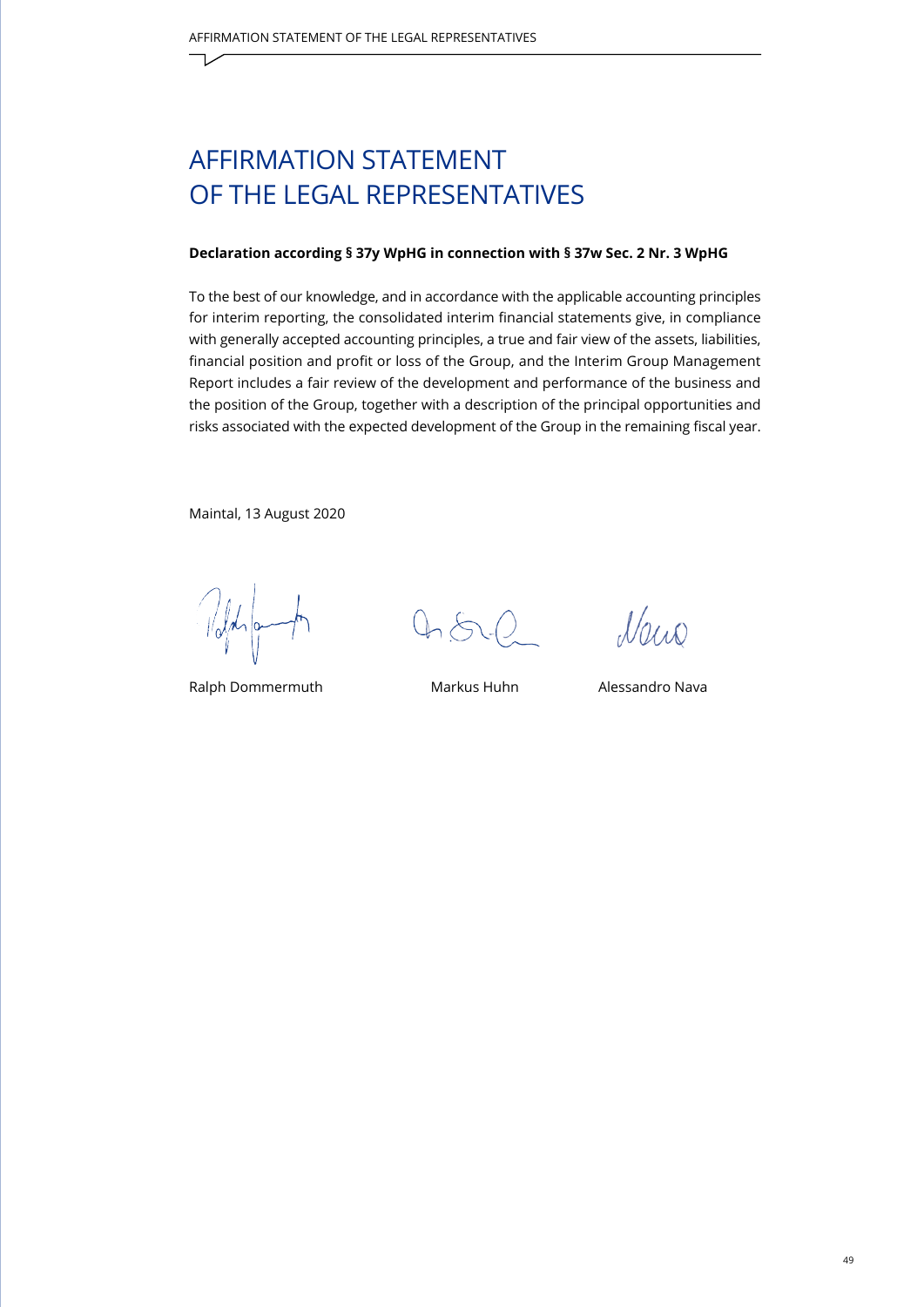# <span id="page-49-0"></span>**OTHER**

 $\sqrt{ \ \ }$ 

51 [Investor Relations Corner](#page-50-0)

 $\mathcal{L}(\mathcal{L})$  and  $\mathcal{L}(\mathcal{L})$  and  $\mathcal{L}(\mathcal{L})$ 

- 53 [Financial Events Calendar](#page-52-0)
- 53 [Contacts](#page-52-0)
- 54 [Legal Information](#page-53-0)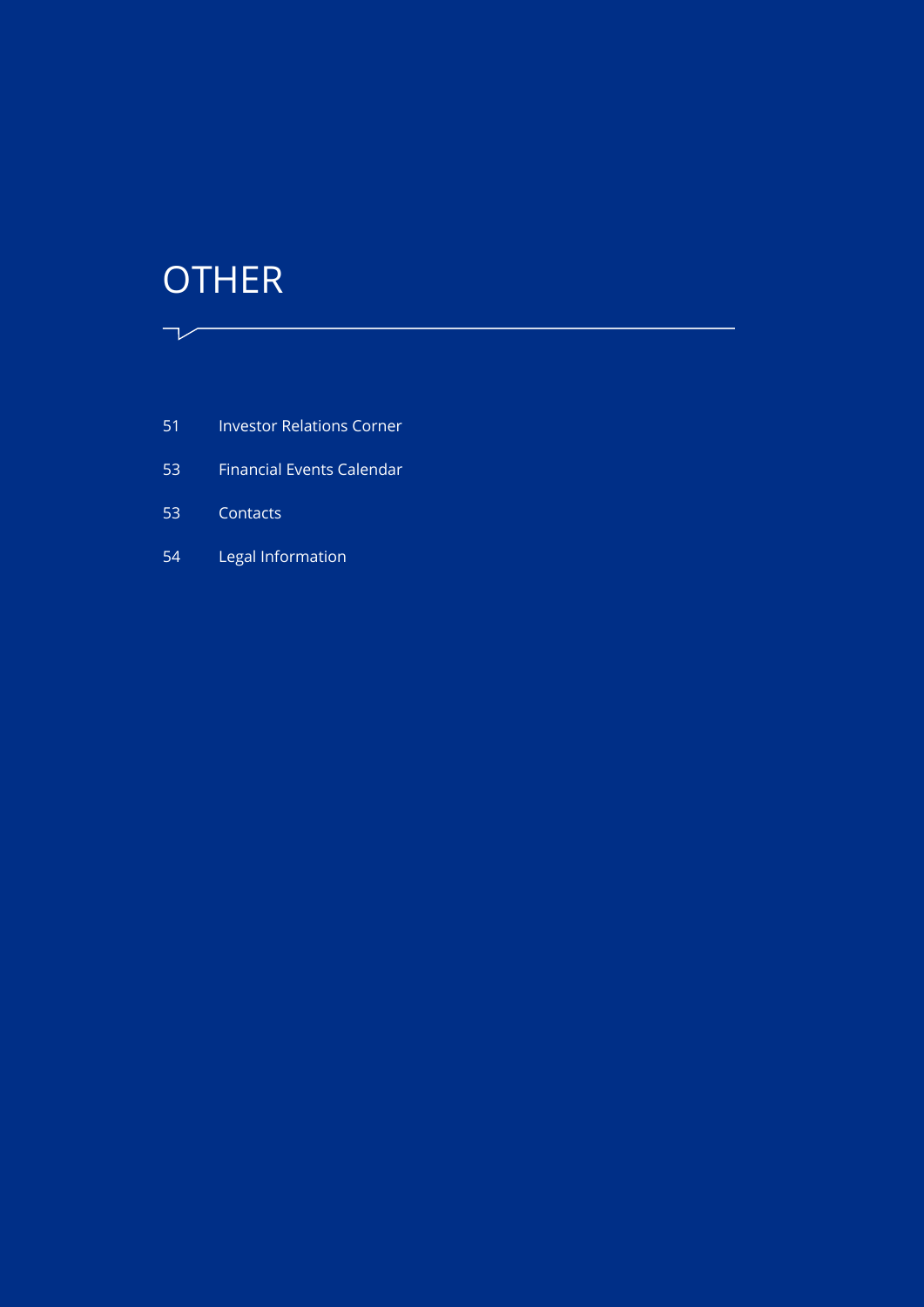<span id="page-50-0"></span>

## INVESTOR RELATIONS CORNER

#### **1. Investor Relations**

The capital market communications of 1&1 Drillisch AG are conducted in conformity with the fair disclosure principle, i.e. all shareholders and interested parties are simultaneously provided with the same type of information about all important developments. The ongoing work can be followed and tracked equally by all investor groups on our investor relations home page where all of our relevant reports and publications can be viewed. Many of the people interested in our Company also take advantage of the opportunity for personal contact via email and/or telephone.

#### **2. Share Price Development in Trading Year 2020**

|               | 2019 year end | 30 June 2020 | % change |
|---------------|---------------|--------------|----------|
| 1&1 Drillisch | €22.88        | €23.18       | $+1.09$  |
| <b>DAX</b>    | 13,249.01     | 12,310.93    | $-7.08$  |
| <b>SDAX</b>   | 12,511.89     | 11,535.83    | $-7.80$  |
| TecDAX        | 3,014.94      | 2,953.65     | $-2.03$  |



#### **Performance of the 1&1 Drillisch-Share compared to DAX, TecDAX and SDAX\***

\* Indices and the 1&1 Drillisch-Share show a dividend adjusted performance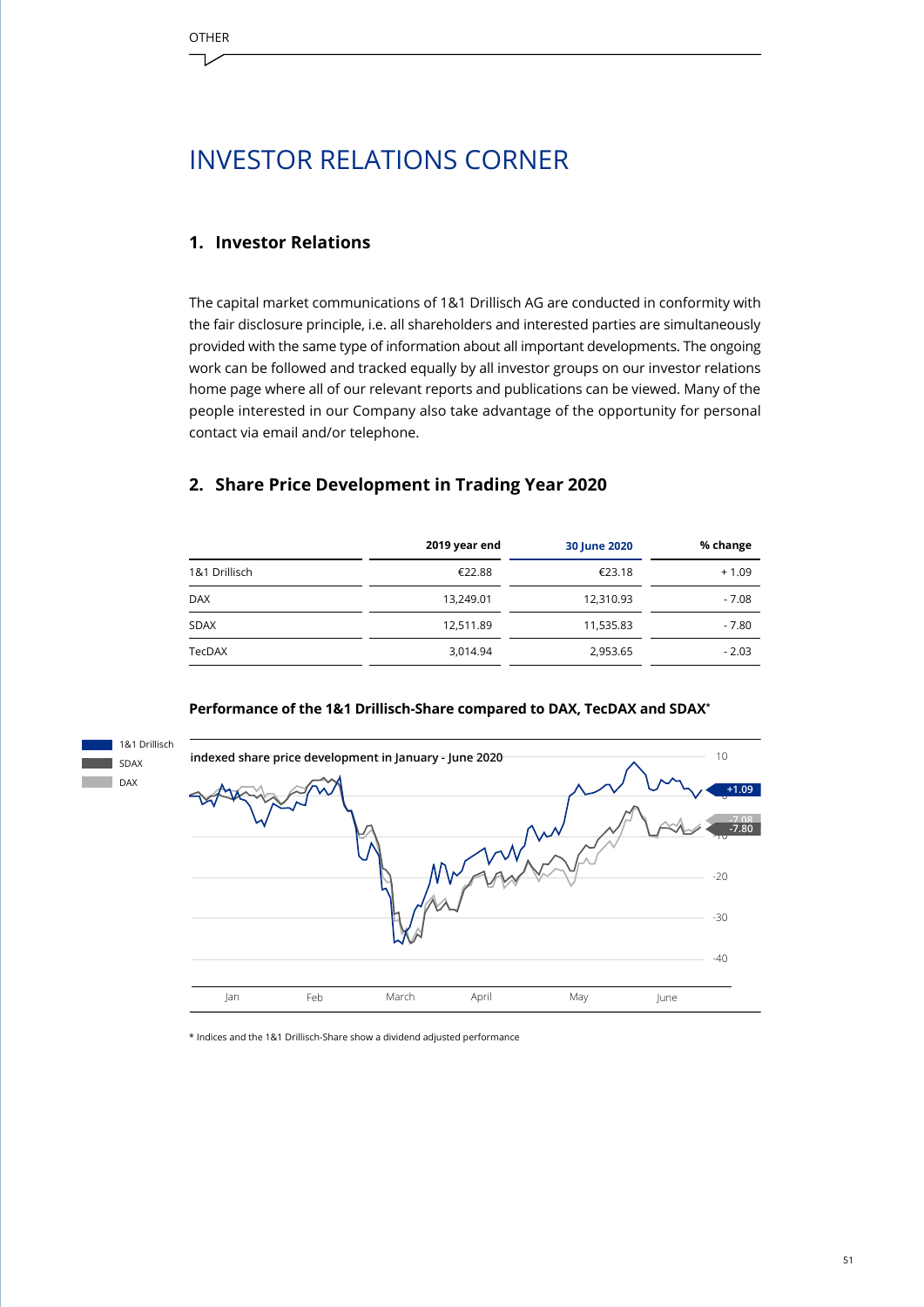#### **3. Current Analyst Assessments (Last Revised 05 August 2020)**

| <b>Analysis</b> | <b>Rating Price</b> | <b>Target</b> | Date         |
|-----------------|---------------------|---------------|--------------|
| Commerzbank     | "Buy"               | €36.00        | 28 July 2020 |
| <b>HSBC</b>     | "Neutral"           | €21.00        | 28 July 2020 |
| <b>Barclays</b> | "Buy"               | €30.00        | 15 June 2020 |
| Exane           | "Buy"               | €27.00        | 9 June 2020  |
| Commerzbank     | "Underperform"      | €15.00        | 8 June 2020  |
| Goldman         | "Buy"               | €36.00        | 28 May 2020  |

A constantly updated overview of the analysts' recommendations can be found on the 1&1 Drillisch AG IR home page.

www.1und1-drillisch.de/investor-relations/research-notes

#### **4. Shareholder Structurer (Last Revised 05 August 2020)**



Free Float as per definition of Dt. Boerse AG: 24.62 % \* Per voting rights publications

Source: www.1und1-drillisch.de/investor-relations/aktionaersstruktur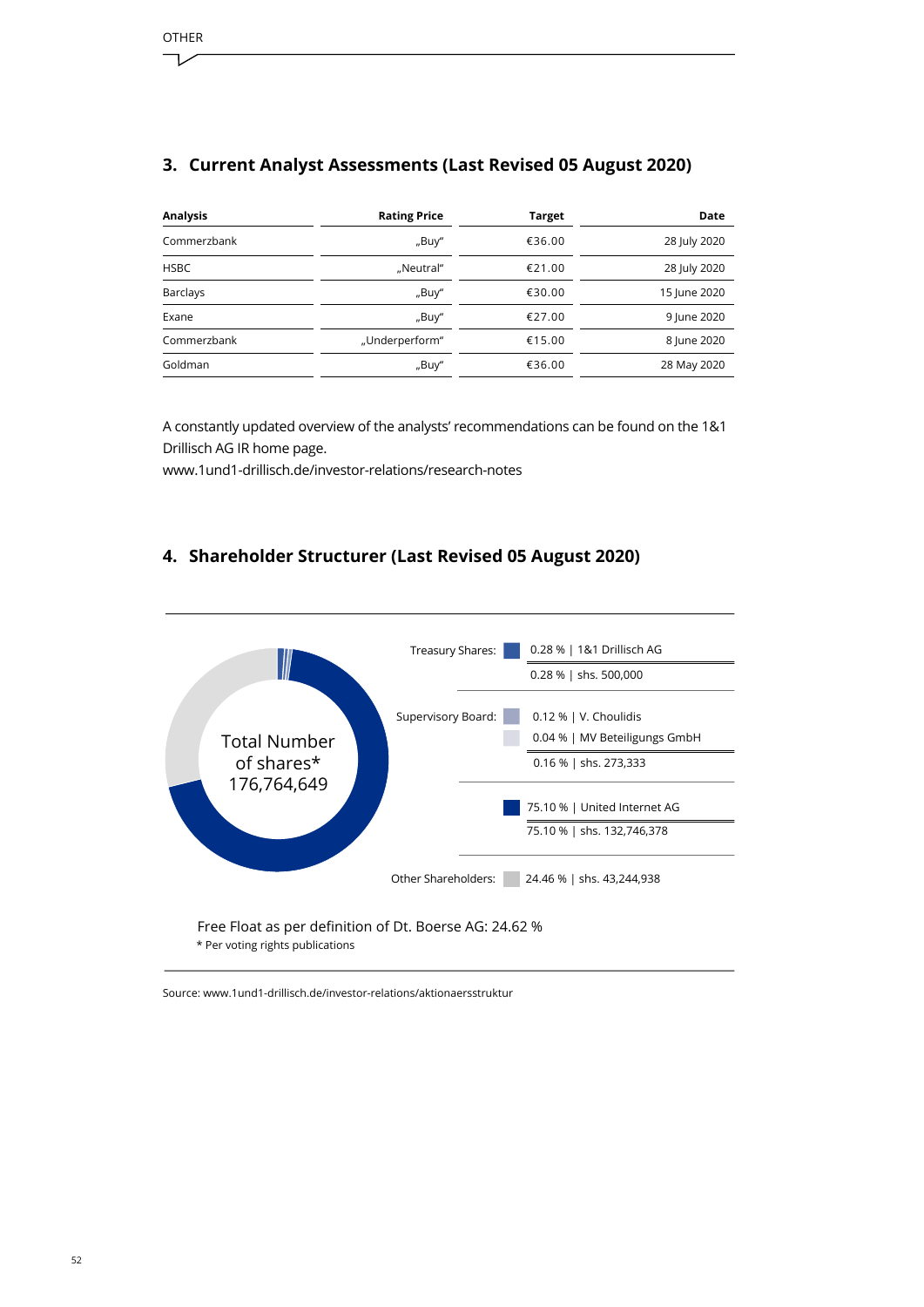## <span id="page-52-0"></span>FINANCIAL EVENTS CALENDAR \*

**13 August 2020** 6-Month Report 2020, Press and Analyst Meeting

**10 November 2020** Quarterly Statement Q3 2020

\* These provisional dates are subject to change.

# **CONTACTS**

Our Investor Relations and Press Department will be glad to answer any questions you may have concerning 1&1 Drillisch AG and the Interim Statement.

| <b>Investor Relations:</b><br>Wilhelm-Röntgen-Straße 1-5<br>D - 63477 Maintal |                         | Press:<br>Wilhelm-Röntgen-Straße 1-5<br>D - 63477 Maintal |                           |  |
|-------------------------------------------------------------------------------|-------------------------|-----------------------------------------------------------|---------------------------|--|
|                                                                               |                         |                                                           |                           |  |
| Telefax:                                                                      | +49 (0) 61 81 / 412 183 | Telefax:                                                  | +49 (0) 61 81 / 412 183   |  |
| E-Mail:                                                                       | ir@1und1-drillisch.de   | E-Mail:                                                   | presse@1und1-drillisch.de |  |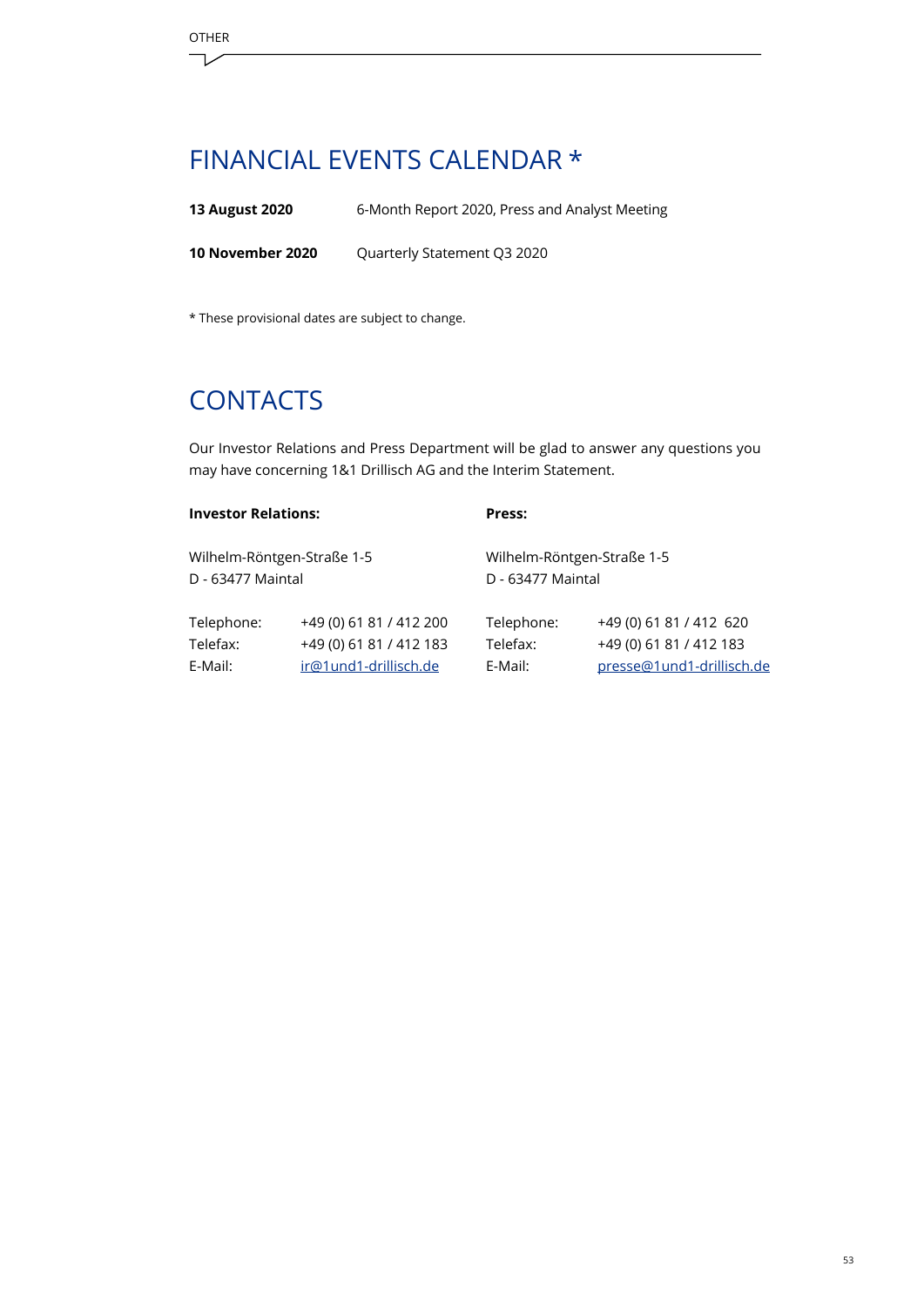## <span id="page-53-0"></span>LEGAL INFORMATION

**1&1 Drillisch AG is a member of the United Internet Group.**

#### **Company Headquarters:**

Wilhelm-Röntgen-Straße 1-5 63477 Maintal D – 63477 Maintal

Telephone: +49 (0) 6181 / 412 3 Fax: +49 (0) 6181 / 412 183

#### **Investor Relations Contact:**

|         | Telephone: +49 (0) 6181 / 412 200 |
|---------|-----------------------------------|
| Fax:    | +49 (0) 6181 / 412 183            |
| E-Mail: | ir@1und1-drillisch.de             |

#### **Commercial Register Entry:**

HRB 7384 Hanau VAT ID No.: DE 812458592 Tax No.: 03522506037 Offenbach City Tax Office

#### **Management Board:**

- » Ralph Dommermuth (CEO)
- » Markus Huhn
- » Alessandro Nava

#### **Supervisory Board:**

- » Michael Scheeren (Chairman)
- » Kai-Uwe Ricke (Deputy Chairman)
- » Dr Claudia Borgas-Herold
- » Vlasios Choulidis
- » Kurt Dobitsch
- » Norbert Lang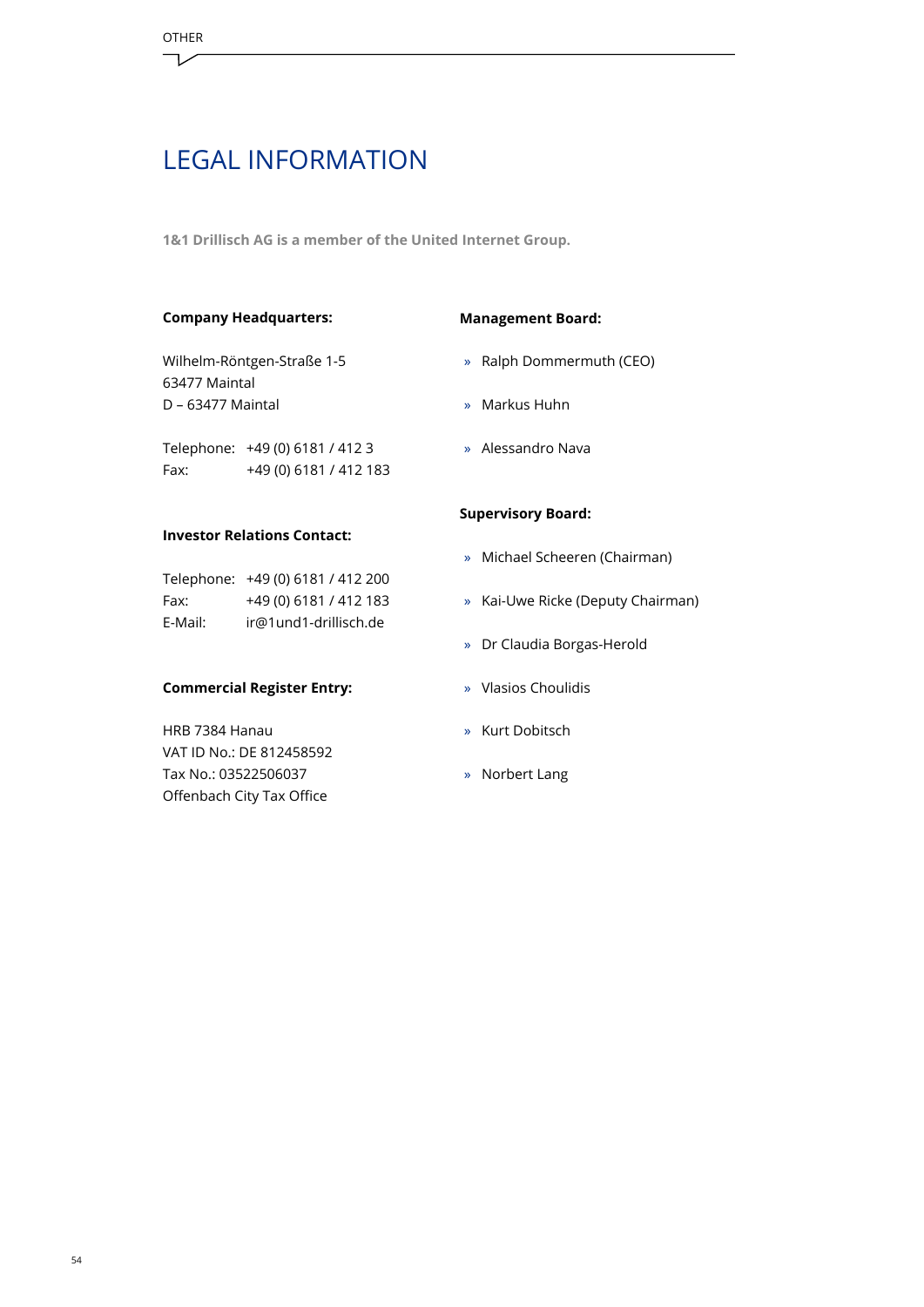#### **Disclaimer:**

Due to calculation processes, tables and references may produce rounding differences from the mathematically exact values (monetary units, percentage statements, etc.). This Interim Statement is available in German and English. Both versions can also be downloaded from www.1und1-drillisch.de. In all cases of doubt, the German version shall prevail.

#### **Future-oriented Statements:**

This Interim Statement contains certain forward-looking statements which reflect the current views of 1&1 Drillisch AG's management with regard to future events. These forward looking statements are based on our currently valid plans, estimates and expectations. The forward-looking statements made in this Interim Statement are only based on those facts valid at the time when the statements were made. Such statements are subject to certain risks and uncertainties, as well as other factors which 1&1 Drillisch often cannot influence but which might cause our actual results to be materially different from any future results expressed or implied by these statements. Such risks, uncertainties and other factors are described in detail in the Risk Report section of the Annual Reports of 1&1 Drillisch AG. 1&1 Drillisch does not intend to revise or update any forward-looking statements set out in this Interim Statement.